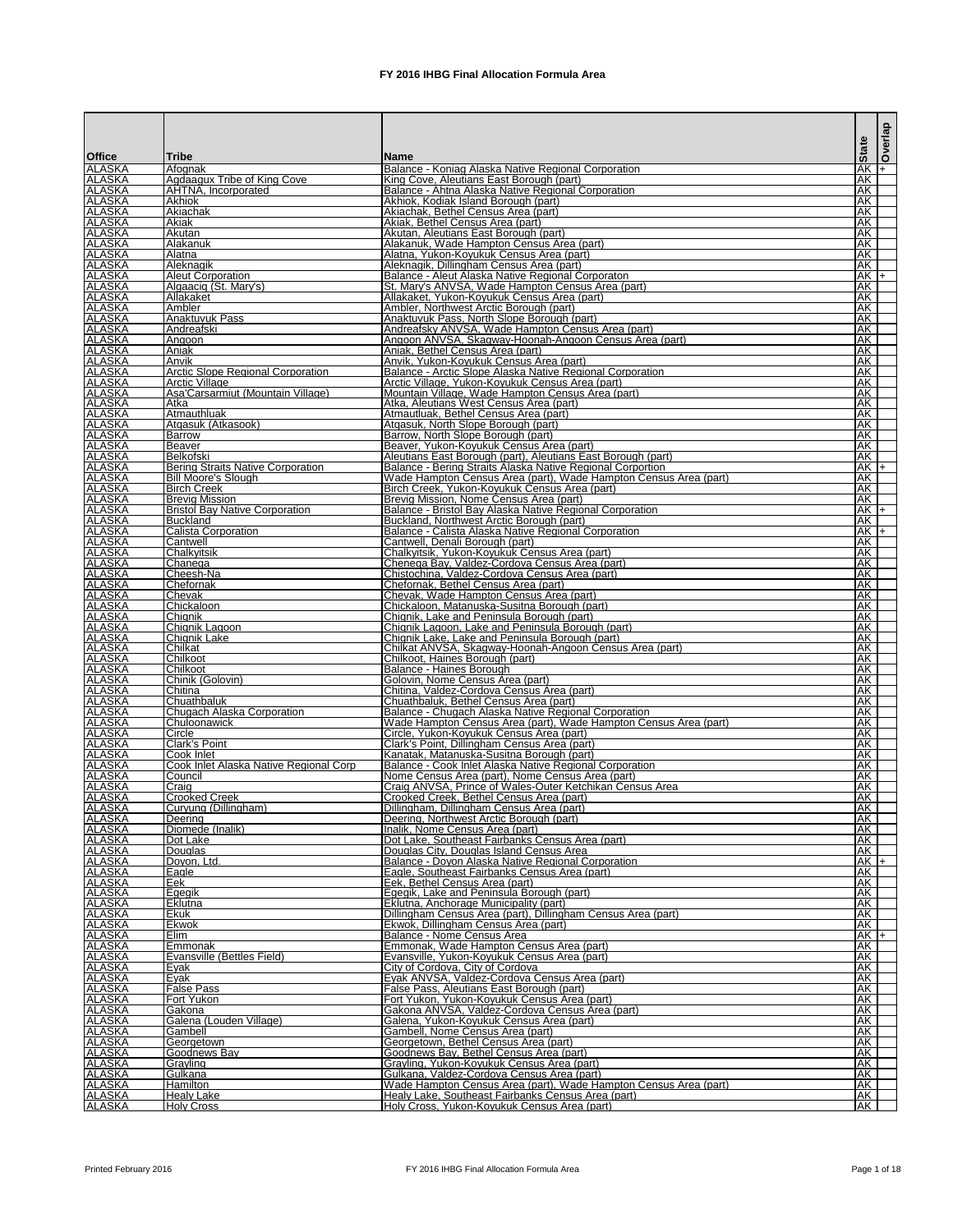|                                |                                             |                                                                                                                | <b>State</b>           |          | <b>Overlap</b> |
|--------------------------------|---------------------------------------------|----------------------------------------------------------------------------------------------------------------|------------------------|----------|----------------|
| <b>Office</b><br><b>ALASKA</b> | <b>Tribe</b><br>Hoonah                      | <b>IName</b><br>Hoonah, Skagway-Hoonah-Angoon Census Area (part)                                               | AK                     |          |                |
| <b>ALASKA</b>                  | Hooper Bay                                  | Hooper Bay, Wade Hampton Census Area (part)                                                                    | AΚ                     |          |                |
| <b>ALASKA</b>                  | Huahes                                      | Hughes, Yukon-Koyukuk Census Area (part)                                                                       | AK.                    |          |                |
| <b>ALASKA</b>                  | Huslia                                      | Huslia, Yukon-Koyukuk Census Area (part)                                                                       | AK                     |          |                |
| <b>ALASKA</b>                  | Hydaburg                                    | Hydaburg, Prince of Wales-Outer Ketchikan Census Area                                                          | AK                     |          |                |
| <b>ALASKA</b><br><b>ALASKA</b> | lgiugig<br><b>Iliamna</b>                   | Ilgiugig, Lake and Peninsula Borough (part)<br>Iliamna, Lake and Peninsula Borough (part)                      | AK<br>AK               |          |                |
| <b>ALASKA</b>                  | laurmuit                                    | Russian Mission, Wade Hampton Census Area (part)                                                               | AK                     |          |                |
| <b>ALASKA</b>                  | <b>Ivanof Bay</b>                           | Ivanof Bay, Lake and Peninsula Borough (part)                                                                  | AK                     |          |                |
| <b>ALASKA</b>                  | Kaguyak                                     | Balance - Koniag Alaska Native Regional Corporation                                                            |                        | $AK +$   |                |
| <b>ALASKA</b><br><b>ALASKA</b> | Kake<br>Kaktovik                            | Kake ANVSA, Wrangell-Petersburg Census Area (part)<br>Kaktovik, North Slope Borough (part)                     | AK<br>AK               |          |                |
| <b>ALASKA</b>                  | Kalskag                                     | Kalskag, Bethel Census Area (part)                                                                             | AK                     |          |                |
| <b>ALASKA</b>                  | Kaltag                                      | Kaltag, Yukon-Koyukuk Census Area (part)                                                                       | AK                     |          |                |
| <b>ALASKA</b>                  | Kanatak                                     | Minimum Needs                                                                                                  | <b>AK</b>              |          |                |
| <b>ALASKA</b>                  | Karluk                                      | Karluk, Kodiak Island Borough (part)                                                                           | AK                     |          |                |
| <b>ALASKA</b><br><b>ALASKA</b> | Kasigluk<br>Kassan                          | Kasigluk, Bethel Census Area (part)<br>Kasaan ANVSA, Prince of Wales-Outer Ketchikan Census Area               | АK<br>AK               |          |                |
| <b>ALASKA</b>                  | Kenaitze                                    | Kenaitze, Kenai Peninsula Borough (part)                                                                       | AK                     |          |                |
| <b>ALASKA</b>                  | <b>Ketchikan</b>                            | Balance - Ketchikan Gateway Borough                                                                            | AK                     |          |                |
| <b>ALASKA</b>                  | Kiana                                       | Kiana, Northwest Arctic Borough (part)                                                                         | AK                     |          |                |
| <b>ALASKA</b>                  | King Island                                 | Balance - Nome Census Area                                                                                     |                        | $AK +$   |                |
| <b>ALASKA</b><br><b>ALASKA</b> | <b>King Salmon</b><br>Kipnuk                | Balance - Bristol Bay Alaska Native Regional Corporation<br>Kipnuk, Bethel Census Area (part)                  | AK                     | $AK +$   |                |
| <b>ALASKA</b>                  | Kivalina                                    | Kivalina, Northwest Arctic Borough (part)                                                                      | AK                     |          |                |
| <b>ALASKA</b>                  | Klawock                                     | Klawock ANVSA, Prince of Wales-Outer Ketchikan Census Area                                                     | AK                     |          |                |
| <b>ALASKA</b>                  | Kluti Kaah (Copper Center)                  | Copper Center, Valdez-Cordova Census Area (part)                                                               | AK                     |          |                |
| <b>ALASKA</b>                  | Knik                                        | Knik ANVSA, Matanuska-Susitna Borough (part)                                                                   | AK                     |          |                |
| <b>ALASKA</b><br><b>ALASKA</b> | Kobuk<br>Kokhanok                           | Kobuk, Northwest Arctic Borough (part)<br>Kokhanok, Lake and Peninsula Borough (part)                          | AK<br>AK               |          |                |
| <b>ALASKA</b>                  | Kongiganak                                  | Kongiganak, Bethel Census Area (part)                                                                          | AK                     |          |                |
| <b>ALASKA</b>                  | Koniag, Incorporated                        | Balance - Koniag Alaska Native Regional Corporation                                                            |                        | $AK +$   |                |
| <b>ALASKA</b>                  | Kotlik                                      | Kotlik, Wade Hampton Census Area (part)                                                                        | AK                     |          |                |
| <b>ALASKA</b>                  | Kotzebue                                    | Kotzebue, Northwest Arctic Borough (part)                                                                      | <b>AK</b>              |          |                |
| <b>ALASKA</b><br><b>ALASKA</b> | Kovuk<br> Koyukuk                           | Koyuk, Nome Census Area (part)<br>Koyukuk, Yukon-Koyukuk Census Area (part)                                    | AK<br>AK               |          |                |
| <b>ALASKA</b>                  | Kwethluk                                    | Kwethluk, Bethel Census Area (part)                                                                            | AK                     |          |                |
| <b>ALASKA</b>                  | Kwiaillingok                                | Kwigillingok, Bethel Census Area (part)                                                                        | AK                     |          |                |
| <b>ALASKA</b>                  | Kwinhagak (Quinhagak)                       | Kwinhagak, Bethel Census Area (part)                                                                           | AK                     |          |                |
| <b>ALASKA</b>                  | Larsen Bay                                  | Larsen Bay, Kodiak Island Borough (part)                                                                       | AK                     |          |                |
| <b>ALASKA</b><br><b>ALASKA</b> | Lesnoi (Woody Island)<br>Levelock           | Balance - Koniag Alaska Native Regional Corporation<br>Levelock, Lake and Peninsula Borough (part)             | AK                     | $AK$ $+$ |                |
| <b>ALASKA</b>                  | Lime Village                                | Bethel Census Area (part), Bethel Census Area (part)                                                           | AK                     |          |                |
| <b>ALASKA</b>                  | Lower.Kalskag                               | Lower Kalskag, Bethel Census Area (part)                                                                       | AK                     |          |                |
| <b>ALASKA</b>                  | <b>Manley Hot Springs</b>                   | Manley Hot Springs, Yukon-Koyukuk Census Area (part)                                                           | AK                     |          |                |
| <b>ALASKA</b><br><b>ALASKA</b> | Manokotak<br>Marshall                       | Manokotak, Dillingham Census Area (part)<br>Marshall, Wade Hampton Census Area (part)                          | <b>AK</b><br><b>AK</b> |          |                |
| <b>ALASKA</b>                  | Mary's Igloo                                | Nome Census Area (part), Nome Census Area (part)                                                               | AK                     |          |                |
| <b>ALASKA</b>                  | <b>IMcGrath</b>                             | McGrath, Yukon-Koyukuk Census Area (part)                                                                      | AK                     |          |                |
| <b>ALASKA</b>                  | <b>Mekoryuk</b>                             | Mekoryuk, Bethel Census Area (part)                                                                            | AK                     |          |                |
| <b>ALASKA</b>                  | Mentasta                                    | Mentasta Lake, Valdez-Cordova Census Area (part)                                                               | AK                     |          |                |
| <b>ALASKA</b><br><b>ALASKA</b> | Metlakatla (Annette Island)                 | Annette Island Reserve, Ketchikan Gateway Borough (part)                                                       | AK                     |          |                |
| <b>ALASKA</b>                  | Metlakatla (Annette Island)<br>Minto        | Annette Island Reserve, Prince of Wales-Outer Ketchikan Census Area<br>Minto, Yukon-Koyukuk Census Area (part) | AK<br>AK               |          |                |
| <b>ALASKA</b>                  | <b>Naknek</b>                               | Naknek, Bristol Bay Borough (part)                                                                             | AK                     |          |                |
| <b>ALASKA</b>                  | <b>NANA Corporation</b>                     | Balance - NANA Alaska Native Regional Corporation                                                              | AK                     |          |                |
| <b>ALASKA</b>                  | Nanwelek (English Bay)                      | Nanwalek, Kenai Peninsula Borough (part)                                                                       | AK                     |          |                |
| <b>ALASKA</b><br><b>ALASKA</b> | Napaimute<br>Napakiak                       | Bethel Census Area (part), Bethel Census Area (part)<br>Napakiak, Bethel Census Area (part)                    | AK<br>AK               |          |                |
| <b>ALASKA</b>                  | Napaskiak                                   | Napaskiak, Bethel Census Area (part)                                                                           | AK                     |          |                |
| <b>ALASKA</b>                  | Nelson Lagoon                               | Nelson Lagoon, Aleutians East Borough (part)                                                                   | AK                     |          |                |
| <b>ALASKA</b>                  | Nenana                                      | Nenana, Yukon-Koyukuk Census Area (part)                                                                       | AK                     |          |                |
| <b>ALASKA</b>                  | New Koliganek                               | New Koliganek, Dillingham Census Area (part)                                                                   | AK                     |          |                |
| <b>ALASKA</b>                  | <b>New Stuyahok</b>                         | New Stuyahok, Dillingham Census Area (part)                                                                    | AK                     |          |                |
| <b>ALASKA</b><br><b>ALASKA</b> | Newhalen<br><b>Newtok</b>                   | Newhalen, Lake and Peninsula Borough (part)<br>Newtok, Bethel Census Area (part)                               | <b>AK</b><br>AK        |          |                |
| <b>ALASKA</b>                  | Nightmute                                   | Nightmute, Bethel Census Area (part)                                                                           | AK                     |          |                |
| <b>ALASKA</b>                  | Nikolai                                     | Nikolai, Yukon-Koyukuk Census Area (part)                                                                      | AK                     |          |                |
| <b>ALASKA</b>                  | Nikolski                                    | Nikolski, Aleutians West Census Area (part)                                                                    | <b>AK</b>              |          |                |
| <b>ALASKA</b>                  | Ninilchik                                   | Ninilchik, Kenai Peninsula Borough (part)                                                                      | AK                     |          |                |
| <b>ALASKA</b><br><b>ALASKA</b> | Noatak<br>Nome                              | Noatak, Northwest Arctic Borough (part)<br>Balance - Nome Census Area                                          | AK                     | $AK +$   |                |
| <b>ALASKA</b>                  | Nondalton                                   | Nondalton, Lake and Peninsula Borough (part)                                                                   | AK                     |          |                |
| <b>ALASKA</b>                  | <b>Noorvik</b>                              | Noorvik, Northwest Arctic Borough (part)                                                                       | AK                     |          |                |
| <b>ALASKA</b>                  | Northway                                    | Balance - Doyon Alaska Native Regional Corporation                                                             |                        | $AK +$   |                |
| <b>ALASKA</b>                  | Northway                                    | Northway, Southeast Fairbanks Census Area (part)                                                               |                        | $AK +$   |                |
| <b>ALASKA</b><br><b>ALASKA</b> | Nuigsut<br>Nulato                           | Nuigsut, North Slope Borough (part)<br>Nulato, Yukon-Koyukuk Census Area (part)                                | AK<br>AK               |          |                |
| <b>ALASKA</b>                  | Nunakauyarmiut (Toksook Bay)                | Toksook Bay, Bethel Census Area (part)                                                                         | AK                     |          |                |
| <b>ALASKA</b>                  | Nunam Iqua (Sheldon's Point)                | Nunam Iqua, Wade Hampton Census Area (part)                                                                    | AK                     |          |                |
| <b>ALASKA</b>                  | Nunapitchuk                                 | Nunapitchuk, Bethel Census Area (part)                                                                         | AK                     |          |                |
| <b>ALASKA</b>                  | <b>Ohogamiut</b>                            | Wade Hampton Census Area (part), Wade Hampton Census Area (part)                                               | AK                     |          |                |
| <b>ALASKA</b><br><b>ALASKA</b> | <b>Old Harbor</b><br>Orutsararmuit (Bethel) | Old Harbor, Kodiak Island Borough (part)<br>Bethel, Bethel Census Area (part)                                  | AK<br>AK               |          |                |
| <b>ALASKA</b>                  | Oscarville                                  | Oscarville, Bethel Census Area (part)                                                                          | AK                     |          |                |
| <b>ALASKA</b>                  | Ouzinkie                                    | Ouzinkie, Kodiak Island Borough (part)                                                                         | AK                     |          |                |
| <b>ALASKA</b>                  | Paimiut                                     | Wade Hampton Census Area (part), Wade Hampton Census Area (part)                                               | AK I                   |          |                |
| <b>ALASKA</b>                  | <b>Pauloff Harbor Village</b>               | Balance - Aleut Alaska Native Regional Corporation                                                             | AK +<br>AK             |          |                |
| <b>ALASKA</b>                  | Pedro Bay                                   | Pedro Bay, Lake and Peninsula Borough (part)                                                                   |                        |          |                |

Printed February 2016 **FX** 2016 IHBG Final Allocation Formula Area Page 2 of 18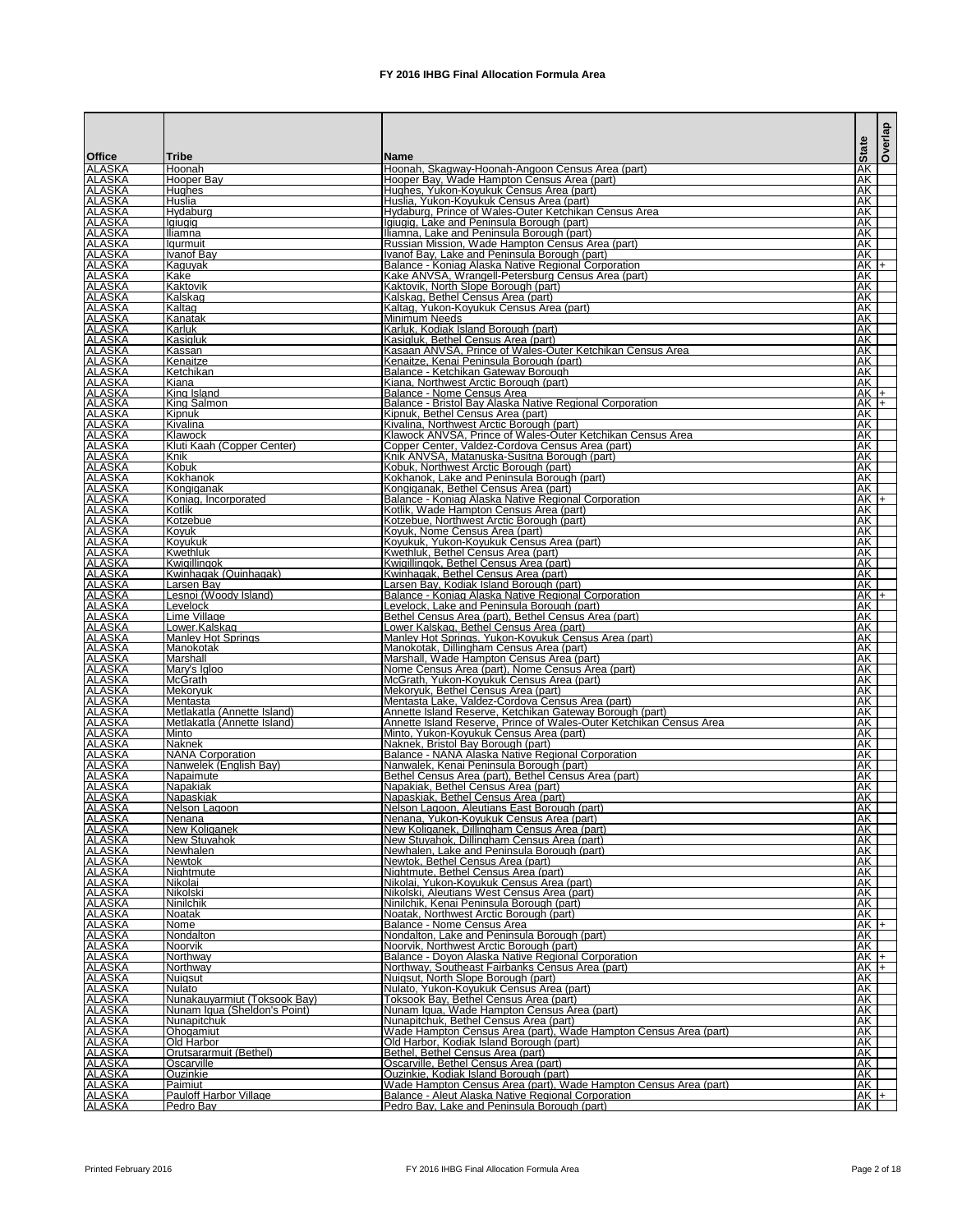|                                |                                                        |                                                                                                        | Overlap          |  |
|--------------------------------|--------------------------------------------------------|--------------------------------------------------------------------------------------------------------|------------------|--|
| <b>Office</b>                  | <b>Tribe</b>                                           | <b>Name</b>                                                                                            | <b>State</b>     |  |
| <b>ALASKA</b>                  | Perryville                                             | Perryville, Lake and Peninsula Borough (part)                                                          | ΑK               |  |
| <b>ALASKA</b>                  | Petersburg                                             | Petersburg Census Area, Wrangell-Petersburg Census Area (part)                                         | lak              |  |
| <b>ALASKA</b>                  | <b>Pilot Point</b>                                     | Pilot Point ANVSA, Lake and Peninsula Borough (part)                                                   | <b>AK</b>        |  |
| <b>ALASKA</b>                  | <b>Pilot Station</b>                                   | Pilot Station, Wade Hampton Census Area (part)                                                         | <b>AK</b>        |  |
| <b>ALASKA</b><br><b>ALASKA</b> | <b>Pitka's Point</b><br>Platinum                       | Pitkas Point, Wade Hampton Census Area (part)<br>Platinum, Bethel Census Area (part)                   | lАK<br>AK        |  |
| <b>ALASKA</b>                  | Point Hope                                             | Point Hope, North Slope Borough (part)                                                                 | AK               |  |
| <b>ALASKA</b>                  | Point Lav                                              | Point Lay, North Slope Borough (part)                                                                  | AΚ               |  |
| <b>ALASKA</b>                  | Port Graham                                            | Port Graham, Kenai Peninsula Borough (part)                                                            | AΚ               |  |
| <b>ALASKA</b>                  | <b>Port Heiden</b>                                     | Port Heiden, Lake and Peninsula Borough (part)                                                         | AΚ               |  |
| <b>ALASKA</b>                  | Port Lions                                             | Port Lions, Kodiak Island Borough (part)                                                               | <b>AK</b>        |  |
| <b>ALASKA</b><br><b>ALASKA</b> | <b>Portage Creek</b>                                   | Portage Creek, Dillingham Census Area (part)                                                           | AΚ               |  |
| <b>ALASKA</b>                  | Qagan Tayagungin (Sand Point)<br>Qawalangin (Unalaska) | Sand Point, Aleutians East Borough (part)<br>Unalaska, Aleutians West Census Area (part)               | <b>JAK</b><br>AK |  |
| <b>ALASKA</b>                  | Rampart                                                | Rampart, Yukon-Koyukuk Census Area (part)                                                              | ΑK               |  |
| <b>ALASKA</b>                  | <b>Red Devil</b>                                       | Red Devil, Bethel Census Area (part)                                                                   | <b>AK</b>        |  |
| <b>ALASKA</b>                  | <b>Ruby</b>                                            | Ruby, Yukon-Koyukuk Census Area (part)                                                                 | AK               |  |
| <b>ALASKA</b>                  | Saint George                                           | St. George, Aleutians West Census Area (part)                                                          | <b>AK</b>        |  |
| <b>ALASKA</b>                  | Saint Michael                                          | St. Michael, Nome Census Area (part)                                                                   | <b>AK</b>        |  |
| <b>ALASKA</b>                  | <b>Saint Paul</b>                                      | St. Paul ANVSA, Aleutians West Census Area (part)                                                      | AK               |  |
| <b>ALASKA</b>                  | Salamatoff                                             | Salamatof, Kenai Peninsula Borough (part)                                                              | <b>JAK</b><br>AK |  |
| <b>ALASKA</b><br><b>ALASKA</b> | Savoonga<br>Saxman                                     | Savoonga, Nome Census Area (part)<br>Saxman, Ketchikan Gateway Borough (part)                          | AK               |  |
| <b>ALASKA</b>                  | <b>Scammon Bay</b>                                     | Scammon Bay, Wade Hampton Census Area (part)                                                           | <b>AK</b>        |  |
| <b>ALASKA</b>                  | Selawik                                                | Selawik, Northwest Arctic Borough (part)                                                               | AΚ               |  |
| <b>ALASKA</b>                  | Seldovia                                               | Seldovia, Kenai Peninsula Borough (part)                                                               | AK               |  |
| <b>ALASKA</b>                  | Shageluk                                               | Shageluk, Yukon-Koyukuk Census Area (part)                                                             | AK               |  |
| <b>ALASKA</b>                  | Shaktoolik                                             | Shaktoolik, Nome Census Area (part)                                                                    | AΚ               |  |
| <b>ALASKA</b>                  | Shishmaref                                             | Shishmaref, Nome Census Area (part)                                                                    | <b>JAK</b>       |  |
| <b>ALASKA</b><br><b>ALASKA</b> | Shungnak<br>Sitka Tribe (was Baranof Island)           | Shungnak, Northwest Arctic Borough (part)                                                              | AΚ<br>AΚ         |  |
| <b>ALASKA</b>                  | Skagway                                                | Balance - Sitka City and Borough<br>Balance - Skagway-Hoonah-Angoon Census Area                        | <b>AK</b>        |  |
| <b>ALASKA</b>                  | Sleetmute                                              | Sleetmute, Bethel Census Area (part)                                                                   | <b>AK</b>        |  |
| <b>ALASKA</b>                  | Solomon                                                | Solomon, Nome Census Area (part)                                                                       | AK               |  |
| <b>ALASKA</b>                  | South Naknek                                           | South Naknek, Bristol Bay Borough (part)                                                               | AK               |  |
| <b>ALASKA</b>                  | <b>Stebbins</b>                                        | Stebbins, Nome Census Area (part)                                                                      | AK               |  |
| <b>ALASKA</b>                  | <b>Stevens Village</b>                                 | Stevens Village, Yukon-Koyukuk Census Area (part)                                                      | <b>AK</b>        |  |
| <b>ALASKA</b>                  | <b>Stony River</b>                                     | Stony River, Bethel Census Area (part)                                                                 | AK               |  |
| <b>ALASKA</b><br><b>ALASKA</b> | Sun'ag Tribe of Kodiak<br>Takotna                      | Balance - Koniag Alaska Native Regional Corporation                                                    | $AK +$<br>IAK    |  |
| <b>ALASKA</b>                  | Tanacross                                              | Takotna, Yukon-Koyukuk Census Area (part)<br>Tanacross, Southeast Fairbanks Census Area (part)         | <b>AK</b>        |  |
| <b>ALASKA</b>                  | Tanana                                                 | Tanana, Yukon-Koyukuk Census Area (part)                                                               | <b>JAK</b>       |  |
| <b>ALASKA</b>                  | Tatitlek                                               | Tatitlek, Valdez-Cordova Census Area (part)                                                            | AK               |  |
| <b>ALASKA</b>                  | Tazlina                                                | Tazlina, Valdez-Cordova Census Area (part)                                                             | AK               |  |
| <b>ALASKA</b>                  | Telida                                                 | Telida, Yukon-Koyukuk Census Area (part)                                                               | <b>IAK</b>       |  |
| <b>ALASKA</b>                  | Teller                                                 | Teller, Nome Census Area (part)                                                                        | AK               |  |
| <b>ALASKA</b>                  | Tetlin                                                 | Tetlin, Southeast Fairbanks Census Area (part)                                                         | AK               |  |
| <b>ALASKA</b>                  | Tlingit-Haida Central Council                          | Balance - Sealaska Alaska Native Regional Corporation                                                  | AK<br>AK         |  |
| <b>ALASKA</b><br><b>ALASKA</b> | Togiak<br>Tuluksak                                     | Togiak, Dillingham Census Area (part)<br>Tuluksak, Bethel Census Area (part)                           | AK               |  |
| <b>ALASKA</b>                  | Tuntutuliak                                            | Tuntutuliak, Bethel Census Area (part)                                                                 | AK               |  |
| <b>ALASKA</b>                  | Tununak                                                | Tununak, Bethel Census Area (part)                                                                     | AK               |  |
| <b>ALASKA</b>                  | <b>Twin Hills</b>                                      | Twin Hills, Dillingham Census Area (part)                                                              | AK               |  |
| <b>ALASKA</b>                  | Tyonek                                                 | Tyonek, Kenai Peninsula Borough (part)                                                                 | AK               |  |
| <b>ALASKA</b>                  | <b>Ugashik</b>                                         | Ugashik, Lake and Peninsula Borough (part)                                                             | AK               |  |
| <b>ALASKA</b>                  | Umkumiute                                              | Balance - Calista Alaska Native Regional Corporation                                                   | $AK +$           |  |
| <b>ALASKA</b>                  | Unalakleet                                             | Unalakleet, Nome Census Area (part)                                                                    | AK               |  |
| <b>ALASKA</b><br><b>ALASKA</b> | Unga                                                   | Balance - Aleut Alaska Native Regional Corporation<br>Balance Doyon Alaska Native Regional Corporation | $AK +$<br>$AK +$ |  |
| <b>ALASKA</b>                  | Venetie<br>Wainwright                                  | Wainwright, North Slope Borough (part)                                                                 | AK               |  |
| <b>ALASKA</b>                  | Wales                                                  | Wales, Nome Census Area (part)                                                                         | AK               |  |
| <b>ALASKA</b>                  | <b>White Mountain</b>                                  | White Mountain, Nome Census Area (part)                                                                | <b>AK</b>        |  |
| <b>ALASKA</b>                  | Wrangell                                               | Wrangell Census Area, Wrangell-Petersburg Census Area (part)                                           | AK               |  |
| <b>ALASKA</b>                  | Yakutat                                                | Yakutat ANVSA, Yakutat City and Borough (part)                                                         | <b>IAK</b>       |  |

Printed February 2016 **FX** 2016 IHBG Final Allocation Formula Area **Page 3** of 18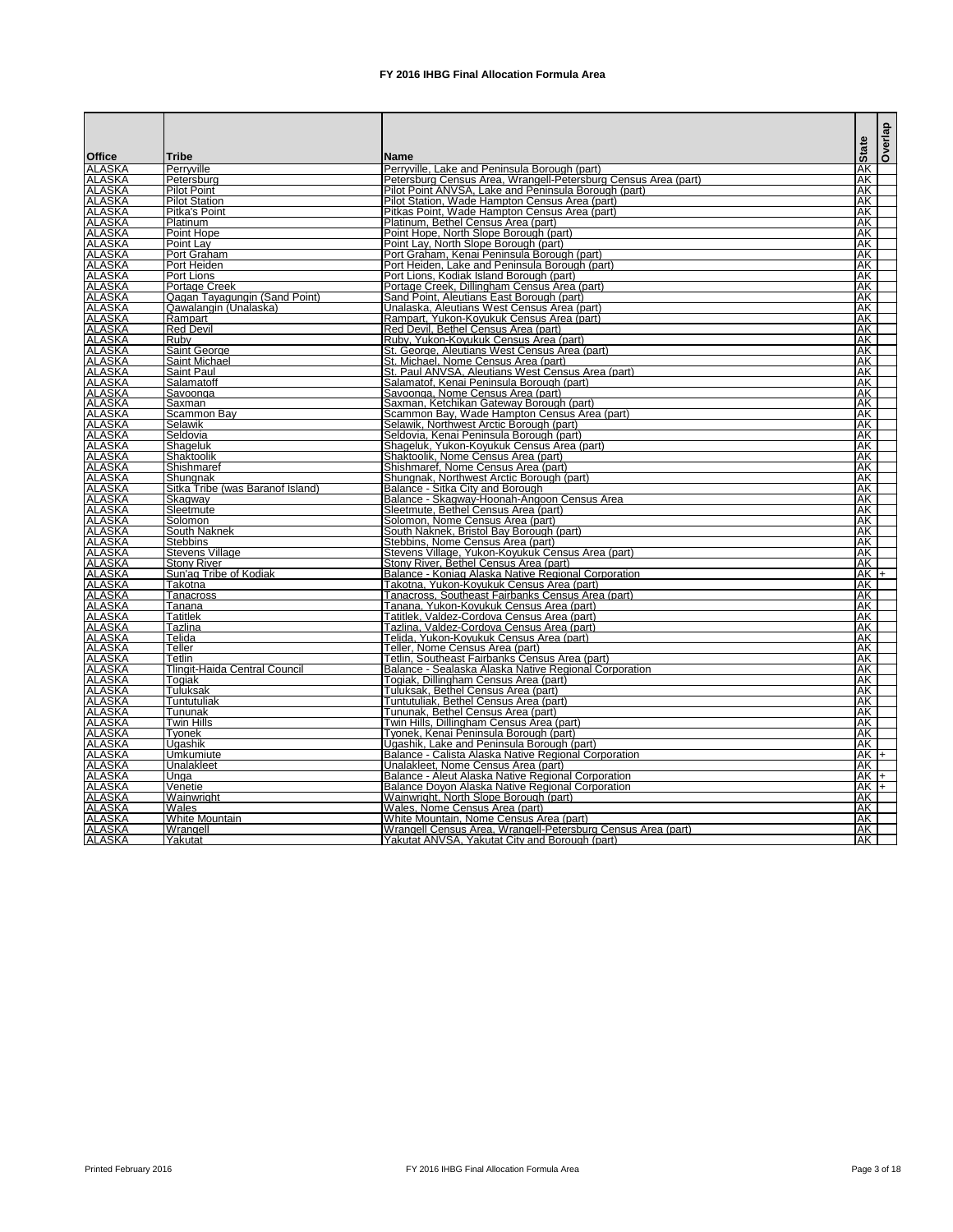|                                  |                                                                                    |                                                                                                                                                                          | <b>State</b>             | Overlap |
|----------------------------------|------------------------------------------------------------------------------------|--------------------------------------------------------------------------------------------------------------------------------------------------------------------------|--------------------------|---------|
| <b>Office</b>                    | Tribe                                                                              | <b>IName</b>                                                                                                                                                             |                          |         |
| <b>CHICAGO</b><br><b>CHICAGO</b> | Aroostook Band of Micmac<br>IAroostook Band of Micmac                              | Aroostook Band of Micmac, Aroostook County (part)<br>Balance - Aroostook County                                                                                          | $ME +$<br>$ME$ $+$       |         |
| <b>CHICAGO</b>                   | <b>Bad River Band</b>                                                              | Bad River Reservation, Ashland County (part)                                                                                                                             | WI                       |         |
| <b>CHICAGO</b><br><b>CHICAGO</b> | <b>Bad River Band</b><br><b>Bad River Band</b>                                     | <b>Balance - Ashland County</b><br>Bad River Reservation, Iron County (part)                                                                                             | WI<br>WI                 |         |
| <b>CHICAGO</b>                   | <b>IBad River Band</b>                                                             | IBalance - Iron Countv                                                                                                                                                   | WI                       |         |
| <b>CHICAGO</b>                   | Bay Mills Indian Community                                                         | Bay Mills Reservation and Off-Reservation Trust Land, Chippewa County (part)                                                                                             | MI                       | $+$     |
| <b>CHICAGO</b><br><b>CHICAGO</b> | <b>Bay Mills Indian Community</b><br><b>Boise Forte Band of Minnesota Chippewa</b> | Balance - Chippewa County<br>Bois Forte Reservation, Itasca County (part)                                                                                                | $ML +$<br><b>IMN</b>     |         |
| <b>CHICAGO</b>                   | Boise Forte Band of Minnesota Chippewa                                             | Bois Forte Reservation, Koochiching County (part)                                                                                                                        | <b>IMN</b>               |         |
| <b>CHICAGO</b>                   | Boise Forte Band of Minnesota Chippewa                                             | Bois Forte Reservation, St. Louis County (part)                                                                                                                          | <b>IMN</b>               |         |
| <b>CHICAGO</b><br><b>CHICAGO</b> | Catawba Indian Nation<br>Catawba Indian Nation                                     | Balance - Cabarrus County<br>Balance - Cleveland County                                                                                                                  | NC<br>INC.               |         |
| <b>CHICAGO</b>                   | Catawba Indian Nation                                                              | Balance - Gaston County                                                                                                                                                  | NC                       |         |
| <b>CHICAGO</b><br><b>CHICAGO</b> | <b>I</b> Catawba Indian Nation<br>Catawba Indian Nation                            | Balance - Mecklenburg County<br>Balance - Rutherford County                                                                                                              | NC<br>NC                 |         |
| <b>CHICAGO</b>                   | <b>I</b> Catawba Indian Nation                                                     | Balance - Union County                                                                                                                                                   | NC                       |         |
| <b>CHICAGO</b>                   | Catawba Indian Nation                                                              | Balance - Abbeville County                                                                                                                                               | SC                       |         |
| <b>CHICAGO</b><br><b>CHICAGO</b> | Catawba Indian Nation<br>Catawba Indian Nation                                     | Balance - Aiken County<br>Balance - Allendale County                                                                                                                     | <b>ISC</b><br><b>SC</b>  |         |
| <b>CHICAGO</b>                   | <b>I</b> Catawba Indian Nation                                                     | Balance - Anderson County                                                                                                                                                | <b>SC</b>                |         |
| <b>CHICAGO</b>                   | <b>I</b> Catawba Indian Nation                                                     | Balance - Bamberg County                                                                                                                                                 | <b>SC</b>                |         |
| <b>CHICAGO</b><br><b>CHICAGO</b> | Catawba Indian Nation<br>Catawba Indian Nation                                     | Balance - Barnwell County<br>Balance - Beaufort County                                                                                                                   | <b>ISC</b><br><b>ISC</b> |         |
| <b>CHICAGO</b>                   | Catawba Indian Nation                                                              | Balance - Berkeley County                                                                                                                                                | <b>ISC</b>               |         |
| <b>CHICAGO</b><br><b>CHICAGO</b> | <b>I</b> Catawba Indian Nation<br>Catawba Indian Nation                            | Balance - Calhoun County<br>IBalance - Charleston Countv                                                                                                                 | SC<br><b>ISC</b>         |         |
| <b>CHICAGO</b>                   | Catawba Indian Nation                                                              | Balance - Cherokee County                                                                                                                                                | <b>ISC</b>               |         |
| <b>CHICAGO</b>                   | <b>I</b> Catawba Indian Nation                                                     | Balance - Chester County                                                                                                                                                 | <b>SC</b>                |         |
| <b>CHICAGO</b><br><b>CHICAGO</b> | <b>I</b> Catawba Indian Nation<br>Catawba Indian Nation                            | Balance - Chesterfield County<br>Balance - Clarendon County                                                                                                              | SC<br><b>SC</b>          |         |
| <b>CHICAGO</b>                   | Catawba Indian Nation                                                              | <b>IBalance - Colleton County</b>                                                                                                                                        | <b>SC</b>                |         |
| <b>CHICAGO</b>                   | <b>I</b> Catawba Indian Nation                                                     | Balance - Darlington County                                                                                                                                              | <b>SC</b><br><b>SC</b>   |         |
| <b>CHICAGO</b><br><b>CHICAGO</b> | Catawba Indian Nation<br>Catawba Indian Nation                                     | <b>Balance - Dillon County</b><br>Balance - Dorchester County                                                                                                            | <b>SC</b>                |         |
| <b>CHICAGO</b>                   | Catawba Indian Nation                                                              | Balance - Edgefield County                                                                                                                                               | <b>SC</b>                |         |
| <b>CHICAGO</b><br><b>CHICAGO</b> | Catawba Indian Nation<br>Catawba Indian Nation                                     | Balance - Fairfield County<br>Balance - Florence County                                                                                                                  | <b>SC</b><br><b>SC</b>   |         |
| <b>CHICAGO</b>                   | Catawba Indian Nation                                                              | Balance - Georgetown County                                                                                                                                              | <b>ISC</b>               |         |
| <b>CHICAGO</b>                   | Catawba Indian Nation                                                              | Balance - Greenville County                                                                                                                                              | SC                       |         |
| <b>CHICAGO</b><br><b>CHICAGO</b> | Catawba Indian Nation<br>Catawba Indian Nation                                     | Balance - Greenwood County<br>Balance - Hampton County                                                                                                                   | SC <br><b>ISC</b>        |         |
| <b>CHICAGO</b>                   | <b>I</b> Catawba Indian Nation                                                     | <b>IBalance - Horry County</b>                                                                                                                                           | <b>ISC</b>               |         |
| <b>CHICAGO</b><br><b>CHICAGO</b> | <b>I</b> Catawba Indian Nation<br>Catawba Indian Nation                            | Balance - Jasper County<br>Balance - Kershaw County                                                                                                                      | <b>SC</b><br><b>SC</b>   |         |
| <b>CHICAGO</b>                   | Catawba Indian Nation                                                              | Balance - Lancaster County                                                                                                                                               | SC                       |         |
| <b>CHICAGO</b>                   | Catawba Indian Nation                                                              | <b>Balance - Laurens County</b>                                                                                                                                          | <b>SC</b>                |         |
| <b>CHICAGO</b><br><b>CHICAGO</b> | Catawba Indian Nation<br>Catawba Indian Nation                                     | Balance - Lee County<br>Balance - Lexington County                                                                                                                       | <b>SC</b><br><b>SC</b>   |         |
| <b>CHICAGO</b>                   | Catawba Indian Nation                                                              | <b>Balance - McCormick County</b>                                                                                                                                        | <b>ISC</b>               |         |
| <b>CHICAGO</b>                   | Catawba Indian Nation                                                              | <b>Balance - Marion County</b>                                                                                                                                           | <b>ISC</b>               |         |
| <b>CHICAGO</b><br><b>CHICAGO</b> | Catawba Indian Nation<br>Catawba Indian Nation                                     | <b>Balance - Marlboro County</b><br>Balance - Newberry County                                                                                                            | <b>SC</b><br><b>SC</b>   |         |
| <b>CHICAGO</b>                   | ICatawba Indian Nation                                                             | IBalance - Oconee Countv                                                                                                                                                 | <b>ISC</b>               |         |
| <b>CHICAGO</b><br><b>CHICAGO</b> | Catawba Indian Nation<br>ICatawba Indian Nation                                    | Balance - Orangeburg County<br>Balance - Pickens County                                                                                                                  | <b>ISC</b><br><b>ISC</b> |         |
| <b>CHICAGO</b>                   | Catawba Indian Nation                                                              | Balance - Richland County                                                                                                                                                | <b>SC</b>                |         |
| <b>CHICAGO</b>                   | Catawba Indian Nation                                                              | Balance - Saluda County                                                                                                                                                  | <b>ISC</b>               |         |
| <b>CHICAGO</b><br><b>CHICAGO</b> | Catawba Indian Nation<br>Catawba Indian Nation                                     | Balance - Spartanburg County<br><b>Balance - Sumter County</b>                                                                                                           | <b>ISC</b><br><b>SC</b>  |         |
| <b>CHICAGO</b>                   | Catawba Indian Nation                                                              | Balance - Union County                                                                                                                                                   | SC                       |         |
| <b>CHICAGO</b>                   | <b>I</b> Catawba Indian Nation                                                     | Balance - Williamsburg County                                                                                                                                            | <b>SC</b><br><b>SC</b>   |         |
| <b>CHICAGO</b><br><b>CHICAGO</b> | Catawba Indian Nation<br>Catawba Indian Nation                                     | Catawba Reservation, York County (part)<br><b>Balance - York County</b>                                                                                                  | <b>SC</b>                |         |
| <b>CHICAGO</b>                   | Cayuga Nation                                                                      | Cayuga Nation, Cayuga County (part)                                                                                                                                      | INY.                     |         |
| <b>CHICAGO</b><br><b>CHICAGO</b> | Cayuga Nation<br>Cayuga Nation                                                     | Balance - Erie County<br>Cayuga Nation, Seneca County (part)                                                                                                             | <b>NY</b><br><b>NY</b>   |         |
| <b>CHICAGO</b>                   | Coharie State Tribe                                                                | Coharie. Duplin County (part)                                                                                                                                            | NC                       |         |
| <b>CHICAGO</b>                   | Coharie State Tribe                                                                | Coharie, Harnett County (part)                                                                                                                                           | NC                       |         |
| <b>CHICAGO</b><br><b>CHICAGO</b> | Coharie State Tribe<br><b>ICoharie State Tribe</b>                                 | Coharie, Sampson County (part)<br>Coharie, Wayne County (part)                                                                                                           | NC<br>NC                 |         |
| <b>CHICAGO</b>                   | Eastern Cherokee                                                                   | Eastern Cherokee Reservation, Cherokee County (part)                                                                                                                     | NC                       |         |
| <b>CHICAGO</b>                   | Eastern Cherokee                                                                   | Eastern Cherokee Reservation, Graham County (part)                                                                                                                       | INC.<br>NC               |         |
| <b>CHICAGO</b><br><b>CHICAGO</b> | Eastern Cherokee<br>Eastern Cherokee                                               | Eastern Cherokee Reservation, Haywood County (part)<br>Eastern Cherokee Reservation, Jackson County (part)                                                               | NC                       |         |
| <b>CHICAGO</b>                   | Eastern Cherokee                                                                   | Eastern Cherokee Reservation, Swain County (part)                                                                                                                        | NC                       |         |
| <b>CHICAGO</b><br><b>CHICAGO</b> | Fond Du Lac Band of Minnesota Chippewa<br>Fond Du Lac Band of Minnesota Chippewa   | Fond du Lac Reservation and Off-Reservation Trust Land, Carlton County (part)<br><b>Balance - Carlton County</b>                                                         | <b>MN</b><br><b>MN</b>   |         |
| <b>CHICAGO</b>                   | Fond Du Lac Band of Minnesota Chippewa                                             | Fond du Lac Reservation and Off-Reservation Trust Land, St. Louis County (part)                                                                                          | <b>MN</b>                |         |
| <b>CHICAGO</b>                   | Fond Du Lac Band of Minnesota Chippewa                                             | IBalance - St. Louis Countv                                                                                                                                              | <b>MN</b>                |         |
| <b>CHICAGO</b><br><b>CHICAGO</b> | Fond Du Lac Band of Minnesota Chippewa<br><b>Forest County Potawatami</b>          | Fond du Lac Reservation and Off-Reservation Trust Land, Douglas County (part)<br>Forest County Potawatomi Community and Off-Reservation Trust Land, Forest County (part) | WI<br>$WI +$             |         |
| <b>CHICAGO</b>                   | <b>Forest County Potawatami</b>                                                    | Balance - Forest County                                                                                                                                                  | $WI +$                   |         |
| <b>CHICAGO</b><br><b>CHICAGO</b> | <b>Forest County Potawatami</b><br><b>Forest County Potawatami</b>                 | Forest County Potawatomi Community and Off-Reservation Trust Land, Milwaukee County (part)                                                                               | $WI +$<br>$WI +$         |         |
| <b>CHICAGO</b>                   | Grand Portage Band of Minn. Chippewa                                               | Forest County Potawatomi Community and Off-Reservation Trust Land, Oconto County (part)<br>Grand Portage Reservation and Off-Reservation Trust Land, Cook County (part)  | IMN.                     |         |
| <b>CHICAGO</b>                   | Grand Portage Band of Minn. Chippewa                                               | Balance - Cook County                                                                                                                                                    | <b>MN</b>                |         |
| <b>CHICAGO</b><br><b>CHICAGO</b> | <b>Grand Traverse Band</b><br><b>Grand Traverse Band</b>                           | Grand Traverse Reservation and Off-Reservation Trust Land, Antrim County (part)<br><b>Balance - Antrim County</b>                                                        | $\frac{ M }{ M }$ +      |         |

Printed February 2016 **FX** 2016 IHBG Final Allocation Formula Area Page 4 of 18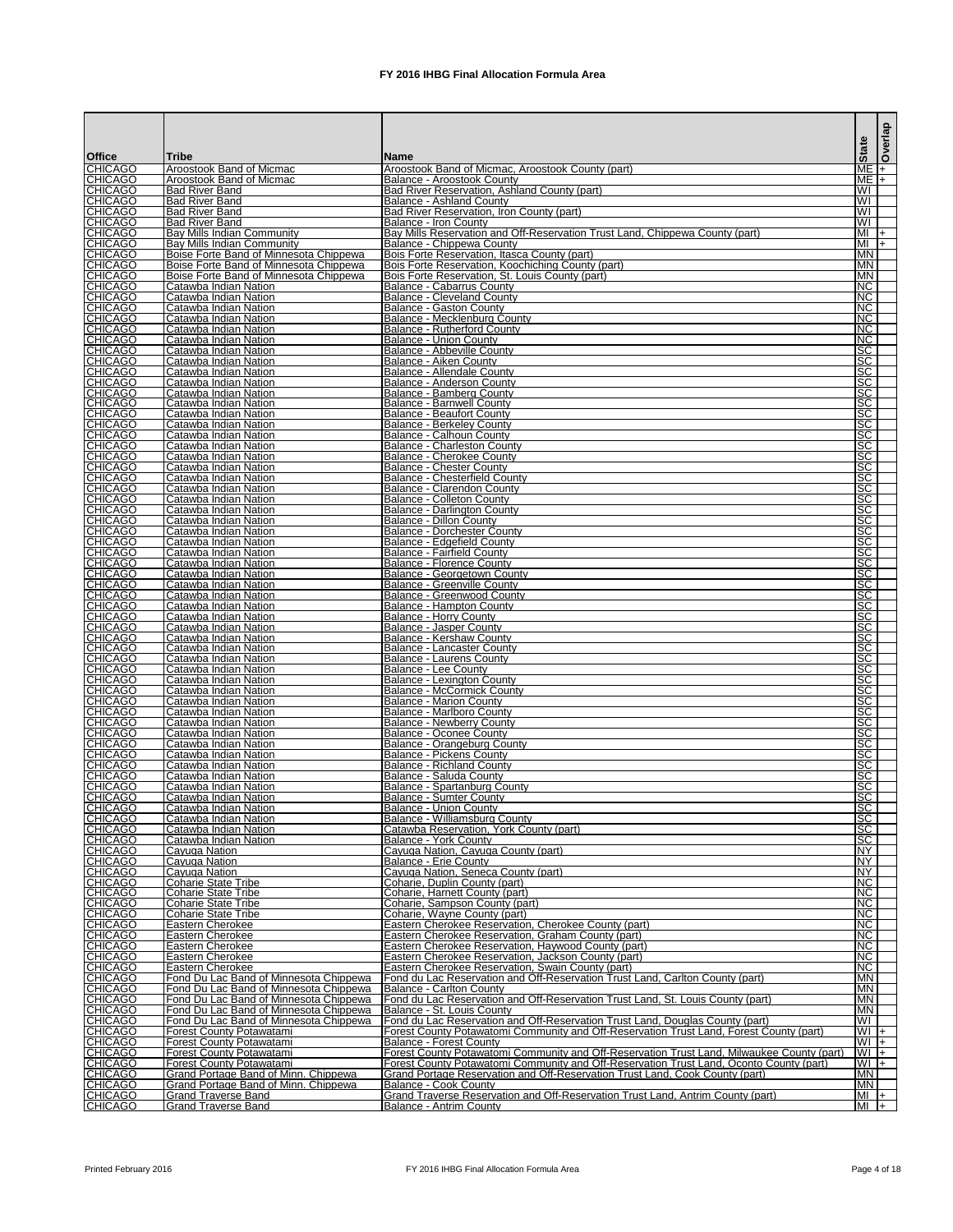|               |                                  |                                                                                  |                                                                                                                                                             |                                                    | <b>Overlap</b> |
|---------------|----------------------------------|----------------------------------------------------------------------------------|-------------------------------------------------------------------------------------------------------------------------------------------------------------|----------------------------------------------------|----------------|
|               |                                  |                                                                                  |                                                                                                                                                             | <b>State</b>                                       |                |
| <b>Office</b> |                                  | Tribe                                                                            | Name                                                                                                                                                        |                                                    |                |
|               | <b>CHICAGO</b>                   | <b>Grand Traverse Band</b>                                                       | Grand Traverse Reservation and Off-Reservation Trust Land, Benzie County (part)                                                                             | МI                                                 | $ + $          |
|               | <b>CHICAGO</b><br><b>CHICAGO</b> | <b>Grand Traverse Band</b><br><b>Grand Traverse Band</b>                         | <b>Balance - Benzie County</b><br>Grand Traverse Reservation and Off-Reservation Trust Land, Charlevoix County (part)                                       | MI<br>МI                                           | $ + $<br>$ + $ |
|               | <b>CHICAGO</b>                   | <b>Grand Traverse Band</b>                                                       | <b>Balance - Charlevoix County</b>                                                                                                                          | MI                                                 | $ +$           |
|               | <b>CHICAGO</b>                   | <b>Grand Traverse Band</b>                                                       | Grand Traverse Reservation and Off-Reservation Trust Land, Grand Traverse County (part)                                                                     | MI                                                 | $ +$           |
|               | <b>CHICAGO</b>                   | <b>Grand Traverse Band</b>                                                       | <b>Balance - Grand Traverse County</b>                                                                                                                      | МI                                                 | $ + $          |
|               | <b>CHICAGO</b><br><b>CHICAGO</b> | <b>Grand Traverse Band</b><br><b>Grand Traverse Band</b>                         | Grand Traverse Reservation and Off-Reservation Trust Land, Leelanau County (part)<br>Balance - Leelanau County                                              | MI<br>MI                                           | $ + $<br>$ + $ |
|               |                                  | <b>Grand Traverse Band</b>                                                       | <b>Balance - Manistee County</b>                                                                                                                            | МI                                                 | $\mathsf{I}$   |
|               | <b>CHICAGO</b><br>CHICAGO        | Haliwa-Saponi State Tribe                                                        | Haliwa-Saponi, Franklin County (part)                                                                                                                       | <b>NC</b>                                          |                |
|               | <b>CHICAGO</b>                   | Haliwa-Saponi State Tribe                                                        | Haliwa-Saponi, Halifax County (part)                                                                                                                        | NC.                                                |                |
|               | <b>CHICAGO</b><br><b>CHICAGO</b> | Haliwa-Saponi State Tribe                                                        | Haliwa-Saponi, Nash County (part)                                                                                                                           | NC.                                                |                |
|               | <b>CHICAGO</b>                   | Haliwa-Saponi State Tribe<br>Hannahville Community                               | Haliwa-Saponi, Warren County (part)<br>Hannahville Community and Off-Reservation Trust Land, Delta County (part)                                            | <b>NC</b><br>MI                                    |                |
|               | <b>CHICAGO</b>                   | <b>Hannahville Community</b>                                                     | Hannahville Community and Off-Reservation Trust Land, Menominee County (part)                                                                               | MI                                                 |                |
|               | <b>CHICAGO</b>                   | <b>Ho-Chunk Nation</b>                                                           | Houston County Trust Lands, Houston County (part)                                                                                                           | <b>IMN</b>                                         |                |
|               | <b>CHICAGO</b><br>CHICAGO        | <b>Ho-Chunk Nation</b>                                                           | Ho-Chunk Reservation and Off-Reservation Trust Land, Adams County (part)                                                                                    | WI                                                 |                |
|               | <b>CHICAGO</b>                   | <b>Ho-Chunk Nation</b>                                                           | Balance - Adams County<br>Ho-Chunk Reservation and Off-Reservation Trust Land, Clark County (part)                                                          | WI<br>WI                                           |                |
|               | <b>CHICAGO</b>                   | <b>Ho-Chunk Nation</b><br><b>Ho-Chunk Nation</b>                                 | <b>Balance - Clark County</b>                                                                                                                               | WI                                                 |                |
|               | <b>CHICAGO</b>                   | <b>Ho-Chunk Nation</b>                                                           | Balance - Columbia County                                                                                                                                   | $\overline{\mathsf{W}}$                            |                |
|               | <b>CHICAGO</b>                   | <b>Ho-Chunk Nation</b>                                                           | Ho-Chunk Reservation and Off-Reservation Trust Land, Crawford County (part)                                                                                 | $\overline{\mathsf{W}}$                            |                |
|               | <b>CHICAGO</b>                   | Ho-Chunk Nation                                                                  | Balance - Crawford County                                                                                                                                   | WI                                                 |                |
|               | <b>CHICAGO</b><br><b>CHICAGO</b> | <b>Ho-Chunk Nation</b><br>Ho-Chunk Nation                                        | Ho-Chunk Reservation and Off-Reservation Trust Land, Dane County (part)<br>Balance - Dane County                                                            | $\overline{\mathsf{W}}$<br>WI                      |                |
|               | <b>CHICAGO</b>                   | <b>Ho-Chunk Nation</b>                                                           | Balance - Eau Claire County                                                                                                                                 | WI                                                 |                |
|               | <b>CHICAGO</b>                   | <b>Ho-Chunk Nation</b>                                                           | Ho-Chunk Reservation and Off-Reservation Trust Land, Jackson County (part)                                                                                  | $\overline{\mathsf{W}}$                            |                |
|               | <b>CHICAGO</b>                   | <b>Ho-Chunk Nation</b>                                                           | Balance - Jackson County                                                                                                                                    | $\overline{\mathsf{W}}$                            |                |
|               | <b>CHICAGO</b><br><b>CHICAGO</b> | <b>Ho-Chunk Nation</b>                                                           | Ho-Chunk Reservation and Off-Reservation Trust Land, Juneau County (part)<br>Balance - Juneau County                                                        | $\overline{\mathsf{W}}$<br>$\overline{\mathsf{W}}$ |                |
|               | <b>CHICAGO</b>                   | Ho-Chunk Nation<br>Ho-Chunk Nation                                               | Ho-Chunk Reservation and Off-Reservation Trust Land, La Crosse County (part)                                                                                | WI                                                 |                |
|               | <b>CHICAGO</b>                   | <b>Ho-Chunk Nation</b>                                                           | Balance - La Crosse County                                                                                                                                  | WI                                                 |                |
|               | <b>CHICAGO</b>                   | Ho-Chunk Nation                                                                  | Ho-Chunk Reservation and Off-Reservation Trust Land, Marathon County (part)                                                                                 | $\overline{\mathsf{W}}$                            |                |
|               | <b>CHICAGO</b>                   | Ho-Chunk Nation                                                                  | Ho-Chunk Reservation and Off-Reservation Trust Land, Monroe County (part)                                                                                   | WI                                                 |                |
|               | <b>CHICAGO</b>                   | <b>Ho-Chunk Nation</b><br><b>Ho-Chunk Nation</b>                                 | Balance - Monroe County<br>Ho-Chunk Reservation and Off-Reservation Trust Land, Sauk County (part)                                                          | $\overline{\mathsf{W}}$<br>WI                      |                |
|               | <b>CHICAGO</b><br>CHICAGO        | <b>Ho-Chunk Nation</b>                                                           | Balance - Sauk County                                                                                                                                       | WI                                                 |                |
|               | <b>CHICAGO</b>                   | Ho-Chunk Nation                                                                  | Ho-Chunk Reservation and Off-Reservation Trust Land, Shawano County (part)                                                                                  | WI                                                 |                |
|               | <b>CHICAGO</b>                   | <b>Ho-Chunk Nation</b>                                                           | Balance - Shawano County                                                                                                                                    | WI                                                 |                |
|               | <b>CHICAGO</b>                   | <b>Ho-Chunk Nation</b>                                                           | Balance - Trempealeau County                                                                                                                                | $\overline{\mathsf{W}}$                            |                |
|               | <b>CHICAGO</b><br><b>CHICAGO</b> | <b>Ho-Chunk Nation</b><br><b>Ho-Chunk Nation</b>                                 | <b>Balance - Vernon County</b><br>Ho-Chunk Reservation and Off-Reservation Trust Land, Wood County (part)                                                   | WI<br>WI                                           |                |
|               | <b>CHICAGO</b>                   | <b>Ho-Chunk Nation</b>                                                           | Balance - Wood County                                                                                                                                       | $\overline{\mathsf{W}}$                            |                |
|               | <b>CHICAGO</b><br>CHICAGO        | <b>Houlton Band of Maliseets</b>                                                 | Houlton Maliseets Trust Land, Aroostook County (part)                                                                                                       | $ME +$                                             |                |
|               |                                  | <b>Houlton Band of Maliseets</b>                                                 | Balance - Aroostook County                                                                                                                                  | ME <sub>+</sub>                                    |                |
|               | <b>CHICAGO</b>                   | <b>Keweenaw Bay Indian Community</b>                                             | L'Anse Reservation and Off-Reservation Trust Land, Baraga County (part)                                                                                     | MI                                                 | $ +$           |
|               | <b>CHICAGO</b><br><b>CHICAGO</b> | Keweenaw Bay Indian Community<br>Keweenaw Bay Indian Community                   | Balance - Baraga County<br>L'Anse Reservation and Off-Reservation Trust Land, Marquette County (part)                                                       | MI<br>MI                                           | $+$<br>$ +$    |
|               | <b>CHICAGO</b>                   | Keweenaw Bay Indian Community                                                    | <b>Balance - Marquette County</b>                                                                                                                           | MI                                                 | $ +$           |
|               | <b>CHICAGO</b>                   | Keweenaw Bay Indian Community                                                    | Ontonagon County (part), Ontonagon County (part)                                                                                                            | MI                                                 | $+$            |
|               | <b>CHICAGO</b>                   | Lac Courte Oreilles                                                              | Lac Courte Oreilles Reservation and Off-Reservation Trust Land, Burnett County (part)                                                                       | WI                                                 |                |
|               | <b>CHICAGO</b><br><b>CHICAGO</b> | Lac Courte Oreilles<br>Lac Courte Oreilles                                       | Lac Courte Oreilles Reservation and Off-Reservation Trust Land, Sawyer County (part)<br><b>Balance - Sawyer County</b>                                      | WI<br>WI                                           |                |
|               | <b>CHICAGO</b>                   | Lac Courte Oreilles                                                              | Lac Courte Oreilles Reservation and Off-Reservation Trust Land, Washburn County (part)                                                                      | WI                                                 |                |
|               | <b>CHICAGO</b>                   | Lac Du Flambeau Band                                                             | Lac du Flambeau Reservation, Iron County (part)                                                                                                             | WI                                                 |                |
|               | <b>CHICAGO</b>                   | Lac Du Flambeau Band                                                             | Lac du Flambeau Reservation, Oneida County (part)                                                                                                           | WI                                                 |                |
|               | <b>CHICAGO</b><br><b>CHICAGO</b> | Lac Du Flambeau Band                                                             | Lac du Flambeau Reservation, Vilas County (part)                                                                                                            | WI<br>WI                                           |                |
|               | <b>CHICAGO</b>                   | Lac Du Flambeau Band<br>Lac Vieux Desert Band                                    | Balance -- Vilas County<br>Lac Vieux Desert Reservation, Gogebic County (part)                                                                              | MI                                                 |                |
|               | <b>CHICAGO</b>                   | Leech Lake Band of Minnesota Chippewa                                            | Balance - Beltrami County, Balance - Beltrami County (half)                                                                                                 | <b>MN</b>                                          |                |
|               | <b>CHICAGO</b>                   | Leech Lake Band of Minnesota Chippewa                                            | Leech Lake Reservation and Off-Reservation Trust Land, Beltrami County (part)                                                                               | ΜN                                                 |                |
|               | <b>CHICAGO</b>                   | Leech Lake Band of Minnesota Chippewa                                            | Leech Lake Reservation and Off-Reservation Trust Land, Cass County (part)                                                                                   | <b>MN</b>                                          |                |
|               | <b>CHICAGO</b><br>CHICAGO        | Leech Lake Band of Minnesota Chippewa<br>Leech Lake Band of Minnesota Chippewa   | Leech Lake Reservation and Off-Reservation Trust Land, Hubbard County (part)<br>Leech Lake Reservation and Off-Reservation Trust Land, Itasca County (part) | <b>MN</b><br><b>MN</b>                             |                |
|               | <b>CHICAGO</b>                   | Little River Band of Ottawa                                                      | <b>Balance - Lake County</b>                                                                                                                                | MI                                                 |                |
|               | <b>CHICAGO</b>                   | <b>Little River Band of Ottawa</b>                                               | Manistee County (part), Manistee County (part)                                                                                                              | MI                                                 |                |
|               | <b>CHICAGO</b>                   | Little River Band of Ottawa                                                      | Balance - Mason County                                                                                                                                      | MI                                                 |                |
|               | <b>CHICAGO</b><br><b>CHICAGO</b> | Little River Band of Ottawa<br>Little Traverse Bay Band                          | <b>Balance - Wexford County</b><br><b>Balance - Charlevoix County</b>                                                                                       | MI<br>MI                                           | $ + $          |
|               | <b>CHICAGO</b>                   | Little Traverse Bay Band                                                         | Balance - Cheboygan County                                                                                                                                  | MI                                                 | $ +$           |
|               |                                  | Little Traverse Bay Band                                                         | Emmet County, Emmet County (part)                                                                                                                           | МI                                                 | $ + $          |
|               | <b>CHICAGO</b><br>CHICAGO        | Little Traverse Bay Band                                                         | <b>Balance - Emmet County</b>                                                                                                                               | MI                                                 | I+             |
|               | <b>CHICAGO</b>                   | Lower Sioux                                                                      | Lower Sioux Reservation, Redwood County (part)                                                                                                              | IMN                                                |                |
|               | <b>CHICAGO</b><br><b>CHICAGO</b> | Lower Sioux<br><b>Lumbee State Tribe</b>                                         | <b>Balance - Redwood County</b><br>Lumbee, Cumberland County (part)                                                                                         | MN<br><b>NC</b>                                    |                |
|               | <b>CHICAGO</b>                   | <b>Lumbee State Tribe</b>                                                        | <b>Balance - Cumberland County</b>                                                                                                                          | $\overline{\text{NC}}$                             |                |
|               | <b>CHICAGO</b>                   | Lumbee State Tribe                                                               | Lumbee, Hoke County (part)                                                                                                                                  | NC                                                 |                |
|               | <b>CHICAGO</b>                   | Lumbee State Tribe                                                               | Lumbee, Robeson County                                                                                                                                      | <b>NC</b>                                          |                |
|               | <b>CHICAGO</b>                   | Lumbee State Tribe                                                               | Lumbee, Scotland County                                                                                                                                     | <b>NC</b><br>СT                                    |                |
|               | <b>CHICAGO</b><br><b>CHICAGO</b> | Mashantucket Pequot<br>Mashpee Wampanoag                                         | Mashantucket Pequot Reservation and Off-Reservation Trust Land, New London County (part)<br>Balance - Barnstable County                                     | MA                                                 |                |
|               | <b>CHICAGO</b>                   | Match-e-be-nash-she-wish Band of Potta                                           | Balance - Allegan County                                                                                                                                    | $\overline{M}$  +                                  |                |
|               | <b>CHICAGO</b>                   | Match-e-be-nash-she-wish Band of Potta                                           | <b>Balance - Barry County</b>                                                                                                                               | MI                                                 | $ + $          |
|               | <b>CHICAGO</b>                   | Match-e-be-nash-she-wish Band of Potta                                           | Balance - Kalamazoo County                                                                                                                                  | MI                                                 | $ + $          |
|               | <b>CHICAGO</b><br><b>CHICAGO</b> | Match-e-be-nash-she-wish Band of Potta<br>Match-e-be-nash-she-wish Band of Potta | <b>Balance - Kent County</b><br>Balance - Ottawa County                                                                                                     | MI<br>МI                                           | $ + $<br>$ + $ |
|               | <b>CHICAGO</b>                   | Menominee Indian Tribe                                                           | Menominee Reservation and Off-Reservation Trust Land, Menominee County (part)                                                                               | IW                                                 |                |
|               | <b>CHICAGO</b>                   | Miccosukee Tribe                                                                 | Broward County (part), Broward County (part)                                                                                                                | FL                                                 |                |
|               | <b>CHICAGO</b>                   | Miccosukee Tribe                                                                 | Miami-Dade County (part), Miami-Dade County (part)                                                                                                          | ĪFL                                                |                |

Printed February 2016 **FX** 2016 IHBG Final Allocation Formula Area **Page 5** of 18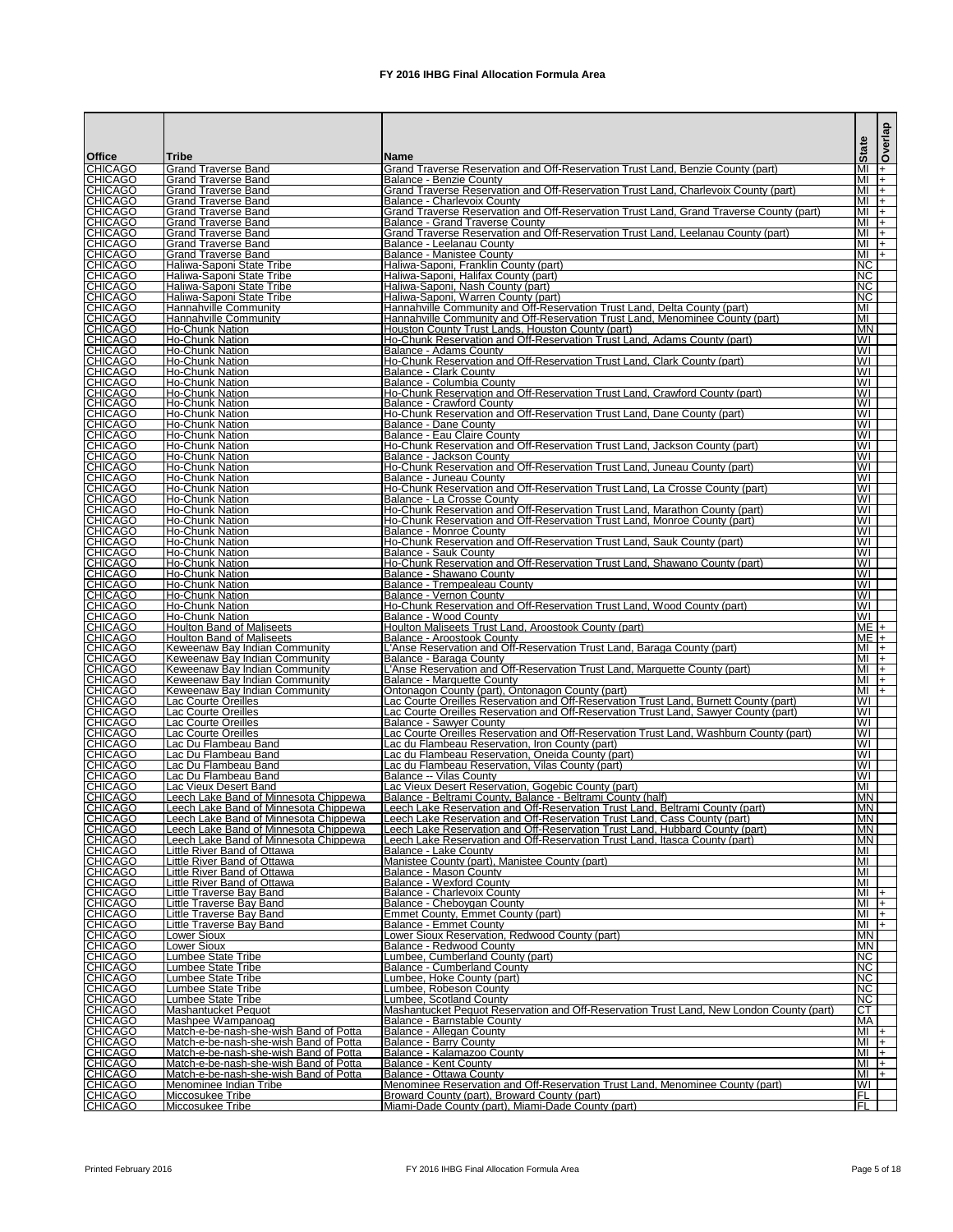| <b>Office</b>                    | <b>Tribe</b>                                                                   | lName                                                                                                                                                            | <b>State</b>             | <b>Overlap</b> |
|----------------------------------|--------------------------------------------------------------------------------|------------------------------------------------------------------------------------------------------------------------------------------------------------------|--------------------------|----------------|
| <b>CHICAGO</b><br><b>CHICAGO</b> | Mille Lacs Band of Minnesota Chippewa<br>Mille Lacs Band of Minnesota Chippewa | Mille Lacs Reservation and Off-Reservation Trust Land, Aitkin County (part)<br>Mille Lacs Reservation and Off-Reservation Trust Land, Crow Wing County (part)    | <b>MN</b><br>MN          |                |
| <b>CHICAGO</b>                   | Mille Lacs Band of Minnesota Chippewa                                          | Balance - Crow Wing County                                                                                                                                       | <b>MN</b>                |                |
| <b>CHICAGO</b><br><b>CHICAGO</b> | Mille Lacs Band of Minnesota Chippewa<br>Mille Lacs Band of Minnesota Chippewa | Mille Lacs Reservation and Off-Reservation Trust Land, Mille Lacs County (part)<br><b>Balance - Mille Lacs County</b>                                            | <b>MN</b><br><b>IMN</b>  |                |
| <b>CHICAGO</b>                   | Mille Lacs Band of Minnesota Chippewa                                          | Mille Lacs Reservation and Off-Reservation Trust Land, Pine County (part)                                                                                        | <b>MN</b>                |                |
| <b>CHICAGO</b><br><b>CHICAGO</b> | Mille Lacs Band of Minnesota Chippewa<br>Mississippi Choctaw Tribe             | Balance - Pine County<br>Mississippi Choctaw Reservation and Off-Reservation Trust Land, Attala County (part)                                                    | <b>MN</b><br><b>MS</b>   |                |
| <b>CHICAGO</b><br><b>CHICAGO</b> | Mississippi Choctaw Tribe<br>Mississippi Choctaw Tribe                         | Mississippi Choctaw Reservation and Off-Reservation Trust Land, Jackson County (part)<br>IBalance - Jackson County                                               | MS.<br><b>MS</b>         |                |
| <b>CHICAGO</b>                   | Mississippi Choctaw Tribe                                                      | Balance - Jasper County                                                                                                                                          | <b>MS</b>                |                |
| <b>CHICAGO</b><br><b>CHICAGO</b> | Mississippi Choctaw Tribe<br>Mississippi Choctaw Tribe                         | Mississippi Choctaw Reservation and Off-Reservation Trust Land, Jones County (part)<br>Balance - Jones County                                                    | МS<br><b>MS</b>          |                |
| <b>CHICAGO</b>                   | Mississippi Choctaw Tribe                                                      | Mississippi Choctaw Reservation and Off-Reservation Trust Land, Kemper County (part)                                                                             | <b>MS</b>                |                |
| <b>CHICAGO</b><br><b>CHICAGO</b> | Mississippi Choctaw Tribe<br>Mississippi Choctaw Tribe                         | <b>Balance - Kemper County</b><br>Mississippi Choctaw Reservation and Off-Reservation Trust Land, Leake County (part)                                            | <b>MS</b><br><b>MS</b>   |                |
| <b>CHICAGO</b>                   | <b>Mississippi Choctaw Tribe</b>                                               | Balance - Leake Countv                                                                                                                                           | $\overline{\text{MS}}$   |                |
| <b>CHICAGO</b><br><b>CHICAGO</b> | <b>Mississippi Choctaw Tribe</b><br><b>Mississippi Choctaw Tribe</b>           | Mississippi Choctaw Reservation and Off-Reservation Trust Land, Neshoba County (part)<br>Balance - Neshoba County                                                | <b>MS</b><br>MS.         |                |
| <b>CHICAGO</b>                   | Mississippi Choctaw Tribe                                                      | Mississippi Choctaw Reservation and Off-Reservation Trust Land, Newton County (part)                                                                             | <b>MS</b>                |                |
| <b>CHICAGO</b><br><b>CHICAGO</b> | Mississippi Choctaw Tribe<br>Mississippi Choctaw Tribe                         | IBalance - Newton Countv<br>Mississippi Choctaw Reservation and Off-Reservation Trust Land, Scott County (part)                                                  | MS.<br>MS.               |                |
| <b>CHICAGO</b><br><b>CHICAGO</b> | Mississippi Choctaw Tribe<br>Mississippi Choctaw Tribe                         | Balance - Scott County<br>Mississippi Choctaw Reservation and Off-Reservation Trust Land, Winston County (part)                                                  | <b>MS</b><br>МS          |                |
| <b>CHICAGO</b>                   | Mississippi Choctaw Tribe                                                      | <b>Balance - Winston County</b>                                                                                                                                  | <b>MS</b>                |                |
| <b>CHICAGO</b><br><b>CHICAGO</b> | Mississippi Choctaw Tribe<br><b>MOWA Band of Choctaw Indians</b>               | IBalance - Lauderdale Countv<br>MOWA Choctaw, Mobile County (part)                                                                                               | TN<br>AL                 |                |
| <b>CHICAGO</b>                   | <b>MOWA Band of Choctaw Indians</b>                                            | MOWA Choctaw, Washington County (part)                                                                                                                           | AL                       |                |
| <b>CHICAGO</b><br><b>CHICAGO</b> | <b>MOWA Band of Choctaw Indians</b><br>Narragansett Tribe                      | Balance - Washington County<br>Narragansett Reservation, Washington County (part)                                                                                | AL<br>RI                 |                |
| <b>CHICAGO</b>                   | Narragansett Tribe                                                             | Balance - Washington County                                                                                                                                      | RI                       |                |
| <b>CHICAGO</b><br><b>CHICAGO</b> | Nottawaseppi Huron Band of Potawatomi<br>Nottawaseppi Huron Band of Potawatomi | Huron Potawatomi Reservation, Calhoun County (part)<br>Balance - Calhoun County                                                                                  | ΙMΙ<br>МI                |                |
| <b>CHICAGO</b>                   | Oneida Nation of New York                                                      | Balance - Chenango County                                                                                                                                        | <b>INY</b>               |                |
| <b>CHICAGO</b><br><b>CHICAGO</b> | Oneida Nation of New York<br>Oneida Nation of New York                         | <b>Balance - Cortland County</b><br><b>Balance - Herkimer County</b>                                                                                             | <b>INY</b><br><b>INY</b> |                |
| <b>CHICAGO</b>                   | Oneida Nation of New York                                                      | Oneida (NY) Reservation, Madison County (part)                                                                                                                   | <b>INY</b>               |                |
| <b>CHICAGO</b><br><b>CHICAGO</b> | Oneida Nation of New York<br>Oneida Nation of New York                         | Balance - Madison County<br>Balance - Oneida County                                                                                                              | <b>NY</b><br><b>NY</b>   |                |
| <b>CHICAGO</b>                   | Oneida Nation of New York                                                      | Balance - Onondaga County                                                                                                                                        | INY.                     |                |
| <b>CHICAGO</b><br><b>CHICAGO</b> | Oneida Tribe<br>Oneida Tribe                                                   | Oneida (WI) Reservation and Off-Reservation Trust Land, Brown County (part)<br>Balance - Brown County                                                            | WI<br>WL                 |                |
| <b>CHICAGO</b>                   | Oneida Tribe                                                                   | Oneida (WI) Reservation and Off-Reservation Trust Land, Outagamie County (part)                                                                                  | WI<br>WI                 |                |
| <b>CHICAGO</b><br><b>CHICAGO</b> | Oneida Tribe<br>Onondaga Nation                                                | Balance - Outagamie County<br>Onondaga Reservation, Onondaga County (part)                                                                                       | <b>INY</b>               |                |
| <b>CHICAGO</b><br><b>CHICAGO</b> | Pamunkey                                                                       | Pamunkey, King William County (part)<br>Indian Township Reservation, Washington County (part)                                                                    | VA.<br>ME                |                |
| <b>CHICAGO</b>                   | Passamaguoddy Indian Tribe<br>Penobscot Tribe                                  | Penobscot Reservation and Off-Reservation Trust Land, Aroostook County (part)                                                                                    | ME.                      |                |
| <b>CHICAGO</b><br><b>CHICAGO</b> | <b>Penobscot Tribe</b><br><b>Penobscot Tribe</b>                               | Penobscot Reservation and Off-Reservation Trust Land, Franklin County (part)<br>Penobscot Reservation and Off-Reservation Trust Land, Penobscot County (part)    | ME<br>ME                 |                |
| <b>CHICAGO</b>                   | Penobscot Tribe                                                                | Balance - Penobscot County                                                                                                                                       | ME.                      |                |
| <b>CHICAGO</b><br><b>CHICAGO</b> | Penobscot Tribe<br><b>Pleasant Point</b>                                       | Penobscot Reservation and Off-Reservation Trust Land, Piscataguis County (part)<br>Franklin County (part), Franklin County (part)                                | ME.<br>IME.              |                |
| <b>CHICAGO</b>                   | <b>Pleasant Point</b>                                                          | Hancock County (part), Hancock County (part)                                                                                                                     | ME.                      |                |
| <b>CHICAGO</b><br><b>CHICAGO</b> | <b>Pleasant Point</b><br><b>Pleasant Point</b>                                 | Penobscot County (part), Penobscot County (part)<br>Somerset County (part), Somerset County (part)                                                               | ME<br>ME.                |                |
| <b>CHICAGO</b>                   | <b>Pleasant Point</b>                                                          | Pleasant Point Reservation, Washington County (part)                                                                                                             | ME                       |                |
| <b>CHICAGO</b><br><b>CHICAGO</b> | <b>Pleasant Point</b><br><b>Pleasant Point</b>                                 | Washington County (part), Washington County (part)<br>Balance - Washington County                                                                                | ME.<br>ME.               |                |
| <b>CHICAGO</b>                   | Poarch Band of Creek Indians                                                   | Balance - Baldwin County                                                                                                                                         | AL                       |                |
| <b>CHICAGO</b><br><b>CHICAGO</b> | Poarch Band of Creek Indians<br>Poarch Band of Creek Indians                   | Poarch Creek Reservation and Off-Reservation Trust Land, Elmore County (part)<br>Poarch Creek Reservation and Off-Reservation Trust Land, Escambia County (part) | AL<br>AL                 |                |
| <b>CHICAGO</b><br><b>CHICAGO</b> | Poarch Band of Creek Indians                                                   | Balance - Escambia County                                                                                                                                        | AL<br>AL                 |                |
| <b>CHICAGO</b>                   | Poarch Band of Creek Indians<br>Poarch Band of Creek Indians                   | Balance - Mobile County<br>Poarch Creek Reservation and Off-Reservation Trust Land, Monroe County (part)                                                         | AL                       |                |
| <b>CHICAGO</b><br><b>CHICAGO</b> | Poarch Band of Creek Indians<br>Poarch Band of Creek Indians                   | <b>Balance - Monroe County</b><br>Poarch Creek Reservation and Off-Reservation Trust Land, Montgomery County (part)                                              | AL<br>AL                 |                |
| <b>CHICAGO</b>                   | Poarch Band of Creek Indians                                                   | Poarch Creek Reservation and Off-Reservation Trust Land, Escambia County (part)                                                                                  | ΙFΓ                      |                |
| <b>CHICAGO</b><br><b>CHICAGO</b> | Poarch Band of Creek Indians<br>Pokagon Band of Potawatomi                     | Balance - Escambia County<br><b>Balance - Elkhart County</b>                                                                                                     | IFL<br>IN                | $+$            |
| <b>CHICAGO</b>                   | Pokagon Band of Potawatomi                                                     | Balance - Kosciusko County                                                                                                                                       | IN                       | $+$            |
| <b>CHICAGO</b><br><b>CHICAGO</b> | Pokagon Band of Potawatomi<br>Pokagon Band of Potawatomi                       | Balance - LaPorte County<br><b>Balance - Marshall County</b>                                                                                                     | Σ<br>IN                  | $+$<br>I+.     |
| <b>CHICAGO</b>                   | Pokagon Band of Potawatomi                                                     | Pokagon Band of Potawatomi, St. Joseph County (part)                                                                                                             | IN                       | I+             |
| <b>CHICAGO</b><br><b>CHICAGO</b> | Pokagon Band of Potawatomi<br>Pokagon Band of Potawatomi                       | Balance - St. Joseph County<br><b>Balance - Starke County</b>                                                                                                    | İN<br>IN                 | $+$<br>I+      |
| <b>CHICAGO</b>                   | Pokagon Band of Potawatomi                                                     | Pokagon Band of Potawatomi, Allegan County (part)                                                                                                                | МI                       | $ + $          |
| <b>CHICAGO</b><br><b>CHICAGO</b> | Pokagon Band of Potawatomi<br><u>Pokagon Band of Potawatomi</u>                | Balance - Allegan County<br>Pokagon Band of Potawatomi, Berrien County (part)                                                                                    | MI<br>MI                 | $ + $<br>I+.   |
| <b>CHICAGO</b>                   | Pokagon Band of Potawatomi                                                     | <b>Balance - Berrien County</b>                                                                                                                                  | МI                       | $ + $          |
| <b>CHICAGO</b><br><b>CHICAGO</b> | Pokagon Band of Potawatomi<br>Pokagon Band of Potawatomi                       | Pokagon Band of Potawatomi, Cass County (part)<br><b>Balance - Cass County</b>                                                                                   | MI<br>МI                 | I+<br>$ + $    |
| <b>CHICAGO</b>                   | Pokagon Band of Potawatomi                                                     | Pokagon Band of Potawatomi, Van Buren County (part)                                                                                                              | MI                       | I+             |
| <b>CHICAGO</b><br><b>CHICAGO</b> | Pokagon Band of Potawatomi<br>Red Cliff Band of Lake Superior Chippe           | Balance - Van Buren County<br>Red Cliff Reservation and Off-Reservation Trust Land, Bayfield County (part)                                                       | MI<br>W١                 | $+$            |
| <b>CHICAGO</b>                   | Red Lake Band of Chippewa                                                      | Balance - Beltrami County, Balance - Beltrami County (half)                                                                                                      | IMN.                     |                |
| <b>CHICAGO</b><br><b>CHICAGO</b> | Red Lake Band of Chippewa<br>Red Lake Band of Chippewa                         | Red Lake Reservation, Beltrami County (part)<br>Red Lake Reservation, Clearwater County (part)                                                                   | <b>IMN</b><br>MN         |                |
| <b>CHICAGO</b>                   | Red Lake Band of Chippewa                                                      | Red Lake Reservation. Koochiching County (part)                                                                                                                  | <b>MN</b>                |                |

Printed February 2016 **FX** 2016 IHBG Final Allocation Formula Area **Page 6 of 18** Page 6 of 18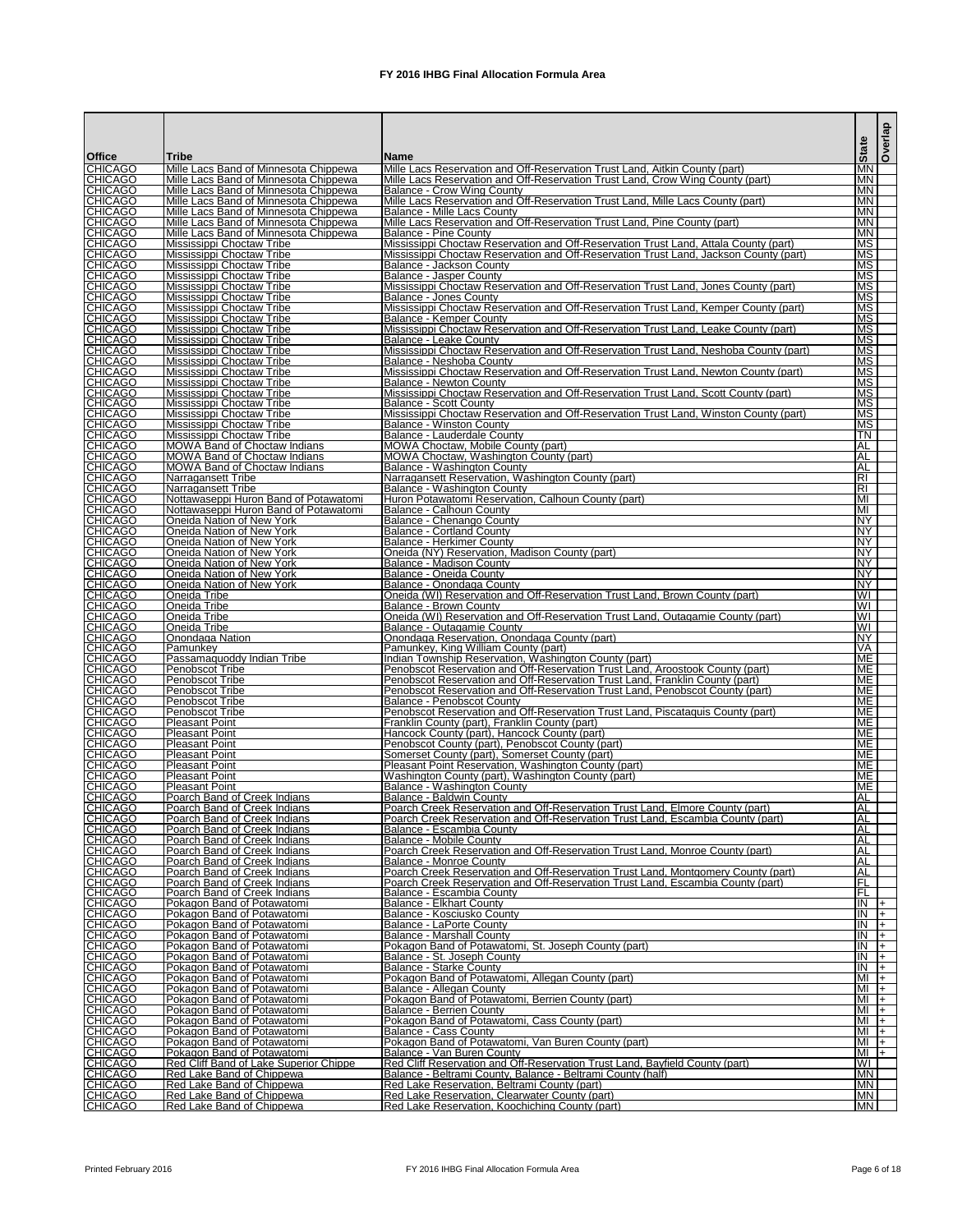|                                  |                                                                                  |                                                                                                                               | <b>State</b>             | Overlap                 |
|----------------------------------|----------------------------------------------------------------------------------|-------------------------------------------------------------------------------------------------------------------------------|--------------------------|-------------------------|
| <b>Office</b>                    | Tribe                                                                            | <b>Name</b>                                                                                                                   |                          |                         |
| <b>CHICAGO</b><br><b>CHICAGO</b> | Red Lake Band of Chippewa<br>Red Lake Band of Chippewa                           | Red Lake Reservation, Lake of the Woods County (part)<br>Red Lake Reservation, Marshall County (part)                         | <b>IMN</b><br><b>IMN</b> |                         |
| <b>CHICAGO</b>                   | Red Lake Band of Chippewa                                                        | Red Lake Reservation, Pennington County (part)                                                                                | <b>IMN</b>               |                         |
| <b>CHICAGO</b><br>CHICAGO        | Red Lake Band of Chippewa                                                        | Red Lake Reservation, Polk County (part)                                                                                      | <b>MN</b>                |                         |
| <b>CHICAGO</b>                   | Red Lake Band of Chippewa<br>Red Lake Band of Chippewa                           | Red Lake Reservation, Red Lake County (part)<br>Red Lake Reservation, Roseau County (part)                                    | <b>MN</b><br>IMN.        |                         |
| <b>CHICAGO</b>                   | Sac & Fox Tribe of the Mississippi, IA                                           | Sac and Fox/Meskwaki Reservation and Off-Reservation Trust Land, Tama County (part)                                           | IΙA                      |                         |
| <b>CHICAGO</b>                   | Saginaw Chippewa                                                                 | Isabella Reservation and Trust Lands, Arenac County (part)                                                                    | MI                       |                         |
| <b>CHICAGO</b><br><b>CHICAGO</b> | Saginaw Chippewa<br>Saginaw Chippewa                                             | Balance-Arenac County<br><b>Balance-Gladwin County</b>                                                                        | MI<br>MI                 |                         |
| <b>CHICAGO</b>                   | Saginaw Chippewa                                                                 | Balance-Gratiot County                                                                                                        | MI                       |                         |
| <b>CHICAGO</b>                   | Saginaw Chippewa                                                                 | Isabella Reservation and Trust Lands, Isabella County (part)                                                                  | MI                       |                         |
| <b>CHICAGO</b><br><b>CHICAGO</b> | Saginaw Chippewa<br>Saginaw Chippewa                                             | Balance-Isabella County<br><b>Balance-Mecosta County</b>                                                                      | MI<br>MI                 |                         |
| <b>CHICAGO</b>                   | Saginaw Chippewa                                                                 | Balance-Midland County                                                                                                        | MI                       |                         |
| <b>CHICAGO</b>                   | Saginaw Chippewa                                                                 | Balance-Montcalm County                                                                                                       | MI                       |                         |
| <b>CHICAGO</b><br>CHICAGO        | Saginaw Chippewa<br><b>Saint Croix Chippewa</b>                                  | Balance-Osceola County<br>St. Croix Reservation and Off-Reservation Trust Land, Barron County (part)                          | MI<br>WI                 |                         |
| <b>CHICAGO</b>                   | Saint Croix Chippewa                                                             | Almena Village, Cumberland City, Rice Lake Town                                                                               | WI                       |                         |
| <b>CHICAGO</b><br>CHICAGO        | Saint Croix Chippewa                                                             | St. Croix Reservation and Off-Reservation Trust Land, Burnett County (part)                                                   | WI                       |                         |
| <b>CHICAGO</b>                   | Saint Croix Chippewa<br>Saint Croix Chippewa                                     | Balance - Burnett County<br>St. Croix Reservation and Off-Reservation Trust Land, Polk County (part)                          | WI<br>WI                 |                         |
| <b>CHICAGO</b>                   | Saint Croix Chippewa                                                             | Clayton, Johnstown and Bone Lake Towns; Turtle Lake and Luck Villages                                                         | WI                       |                         |
| <b>CHICAGO</b>                   | Sault Ste. Marie Tribe                                                           | Sault Ste. Marie Reservation and Off-Reservation Trust Land, Alger County (part)                                              | $M +$                    |                         |
| <b>CHICAGO</b><br><b>CHICAGO</b> | Sault Ste. Marie Tribe<br>Sault Ste. Marie Tribe                                 | Balance - Alger County<br>Sault Ste. Marie Reservation and Off-Reservation Trust Land, Chippewa County (part)                 | MI<br>MI                 | $ +$<br>$ + $           |
| <b>CHICAGO</b>                   | Sault Ste. Marie Tribe                                                           | Balance - Chippewa County                                                                                                     | MI                       | $ + $                   |
| <b>CHICAGO</b><br><b>CHICAGO</b> | Sault Ste. Marie Tribe                                                           | Sault Ste. Marie Reservation and Off-Reservation Trust Land, Delta County (part)                                              | MI                       | $ +$                    |
| <b>CHICAGO</b>                   | Sault Ste. Marie Tribe<br>Sault Ste. Marie Tribe                                 | Balance - Delta County<br>Sault Ste. Marie Reservation and Off-Reservation Trust Land, Luce County (part)                     | MI<br>MI                 | $\overline{+}$<br>$ + $ |
| <b>CHICAGO</b>                   | Sault Ste. Marie Tribe                                                           | <b>Balance - Luce County</b>                                                                                                  | MI                       | $ + $                   |
| <b>CHICAGO</b><br><b>CHICAGO</b> | Sault Ste. Marie Tribe<br>Sault Ste. Marie Tribe                                 | Sault Ste. Marie Reservation and Off-Reservation Trust Land, Mackinac County (part)<br>Balance - Mackinac County              | ΙMΙ<br>MI                | $ +$<br>$ + $           |
| <b>CHICAGO</b>                   | Sault Ste. Marie Tribe                                                           | Sault Ste. Marie Reservation and Off-Reservation Trust Land, Marquette County (part)                                          | IMI                      | $ + $                   |
| <b>CHICAGO</b>                   | Sault Ste. Marie Tribe                                                           | Balance - Marquette County                                                                                                    | $M +$                    |                         |
| <b>CHICAGO</b><br><b>CHICAGO</b> | Sault Ste. Marie Tribe<br>Sault Ste. Marie Tribe                                 | Sault Ste. Marie Reservation and Off-Reservation Trust Land, Schoolcraft County (part)<br><b>Balance - Schoolcraft County</b> | $M +$<br>MI              | $ + $                   |
| <b>CHICAGO</b>                   | Seminole Tribe                                                                   | <b>Big Cypress Reservation, Broward County (part)</b>                                                                         | IFL                      |                         |
| <b>CHICAGO</b>                   | Seminole Tribe                                                                   | Broward County (part), Broward County (part)                                                                                  | IFL                      |                         |
| <b>CHICAGO</b><br><b>CHICAGO</b> | Seminole Tribe<br>Seminole Tribe                                                 | Hollywood Reservation, Broward County (part)<br>Immokalee Reservation, Collier County (part)                                  | IFL<br>IFL               |                         |
| <b>CHICAGO</b>                   | Seminole Tribe                                                                   | Brighton Reservation, Glades County (part)                                                                                    | IFL                      |                         |
| <b>CHICAGO</b>                   | Seminole Tribe                                                                   | Big Cypress Reservation, Hendry County (part)                                                                                 | IFL                      |                         |
| <b>CHICAGO</b><br><b>CHICAGO</b> | Seminole Tribe<br>Seminole Tribe                                                 | Hillsborough County (part), Hillsborough County (part)<br>St. Lucie County (part), St. Lucie County (part)                    | IFL<br>IFL               |                         |
| <b>CHICAGO</b>                   | Seneca Nation of New York                                                        | Oil Springs Reservation, Allegany County (part)                                                                               | <b>NY</b>                |                         |
| <b>CHICAGO</b>                   | Seneca Nation of New York                                                        | Allegany Reservation, Cattaraugus County (part)                                                                               | <b>NY</b>                |                         |
| <b>CHICAGO</b><br><b>CHICAGO</b> | Seneca Nation of New York<br>Seneca Nation of New York                           | Cattaraugus Reservation, Cattaraugus County (part)<br>Oil Springs Reservation, Cattaraugus County (part)                      | <b>NY</b><br><b>NY</b>   |                         |
| <b>CHICAGO</b>                   | Seneca Nation of New York                                                        | Cattaraugus Reservation, Chautaugua County (part)                                                                             | <b>NY</b>                |                         |
| <b>CHICAGO</b>                   | Seneca Nation of New York                                                        | Cattaraugus Reservation, Erie County (part)                                                                                   | <b>NY</b>                |                         |
| <b>CHICAGO</b><br><b>CHICAGO</b> | Shakopee Mdewakanton Sioux<br>Shinnecock Indian Nation                           | Shakopee Mdewakanton Sioux Community and Off-Reservation Trust Land, Scott County (part)<br>Shinnecock, Suffolk County (part) | <b>MN</b><br><b>INY</b>  |                         |
| <b>CHICAGO</b>                   | Sokaogon Chippewa Tribe                                                          | Sokaogon Chippewa Community and Off-Reservation Trust Land, Forest County (part)                                              | $WI +$                   |                         |
| <b>CHICAGO</b><br><b>CHICAGO</b> | Sokaogon Chippewa Tribe<br><b>St. Regis Mohawk Tribe</b>                         | <b>Balance - Forest County</b><br>St. Regis Mohawk Reservation, Franklin County (part)                                        | $WI +$<br><b>INY</b>     |                         |
| <b>CHICAGO</b>                   | St. Regis Mohawk Tribe                                                           | <b>Balance - Franklin County</b>                                                                                              | <b>NY</b>                |                         |
| <b>CHICAGO</b>                   | <b>St. Regis Mohawk Tribe</b>                                                    | Balance - St. Lawrence County                                                                                                 | <b>NY</b>                |                         |
| <b>CHICAGO</b><br><b>CHICAGO</b> | Stockbridge-Munsee Tribe                                                         | Stockbridge-Munsee Community, Shawano County (part)                                                                           | WI<br><b>NY</b>          |                         |
| <b>CHICAGO</b>                   | Tonawanda Band of Senecas<br>Tonawanda Band of Senecas                           | Tonawanda Reservation, Erie County (part)<br>Tonawanda Reservation, Genesee County (part)                                     | <b>NY</b>                |                         |
| <b>CHICAGO</b>                   | <b>Tonawanda Band of Senecas</b>                                                 | Tonawanda Reservation, Niagara County (part)                                                                                  | <b>NY</b>                |                         |
| <b>CHICAGO</b><br><b>CHICAGO</b> | <b>Tuscarora Nation</b><br><b>Upper Sioux Indian Community</b>                   | Tuscarora Reservation, Niagara County (part)<br>Balance - Chippewa County                                                     | <b>NY</b><br><b>MN</b>   |                         |
| <b>CHICAGO</b>                   | <b>Upper Sioux Indian Community</b>                                              | <b>Balance - Renville County</b>                                                                                              | <b>MN</b>                |                         |
| <b>CHICAGO</b>                   | <b>Upper Sioux Indian Community</b>                                              | Upper Sioux Reservation, Yellow Medicine County (part)                                                                        | <b>MN</b>                |                         |
| <b>CHICAGO</b><br><b>CHICAGO</b> | <b>Upper Sioux Indian Community</b><br>Waccamaw Siouan State Tribe               | Balance - Yellow Medicine County<br>Waccamaw-Siouan, Bladen County (part)                                                     | <b>MN</b><br><b>NC</b>   |                         |
| <b>CHICAGO</b>                   | Waccamaw Siouan State Tribe                                                      | Waccamaw-Siouan, Columbus County (part)                                                                                       | <b>NC</b>                |                         |
| <b>CHICAGO</b>                   | Wampanoag Tribe of Gay Head                                                      | Wampanoag-Gay Head TDSA, Dukes County (part)                                                                                  | МA                       |                         |
| <b>CHICAGO</b><br><b>CHICAGO</b> | Wampanoag Tribe of Gay Head<br>White Earth Band of Minnesota Chippewa            | <b>Balance - Dukes County</b><br>White Earth Reservation and Off-Reservation Trust Land, Becker County (part)                 | МA<br><b>MN</b>          |                         |
| <b>CHICAGO</b>                   | White Earth Band of Minnesota Chippewa                                           | <b>Balance - Becker County</b>                                                                                                | <b>MN</b>                |                         |
| <b>CHICAGO</b>                   | White Earth Band of Minnesota Chippewa                                           | White Earth Reservation and Off-Reservation Trust Land, Clearwater County (part)                                              | <b>MN</b>                |                         |
| <b>CHICAGO</b><br><b>CHICAGO</b> | White Earth Band of Minnesota Chippewa<br>White Earth Band of Minnesota Chippewa | Balance - Clearwater County<br>White Earth Reservation and Off-Reservation Trust Land, Mahnomen County                        | MN<br><b>MN</b>          |                         |
|                                  |                                                                                  |                                                                                                                               |                          |                         |

Printed February 2016 **FX** 2016 IHBG Final Allocation Formula Area **Page 7** of 18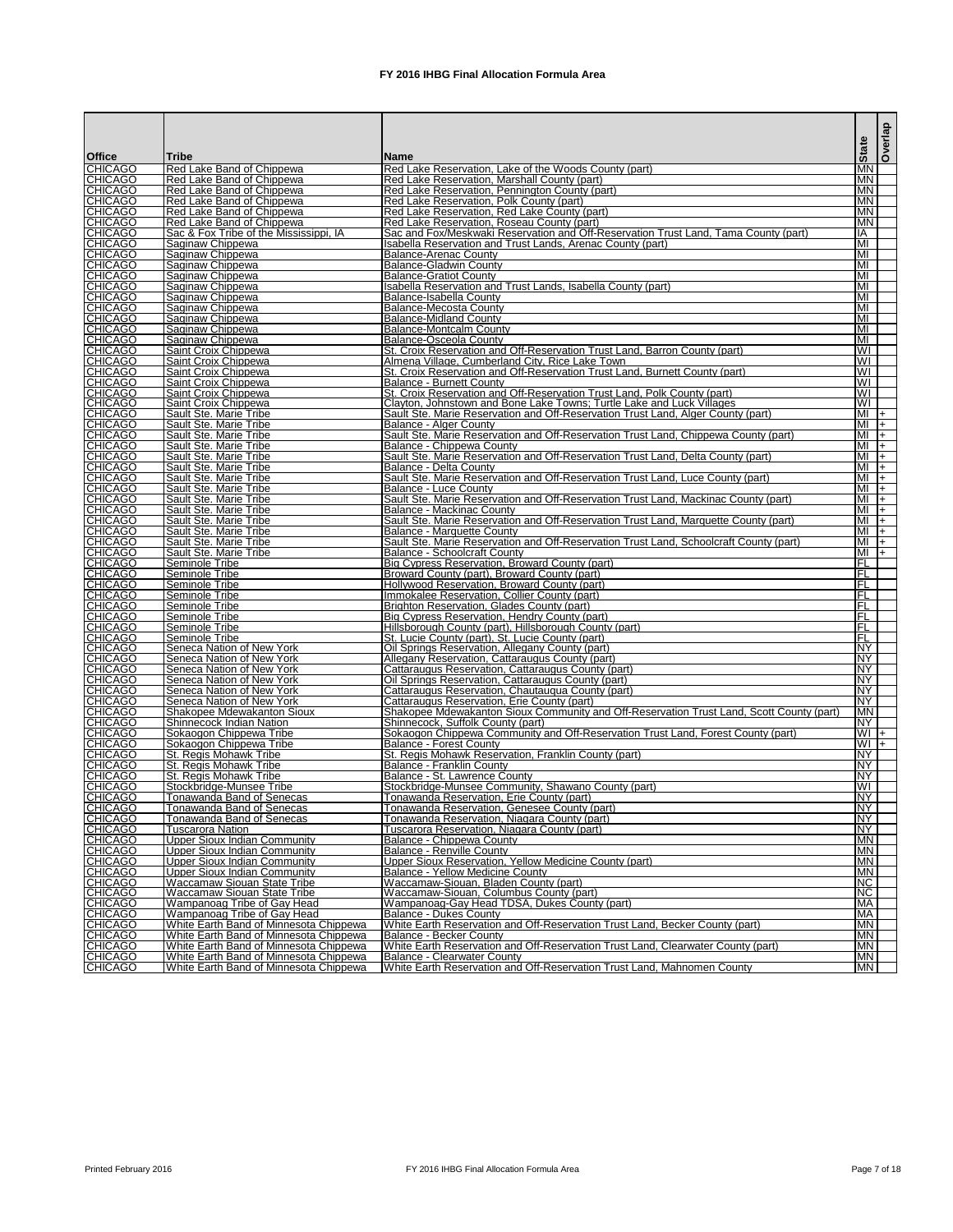|                                 |                                                                                  |                                                                                                                                                                             | <b>State</b>                  | Overlap                           |
|---------------------------------|----------------------------------------------------------------------------------|-----------------------------------------------------------------------------------------------------------------------------------------------------------------------------|-------------------------------|-----------------------------------|
| <b>Office</b><br><b>DENVER</b>  | Tribe<br>Assiniboine & Sioux Tribes of Ft. Peck                                  | lName<br>Fort Peck Reservation and Off-Reservation Trust Land, Daniels County (part)                                                                                        | MT                            |                                   |
| <b>IDENVER</b><br><b>DENVER</b> | Assiniboine & Sioux Tribes of Ft. Peck<br>Assiniboine & Sioux Tribes of Ft. Peck | Fort Peck Reservation and Off-Reservation Trust Land, Roosevelt County (part)<br>Fort Peck Reservation and Off-Reservation Trust Land, Sheridan County (part)               | MТ<br>MT                      |                                   |
| <b>DENVER</b>                   | Assiniboine & Sioux Tribes of Ft. Peck                                           | Fort Peck Reservation and Off-Reservation Trust Land, Valley County (part)                                                                                                  | <b>MT</b>                     |                                   |
| <b>DENVER</b><br><b>DENVER</b>  | <b>Blackfeet Tribe</b><br><b>I</b> Blackfeet Tribe                               | <b>Blackfeet Reservation and Off-Reservation Trust Land, Glacier County (part)</b><br><b>Blackfeet Reservation and Off-Reservation Trust Land, Pondera County (part)</b>    | MT<br><b>IMT</b>              |                                   |
| <b>DENVER</b>                   | Cheyenne River Sioux                                                             | Cheyenne River Reservation and Off-Reservation Trust Land, Dewey County (part)                                                                                              | ISD.                          |                                   |
| <b>DENVER</b><br><b>DENVER</b>  | <b>I</b> Chevenne River Sioux<br><b>Cheyenne River Sioux</b>                     | Cheyenne River Reservation and Off-Reservation Trust Land, Haakon County (part)<br>Cheyenne River Reservation and Off-Reservation Trust Land, Meade County (part)           | ISD<br><b>ISD</b>             |                                   |
| <b>DENVER</b><br><b>DENVER</b>  | Cheyenne River Sioux                                                             | Chevenne River Reservation and Off-Reservation Trust Land, Stanley County (part)                                                                                            | <b>ISD</b><br>ISD             |                                   |
| <b>DENVER</b>                   | Cheyenne River Sioux<br>Chippewa Cree of the Rocky Boy's Res.                    | Cheyenne River Reservation and Off-Reservation Trust Land, Ziebach County (part)<br>[Rocky Boy's Reservation and Off-Reservation Trust Land, Chouteau County (part)         | <b>IMT</b>                    |                                   |
| <b>DENVER</b><br><b>DENVER</b>  | Chippewa Cree of the Rocky Boy's Res.<br><b>I</b> Crow Creek Sioux               | Rocky Boy's Reservation and Trust Lands, Hill County (part)<br>Crow Creek Reservation, Buffalo County (part)                                                                | MT<br>ISD                     |                                   |
| <b>DENVER</b>                   | Crow Creek Sioux                                                                 | <b>Crow Creek Reservation, Hughes County (part)</b>                                                                                                                         | <b>ISD</b>                    |                                   |
| <b>DENVER</b><br><b>DENVER</b>  | Crow Creek Sioux<br><b>Crow Tribe</b>                                            | Crow Creek Reservation, Hyde County (part)<br>Crow Reservation and Off-Reservation Trust Land, Big Horn County (part)                                                       | ISD<br><b>MT</b>              |                                   |
| <b>DENVER</b>                   | <b>Crow Tribe</b>                                                                | IBalance -- Big Horn County                                                                                                                                                 | <b>MT</b>                     |                                   |
| <b>DENVER</b><br><b>DENVER</b>  | <b>Crow Tribe</b><br><b>I</b> Crow Tribe                                         | Crow Reservation and Off-Reservation Trust Land, Treasure County (part)<br>Crow Reservation and Off-Reservation Trust Land, Yellowstone County (part)                       | MT<br>MT                      |                                   |
| <b>DENVER</b>                   | Flandreau Santee Sioux                                                           | Flandreau Reservation, Moody County (part)<br>Fort Belknap Reservation and Off-Reservation Trust Land, Blaine County (part)                                                 | ISD                           |                                   |
| <b>DENVER</b><br><b>DENVER</b>  | IFort Belknap Indian Community<br>Fort Belknap Indian Community                  | Fort Belknap Reservation and Off-Reservation Trust Land, Phillips County (part)                                                                                             | IMT.<br><b>MT</b>             |                                   |
| <b>DENVER</b><br><b>DENVER</b>  | <b>IGoshute Reservation</b><br>Goshute Reservation                               | Balance - Ada County<br>Balance - Canyon County                                                                                                                             | IID.<br>lID.                  | $+$<br>$ + $                      |
| <b>DENVER</b>                   | Goshute Reservation                                                              | IBalance - Elmore County                                                                                                                                                    |                               | $\overline{ID}$ $\vdash$          |
| <b>DENVER</b><br><b>DENVER</b>  | <b>IGoshute Reservation</b><br>Goshute Reservation                               | <b>IBalance - Owyhee County</b><br>IBalance - Elko County                                                                                                                   | $\overline{N} \overline{V}$ + | IID I+                            |
| <b>DENVER</b>                   | Goshute Reservation                                                              | IBalance - Eureka County                                                                                                                                                    |                               | $\overline{N}V$ +                 |
| <b>DENVER</b><br><b>DENVER</b>  | Goshute Reservation<br>Goshute Reservation                                       | Community of Winnemucca<br><b>IBalance - Lander County</b>                                                                                                                  |                               | $\overline{NV}$ +<br>$NVI +$      |
| <b>IDENVER</b>                  | <b>Goshute Reservation</b>                                                       | Balance - Nye County                                                                                                                                                        |                               | $NV +$                            |
| <b>DENVER</b><br><b>DENVER</b>  | <b>Goshute Reservation</b><br>Goshute Reservation                                | Goshute Reservation, White Pine County (part)<br>Balance - White Pine County                                                                                                |                               | $NV +$<br>$NVI +$                 |
| <b>DENVER</b>                   | Goshute Reservation                                                              | Goshute Reservation, Juab County (part)                                                                                                                                     |                               | TUT 1+                            |
| <b>DENVER</b><br><b>DENVER</b>  | Goshute Reservation<br><b>Goshute Reservation</b>                                | Goshute Reservation, Tooele County (part)<br> Balance - Tooele County                                                                                                       |                               | IUT I+<br>$NV +$                  |
| <b>DENVER</b>                   | Lower Brule Sioux                                                                | Lower Brule Reservation and Off-Reservation Trust Land, Lyman County (part)                                                                                                 | ISD.                          |                                   |
| <b>DENVER</b><br><b>DENVER</b>  | Lower Brule Sioux<br>Navajo Nation                                               | Lower Brule Reservation and Off-Reservation Trust Land, Stanley County (part)<br>Navajo Nation Reservation and Off-Reservation Trust Land, Apache County (part)             | <b>SD</b><br> AZ              |                                   |
| <b>DENVER</b>                   | INavaio Nation                                                                   | INavaio Nation Reservation and Off-Reservation Trust Land, Coconino County (part)                                                                                           | AZ.                           |                                   |
| <b>DENVER</b><br><b>DENVER</b>  | Navajo Nation<br>Navajo Nation                                                   | Navajo Nation Reservation and Off-Reservation Trust Land, Navajo County (part)<br>Navajo Nation Reservation and Off-Reservation Trust Land, Bernalillo County (part)        | <b>IAZ</b><br><b>INM</b>      |                                   |
| <b>DENVER</b><br><b>DENVER</b>  | Navajo Nation                                                                    | Navajo Nation Reservation and Off-Reservation Trust Land, Cibola County (part)                                                                                              | <b>INM</b><br><b>NM</b>       |                                   |
| <b>DENVER</b>                   | Navajo Nation<br><b>Navajo Nation</b>                                            | Navajo Nation Reservation and Off-Reservation Trust Land, McKinley County (part)<br>Navajo Nation Reservation and Off-Reservation Trust Land, Rio Arriba County (part)      | <b>NM</b>                     |                                   |
| <b>DENVER</b><br><b>DENVER</b>  | Navajo Nation                                                                    | Navajo Nation Reservation and Off-Reservation Trust Land, Sandoval County (part)<br>Navajo Nation Reservation and Off-Reservation Trust Land, San Juan County (part)        | <b>NM</b><br><b>NM</b>        |                                   |
| <b>DENVER</b>                   | Navajo Nation<br>Navaio Nation                                                   | Navajo Nation Reservation and Off-Reservation Trust Land, Socorro County (part)                                                                                             | <b>NM</b>                     |                                   |
| <b>DENVER</b><br><b>DENVER</b>  | Navajo Nation<br>Northern Arapahoe                                               | Navajo Nation Reservation and Off-Reservation Trust Land, San Juan County (part)<br>Wind River Reservation and Off-Reservation Trust Land                                   | IUT -                         | WY <sub>+</sub>                   |
| <b>DENVER</b>                   | Northern Arapahoe                                                                | Cities of Lander and Riverton                                                                                                                                               |                               | $WY +$                            |
| <b>DENVER</b><br><b>DENVER</b>  | Northern Cheyenne<br>Northern Cheyenne                                           | Northern Cheyenne Reservation and Off-Reservation Trust Land, Big Horn County (part)<br>Northern Cheyenne Reservation and Off-Reservation Trust Land, Rosebud County (part) | <b>MT</b><br>MT               |                                   |
| <b>DENVER</b>                   | Northern Cheyenne                                                                | Northern Cheyenne Reservation and Off-Reservation Trust Land, Meade County (part)                                                                                           | <b>ISD</b>                    |                                   |
| <b>DENVER</b><br><b>DENVER</b>  | <b>NW Band of Shoshoni Nation</b><br>NW Band of Shoshoni Nation                  | Balance - Power County<br>Box Elder County (part), Box Elder County (part)                                                                                                  | lID.<br>IUT.                  |                                   |
| <b>DENVER</b>                   | NW Band of Shoshoni Nation                                                       | Balance - Box Elder County                                                                                                                                                  | <b>IUT</b>                    |                                   |
| <b>DENVER</b><br><b>DENVER</b>  | <b>Oglala Lakota Sioux Tribe</b><br>Oglala Lakota Sioux Tribe                    | Pine Ridge Reservation and Off-Reservation Trust Land, Sheridan County (part)<br>Pine Ridge Reservation and Off-Reservation Trust Land, Bennett County (part)               | <b>NE</b><br><b>ISD</b>       |                                   |
| <b>DENVER</b>                   | Oglala Lakota Sioux Tribe                                                        | Pine Ridge Reservation and Off-Reservation Trust Land, Jackson County (part)                                                                                                | <b>SD</b>                     |                                   |
| <b>DENVER</b><br><b>DENVER</b>  | Oglala Lakota Sioux Tribe<br>Omaha Tribe                                         | Pine Ridge Reservation and Off-Reservation Trust Land, Shannon County<br>Omaha Reservation, Monona County (part)                                                            | <b>ISD</b><br>ΙA              |                                   |
| <b>DENVER</b><br><b>DENVER</b>  | Omaha Tribe                                                                      | Omaha Reservation, Burt County (part)                                                                                                                                       | <b>NE</b><br>INE.             |                                   |
| <b>DENVER</b>                   | Omaha Tribe<br>lOmaha Tribe                                                      | Omaha Reservation, Cuming County (part)<br>Omaha Reservation, Thurston County (part)                                                                                        | <b>NE</b>                     |                                   |
| <b>DENVER</b><br><b>DENVER</b>  | Paiute Indian Tribe of Utah<br>Paiute Indian Tribe of Utah                       | Balance - Beaver County<br>Paiute Reservation, Iron County (part)                                                                                                           |                               | UT I+<br>UT  +                    |
| <b>DENVER</b>                   | Paiute Indian Tribe of Utah                                                      | Balance - Iron County                                                                                                                                                       |                               | $\overline{\text{UT}} \mid_{\pm}$ |
| <b>DENVER</b><br><b>DENVER</b>  | Paiute Indian Tribe of Utah<br>Paiute Indian Tribe of Utah                       | Paiute Reservation, Millard County (part)<br>IBalance - Millard Countv                                                                                                      |                               | UT I+<br>UT I+                    |
| <b>DENVER</b>                   | Paiute Indian Tribe of Utah                                                      | Paiute Reservation, Sevier County (part)                                                                                                                                    |                               | $UT +$                            |
| <b>DENVER</b><br><b>DENVER</b>  | Paiute Indian Tribe of Utah<br>Paiute Indian Tribe of Utah                       | Balance - Sevier County<br>Paiute Reservation, Washington County (part)                                                                                                     | $\overline{UT}$ +             | $UT +$                            |
| <b>DENVER</b>                   | Paiute Indian Tribe of Utah                                                      | Balance - Washington County                                                                                                                                                 |                               | UT I+                             |
| <b>DENVER</b><br><b>DENVER</b>  | Ponca Tribe of Nebraska<br>Ponca Tribe of Nebraska                               | Balance - Pottawattamie County<br>Balance - Woodbury County                                                                                                                 | IA<br>IA                      |                                   |
| <b>DENVER</b>                   | Ponca Tribe of Nebraska                                                          | Balance - Boyd County                                                                                                                                                       | <b>NE</b>                     |                                   |
| <b>DENVER</b><br><b>DENVER</b>  | Ponca Tribe of Nebraska<br>Ponca Tribe of Nebraska                               | Balance - Burt County<br>Balance - Douglas County                                                                                                                           | INE.<br><b>NE</b>             |                                   |
| <b>DENVER</b>                   | Ponca Tribe of Nebraska                                                          | Balance - Hall County                                                                                                                                                       | <b>NE</b>                     |                                   |
| <b>DENVER</b><br><b>DENVER</b>  | Ponca Tribe of Nebraska<br>Ponca Tribe of Nebraska                               | Balance - Holt County<br> Balance - Knox County                                                                                                                             | <b>NE</b><br><b>NE</b>        |                                   |
| <b>DENVER</b>                   | Ponca Tribe of Nebraska                                                          | IBalance - Lancaster County                                                                                                                                                 | <b>NE</b>                     |                                   |
| <b>DENVER</b><br><b>DENVER</b>  | Ponca Tribe of Nebraska<br>Ponca Tribe of Nebraska                               | Balance - Madison County<br>Balance - Platte County                                                                                                                         | <b>NE</b><br><b>NE</b>        |                                   |
| <b>IDENVER</b>                  | IPonca Tribe of Nebraska                                                         | Balance - Sarpy County                                                                                                                                                      | <b>INE</b>                    |                                   |
| <b>DENVER</b><br><b>DENVER</b>  | Ponca Tribe of Nebraska<br>Ponca Tribe of Nebraska                               | <b>Balance - Stanton County</b><br><b>Balance - Wayne County</b>                                                                                                            | NE<br><b>NE</b>               |                                   |

Printed February 2016 **FX** 2016 IHBG Final Allocation Formula Area **Page 8 of 18** Page 8 of 18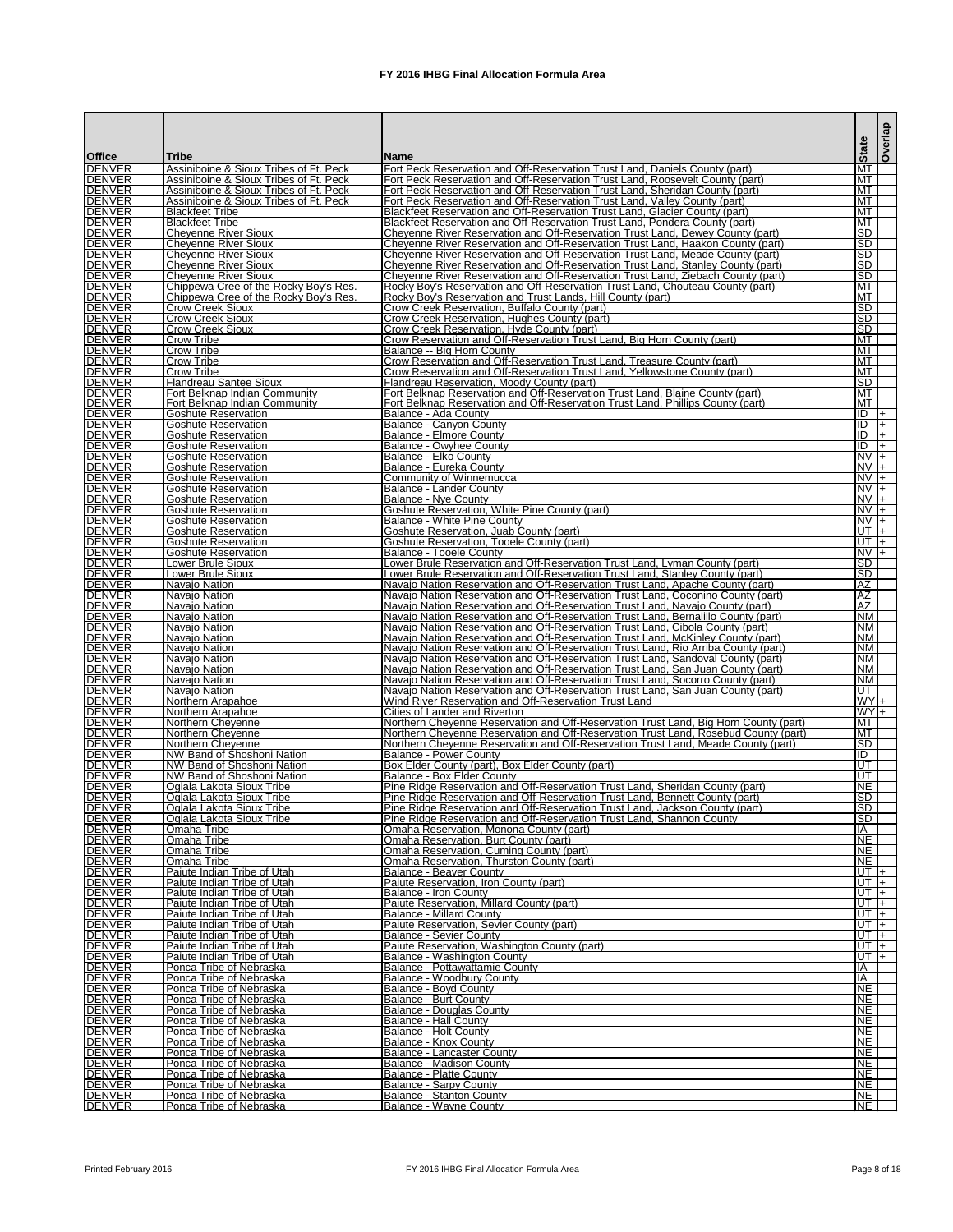|                                |                                                                                              |                                                                                                                                                                        | <b>State</b>             | Overlap |
|--------------------------------|----------------------------------------------------------------------------------------------|------------------------------------------------------------------------------------------------------------------------------------------------------------------------|--------------------------|---------|
| <b>Office</b><br><b>DENVER</b> | <b>Tribe</b><br>Ponca Tribe of Nebraska                                                      | <b>IName</b>                                                                                                                                                           | <b>SD</b>                |         |
| <b>DENVER</b>                  | <b>Rosebud Sioux</b>                                                                         | IBalance - Charles Mix County<br>Rosebud Reservation and Off-Reservation Trust Land, Gregory County (part)                                                             | <b>SD</b>                |         |
| <b>DENVER</b>                  | Rosebud Sioux                                                                                | Rosebud Reservation and Off-Reservation Trust Land, Lyman County (part)                                                                                                | <b>SD</b>                |         |
| <b>DENVER</b><br><b>DENVER</b> | <b>Rosebud Sioux</b><br>lRosebud Sioux                                                       | Rosebud Reservation and Off-Reservation Trust Land, Mellette County (part)<br><b>Rosebud Reservation and Trust Lands, Todd County</b>                                  | SD <br><b>ISD</b>        |         |
| <b>DENVER</b>                  | Rosebud Sioux                                                                                | Rosebud Reservation and Off-Reservation Trust Land, Tripp County (part)                                                                                                | <b>SD</b>                |         |
| <b>DENVER</b><br><b>DENVER</b> | Salish and Kootenai Tribes                                                                   | Flathead Reservation, Flathead County (part)                                                                                                                           | <b>MT</b><br><b>MT</b>   |         |
| <b>DENVER</b>                  | ISalish and Kootenai Tribes<br>lSalish and Kootenai Tribes                                   | <b>Flathead Reservation, Lake County (part)</b><br>Flathead Reservation, Missoula County (part)                                                                        | <b>IMT</b>               |         |
| <b>DENVER</b>                  | Salish and Kootenai Tribes                                                                   | Flathead Reservation, Sanders County (part)                                                                                                                            | <b>MT</b>                |         |
| <b>DENVER</b><br><b>DENVER</b> | <b>I</b> Santee Sioux Tribe<br>Shoshone Tribe of the Wind River Reser                        | Santee Reservation, Knox County (part)<br>Wind River Reservation and Off-Reservation Trust Land, Fremont County (part)                                                 | INE.<br>$WY$ +           |         |
| <b>DENVER</b>                  | Shoshone Tribe of the Wind River Reser                                                       | Wind River Reservation and Off-Reservation Trust Land, Hot Springs County (part)                                                                                       | WYI+                     |         |
| <b>DENVER</b><br><b>DENVER</b> | Sisseton-Wahpeton Oyate<br>Sisseton-Wahpeton Oyate                                           | Lake Traverse Reservation, Richland County (part)<br>Lake Traverse Reservation, Sargent County (part)                                                                  | IND.<br>IND.             |         |
| <b>DENVER</b>                  | Sisseton-Wahpeton Oyate                                                                      | Lake Traverse Reservation, Codington County (part)                                                                                                                     | ISD                      |         |
| <b>DENVER</b>                  | Sisseton-Wahpeton Ovate                                                                      | ake Traverse Reservation, Day County (part)                                                                                                                            | SD                       |         |
| <b>DENVER</b><br><b>DENVER</b> | Sisseton-Wahpeton Oyate<br>Sisseton-Wahpeton Oyate                                           | Lake Traverse Reservation, Grant County (part)<br>Lake Traverse Reservation, Marshall County (part)                                                                    | <b>ISD</b><br><b>ISD</b> |         |
| <b>DENVER</b>                  | Sisseton-Wahpeton Oyate                                                                      | Lake Traverse Reservation, Roberts County (part)                                                                                                                       | <b>ISD</b>               |         |
| <b>DENVER</b><br><b>DENVER</b> | <b>Skull Valley Band of Goshute</b><br><b>I</b> Southern Ute Tribe                           | Skull Valley Reservation, Tooele County (part)<br>Southern Ute Reservation, Archuleta County (part)                                                                    | IUT.<br>ICO              |         |
| <b>DENVER</b>                  | Southern Ute Tribe                                                                           | Southern Ute Reservation, La Plata County (part)                                                                                                                       | <b>CO</b>                |         |
| <b>DENVER</b>                  | Southern Ute Tribe                                                                           | Southern Ute Reservation, Montezuma County (part)                                                                                                                      | ICO.                     |         |
| <b>DENVER</b><br><b>DENVER</b> | Spirit Lake Sioux Tribe<br>Spirit Lake Sioux Tribe                                           | Spirit Lake Reservation, Benson County (part)<br>Spirit Lake Reservation, Eddy County (part)                                                                           | IND.<br>IND.             |         |
| <b>DENVER</b>                  | Spirit Lake Sioux Tribe                                                                      | Spirit Lake Reservation, Nelson County (part)                                                                                                                          | IND.                     |         |
| <b>DENVER</b><br><b>DENVER</b> | Spirit Lake Sioux Tribe<br>Spirit Lake Sioux Tribe                                           | Spirit Lake Reservation, Ramsey County (part)<br>Spirit Lake Reservation, Wells County (part)                                                                          | IND.<br><b>ND</b>        |         |
| <b>DENVER</b>                  | Standing Rock Sioux                                                                          | <b>Standing Rock Reservation, Sioux County</b>                                                                                                                         | <b>ND</b>                |         |
| <b>DENVER</b>                  | <b>Standing Rock Sioux</b>                                                                   | <b>Standing Rock Reservation, Corson County</b>                                                                                                                        | ISD                      |         |
| <b>DENVER</b><br><b>DENVER</b> | <b>Standing Rock Sioux</b><br><b>Standing Rock Sioux</b>                                     | <b>Standing Rock Reservation, Dewey County (part)</b><br>Standing Rock Reservation, Ziebach County (part)                                                              | <b>ISD</b><br><b>SD</b>  |         |
| <b>DENVER</b>                  | <b>Three Affiliated Tribes Fort Berthold</b>                                                 | Fort Berthold Reservation, Dunn County (part)                                                                                                                          | IND.                     |         |
| <b>DENVER</b><br><b>DENVER</b> | Three Affiliated Tribes Fort Berthold                                                        | Fort Berthold Reservation, McKenzie County (part)                                                                                                                      | IND.<br>IND.             |         |
| <b>DENVER</b>                  | <b>Three Affiliated Tribes Fort Berthold</b><br><b>Three Affiliated Tribes Fort Berthold</b> | Fort Berthold Reservation, McLean County (part)<br>Fort Berthold Reservation, Mercer County (part)                                                                     | IND.                     |         |
| <b>DENVER</b>                  | Three Affiliated Tribes Fort Berthold                                                        | Fort Berthold Reservation, Mountrail County (part)                                                                                                                     | <b>ND</b>                |         |
| <b>DENVER</b><br><b>DENVER</b> | <b>Three Affiliated Tribes Fort Berthold</b><br>Turtle Mountain Band of Chippewa             | Fort Berthold Reservation, Ward County (part)<br>Turtle Mountain Reservation and Off-Reservation Trust Land, Blaine County (part)                                      | IND.<br>MT               |         |
| <b>DENVER</b>                  | Turtle Mountain Band of Chippewa                                                             | Turtle Mountain Reservation and Off-Reservation Trust Land, Carter County (part)                                                                                       | <b>MT</b>                |         |
| <b>DENVER</b><br><b>DENVER</b> | Turtle Mountain Band of Chippewa<br><b>Turtle Mountain Band of Chippewa</b>                  | Turtle Mountain Reservation and Off-Reservation Trust Land, Chouteau County (part)                                                                                     | <b>MT</b><br>MT          |         |
| <b>DENVER</b>                  | Turtle Mountain Band of Chippewa                                                             | Turtle Mountain Reservation and Off-Reservation Trust Land, Daniels County (part)<br>Turtle Mountain Reservation and Off-Reservation Trust Land, Fergus County (part)  | MT                       |         |
| <b>DENVER</b>                  | Turtle Mountain Band of Chippewa                                                             | Turtle Mountain Reservation and Off-Reservation Trust Land, Hill County (part)                                                                                         | MT                       |         |
| <b>DENVER</b><br><b>DENVER</b> | Turtle Mountain Band of Chippewa<br>Turtle Mountain Band of Chippewa                         | Turtle Mountain Reservation and Off-Reservation Trust Land, Liberty County (part)<br>Turtle Mountain Reservation and Off-Reservation Trust Land, McCone County (part)  | <b>MT</b><br><b>MT</b>   |         |
| <b>DENVER</b>                  | Turtle Mountain Band of Chippewa                                                             | Turtle Mountain Reservation and Off-Reservation Trust Land, Phillips County (part)                                                                                     | MT                       |         |
| <b>DENVER</b><br><b>DENVER</b> | Turtle Mountain Band of Chippewa                                                             | Turtle Mountain Reservation and Off-Reservation Trust Land, Richland County (part)                                                                                     | <b>MT</b><br>MT          |         |
| <b>DENVER</b>                  | Turtle Mountain Band of Chippewa<br>Turtle Mountain Band of Chippewa                         | Balance - Richland County<br>Turtle Mountain Reservation and Off-Reservation Trust Land, Roosevelt County (part)                                                       | MT                       |         |
| <b>DENVER</b>                  | Turtle Mountain Band of Chippewa                                                             | IBalance - Roosevelt Countv                                                                                                                                            | MT                       |         |
| <b>DENVER</b><br><b>DENVER</b> | Turtle Mountain Band of Chippewa<br>Turtle Mountain Band of Chippewa                         | Turtle Mountain Reservation and Off-Reservation Trust Land, Sheridan County (part)<br>IBalance - Sheridan Countv                                                       | MT<br>MT                 |         |
| <b>DENVER</b>                  | Turtle Mountain Band of Chippewa                                                             | Turtle Mountain Reservation and Off-Reservation Trust Land, Valley County (part)                                                                                       | MT                       |         |
| <b>DENVER</b>                  | Turtle Mountain Band of Chippewa                                                             | Turtle Mountain Reservation and Off-Reservation Trust Land, Burke County (part)                                                                                        | <b>ND</b>                |         |
| <b>DENVER</b><br><b>DENVER</b> | Turtle Mountain Band of Chippewa<br>Turtle Mountain Band of Chippewa                         | Turtle Mountain Reservation and Off-Reservation Trust Land, Cavalier County (part)<br>Turtle Mountain Reservation and Off-Reservation Trust Land, Divide County (part) | IND.<br><b>ND</b>        |         |
| <b>DENVER</b>                  | Turtle Mountain Band of Chippewa                                                             | Balance - Divide County                                                                                                                                                | IND.                     |         |
| <b>DENVER</b><br><b>DENVER</b> | Turtle Mountain Band of Chippewa<br>Turtle Mountain Band of Chippewa                         | Turtle Mountain Reservation and Off-Reservation Trust Land, McHenry County (part)<br>IBalance - McKenzie County                                                        | <b>ND</b><br><b>ND</b>   |         |
| <b>DENVER</b>                  | Turtle Mountain Band of Chippewa                                                             | Turtle Mountain Reservation and Off-Reservation Trust Land, McLean County (part)                                                                                       | <b>ND</b>                |         |
| <b>DENVER</b>                  | <b>Turtle Mountain Band of Chippewa</b>                                                      | <u>Turtle Mountain Reservation and Off-Reservation Trust Land, Mountrail County (part)</u>                                                                             | IND.                     |         |
| <b>DENVER</b><br><b>DENVER</b> | Turtle Mountain Band of Chippewa<br>Turtle Mountain Band of Chippewa                         | Turtle Mountain Reservation and Off-Reservation Trust Land, Rolette County (part)<br><b>IBalance -Rolette Countv</b>                                                   | IND.<br>IND.             |         |
| <b>DENVER</b>                  | Turtle Mountain Band of Chippewa                                                             | Turtle Mountain Reservation and Off-Reservation Trust Land, Williams County (part)                                                                                     | ND.                      |         |
| <b>DENVER</b><br><b>DENVER</b> | Turtle Mountain Band of Chippewa<br>Turtle Mountain Band of Chippewa                         | <b>IBalance - Williams Countv</b><br>Turtle Mountain Reservation and Off-Reservation Trust Land, Perkins County (part)                                                 | <b>ND</b><br><b>SD</b>   |         |
| <b>DENVER</b>                  | Ute Indian Tribe Uintah & Ouray Res                                                          | Uintah and Ouray Reservation and Off-Reservation Trust Land, Carbon County (part)                                                                                      | IUТ                      |         |
| <b>DENVER</b>                  | Ute Indian Tribe Uintah & Ouray Res                                                          | Uintah and Ouray Reservation and Off-Reservation Trust Land, Duchesne County (part)                                                                                    | <b>IUT</b>               |         |
| <b>DENVER</b><br><b>DENVER</b> | Ute Indian Tribe Uintah & Ouray Res<br>Ute Indian Tribe Uintah & Ouray Res                   | Uintah and Ouray Reservation and Off-Reservation Trust Land, Emery County (part)<br>Uintah and Ouray Reservation and Off-Reservation Trust Land, Grand County (part)   | IUT.<br>IUT.             |         |
| <b>DENVER</b>                  | Ute Indian Tribe Uintah & Ouray Res                                                          | Uintah and Ouray Reservation and Off-Reservation Trust Land, Uintah County (part)                                                                                      | IUT.                     |         |
| <b>DENVER</b><br><b>DENVER</b> | Ute Indian Tribe Uintah & Ouray Res<br>Ute Indian Tribe Uintah & Ouray Res                   | Uintah and Ouray Reservation and Off-Reservation Trust Land, Utah County (part)<br>Uintah and Ouray Reservation and Off-Reservation Trust Land, Wasatch County (part)  | <b>IUT</b><br>IUT.       |         |
| <b>DENVER</b>                  | Ute Mountain Tribe                                                                           | Ute Mountain Reservation and Off-Reservation Trust Land, La Plata County (part)                                                                                        | S                        |         |
| <b>DENVER</b>                  | <b>Ute Mountain Tribe</b>                                                                    | Ute Mountain Reservation and Off-Reservation Trust Land, Montezuma County (part)                                                                                       | $\overline{C}$           |         |
| <b>DENVER</b><br><b>DENVER</b> | Ute Mountain Tribe<br>Ute Mountain Tribe                                                     | Ute Mountain Reservation and Off-Reservation Trust Land, San Juan County (part)<br>Ute Mountain Reservation and Off-Reservation Trust Land, San Juan County (part)     | <b>NM</b><br>IUT.        |         |
| <b>DENVER</b>                  | Winnebago Tribe                                                                              | Winnebago Reservation and Off-Reservation Trust Land, Woodbury County (part)                                                                                           | IA                       |         |
| <b>DENVER</b>                  | Winnebago Tribe                                                                              | Winnebago Reservation and Off-Reservation Trust Land, Burt County (part)                                                                                               | <b>NE</b>                |         |
| <b>DENVER</b><br><b>DENVER</b> | Winnebago Tribe<br>Winnebago Tribe                                                           | Winnebago Reservation and Off-Reservation Trust Land, Dixon County (part)<br>Winnebago Reservation, Thurston County (part)                                             | <b>NE</b><br><b>NE</b>   |         |
| <b>DENVER</b>                  | <b>Yankton Sioux</b>                                                                         | Yankton Reservation, Charles Mix County (part)                                                                                                                         | <b>ISD</b>               |         |

Printed February 2016 **FX** 2016 IHBG Final Allocation Formula Area **Page 9 of 18** Page 9 of 18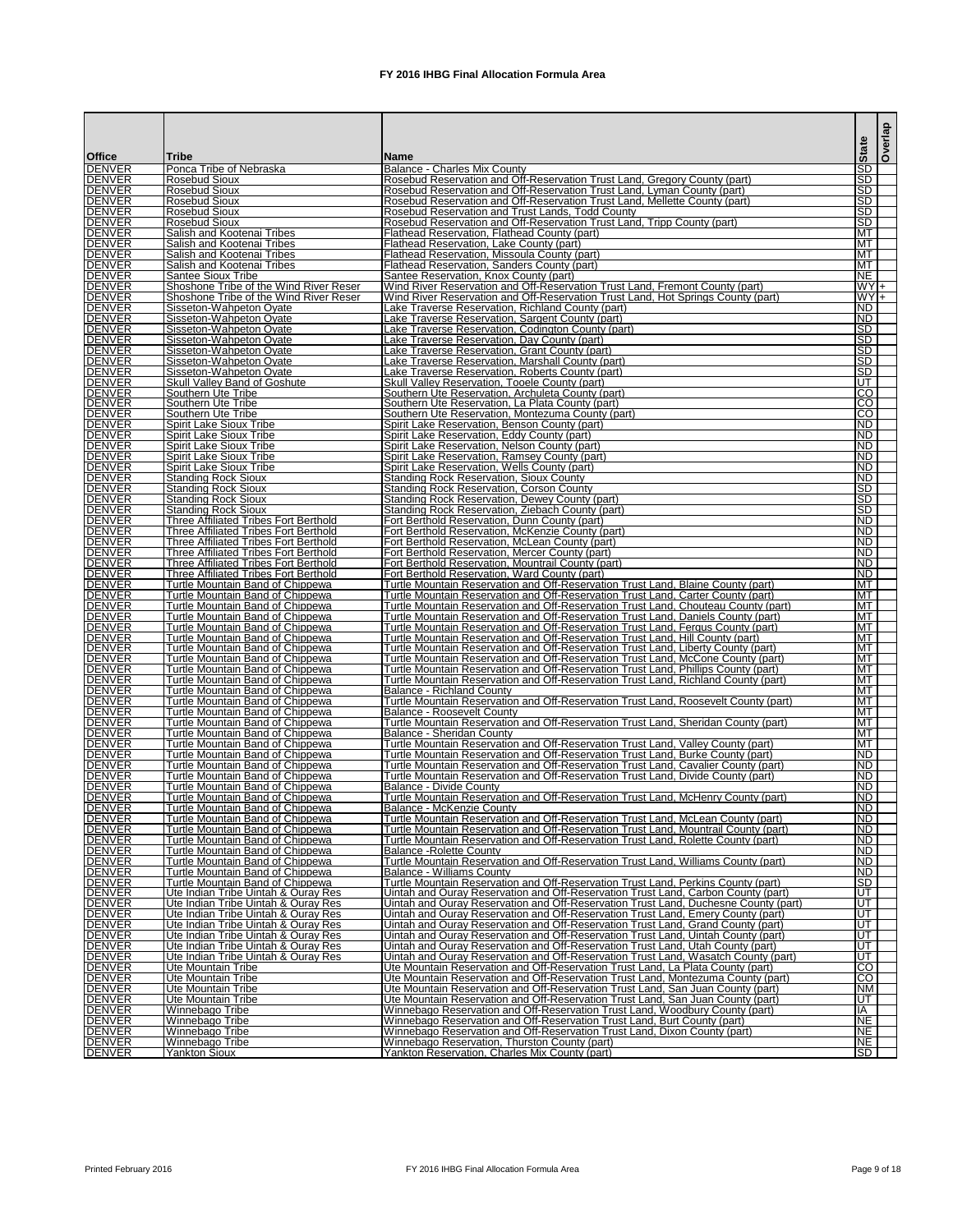|                                    |                                                                               |                                                                                                                           |                        | delaso |
|------------------------------------|-------------------------------------------------------------------------------|---------------------------------------------------------------------------------------------------------------------------|------------------------|--------|
| Office                             | <b>Tribe</b>                                                                  | Name                                                                                                                      | State                  |        |
| <b>OKLAHOMA</b>                    | Absentee-Shawnee                                                              | Citizen Potawatomi Nation-Absentee Shawnee Tribe OTSA, Cleveland County                                                   | OK $+$                 |        |
| <b>OKLAHOMA</b>                    | Absentee-Shawnee                                                              | <b>Balance-Cleveland County</b>                                                                                           | IOK I+                 |        |
| <b>OKLAHOMA</b><br><b>OKLAHOMA</b> | Absentee-Shawnee<br>Absentee-Shawnee                                          | Balance - Lincoln County<br>Citizen Potawatomi Nation-Absentee Shawnee Tribe OTSA, Oklahoma County                        | lOK I+<br>OK I+        |        |
| <b>OKLAHOMA</b>                    | Absentee-Shawnee                                                              | Citizen Potawatomi Nation-Absentee Shawnee Tribe OTSA, Pottawatomie County                                                | IOK I+                 |        |
| <b>OKLAHOMA</b><br><b>OKLAHOMA</b> | Alabama-Coushatta<br>Alabama-Quassarte Tribal Town                            | Alabama-Coushatta Reservation, Polk County (part)<br>Creek OTSA                                                           | <b>ITX</b><br>OK +     |        |
| <b>OKLAHOMA</b>                    | <b>Apache Tribe</b>                                                           | Kiowa-Comanche-Apache-Fort Sill Apache                                                                                    | OK +                   |        |
| <b>OKLAHOMA</b>                    | Caddo Tribe                                                                   | Caddo-Wichita-Delaware OTSA, Blaine County                                                                                | OK +                   |        |
| <b>OKLAHOMA</b><br><b>OKLAHOMA</b> | Caddo Tribe<br>Caddo Tribe                                                    | Caddo-Wichita-Delaware OTSA, Caddo County<br>Kiowa-Comanche-Apache-Fort Sill Apache-Caddo-Witchita-Delaware, Caddo County | IOK I+<br>$OK +$       |        |
| <b>OKLAHOMA</b>                    | Caddo Tribe                                                                   | Caddo-Wichita-Delaware OTSA, Canadian County                                                                              | $OK +$                 |        |
| <b>OKLAHOMA</b><br><b>OKLAHOMA</b> | Caddo Tribe<br>Caddo Tribe                                                    | Caddo-Wichita-Delaware OTSA, Grady County<br>Kiowa-Comanche-Apache-Fort Sill Apache-Caddo-Witchita-Delaware, Grady County | IOK I+<br>$OK +$       |        |
| <b>OKLAHOMA</b>                    | <b>Cherokee Nation</b>                                                        | Cherokee OTSA, Adair County                                                                                               | $OK +$                 |        |
| <b>OKLAHOMA</b>                    | <b>Cherokee Nation</b>                                                        | Cherokee OTSA, Cherokee County                                                                                            | $OK +$                 |        |
| <b>OKLAHOMA</b><br><b>OKLAHOMA</b> | <b>Cherokee Nation</b><br><b>Cherokee Nation</b>                              | Cherokee OTSA, Craig County<br>Cherokee OTSA, Delaware County                                                             | OK +<br>$OK +$         |        |
| <b>OKLAHOMA</b>                    | <b>Cherokee Nation</b>                                                        | Cherokee OTSA, McIntosh County                                                                                            | $OK +$                 |        |
| <b>OKLAHOMA</b><br><b>OKLAHOMA</b> | <b>Cherokee Nation</b>                                                        | <b>Cherokee OTSA, Mayes County</b>                                                                                        | OK I+<br>IOK I+        |        |
| <b>OKLAHOMA</b>                    | <b>Cherokee Nation</b><br><b>Cherokee Nation</b>                              | Cherokee OTSA, Muskogee County<br><b>Cherokee OTSA, Nowata County</b>                                                     | OKF                    |        |
| <b>OKLAHOMA</b>                    | <b>Cherokee Nation</b>                                                        | Cherokee OTSA, Ottawa County                                                                                              | OK +                   |        |
| <b>OKLAHOMA</b><br><b>OKLAHOMA</b> | Cherokee Nation<br><b>Cherokee Nation</b>                                     | Cherokee OTSA, Rogers County<br>Cherokee OTSA, Sequoyah County                                                            | $OK +$<br>$OK +$       |        |
| <b>OKLAHOMA</b>                    | <b>Cherokee Nation</b>                                                        | Cherokee OTSA, Tulsa County                                                                                               | OK +                   |        |
| <b>OKLAHOMA</b><br><b>OKLAHOMA</b> | <b>Cherokee Nation</b><br><b>Cherokee Nation</b>                              | Cherokee OTSA, Wagoner County<br>Cherokee OTSA, Washington County                                                         | $OK +$<br>IOK I+       |        |
| <b>OKLAHOMA</b>                    | Cheyenne-Arapaho Tribes                                                       | Cheyenne-Arapaho OTSA, Beckham County                                                                                     | lOK l                  |        |
| <b>OKLAHOMA</b>                    | Chevenne-Arapaho Tribes                                                       | <b>Balance-Beckham County</b>                                                                                             | OK                     |        |
| <b>OKLAHOMA</b><br><b>OKLAHOMA</b> | Cheyenne-Arapaho Tribes<br>Cheyenne-Arapaho Tribes                            | Cheyenne-Arapaho OTSA, Blaine County<br><b>Balance-Blaine County</b>                                                      | <b>IOK</b><br>lOK.     |        |
| <b>OKLAHOMA</b>                    | Cheyenne-Arapaho Tribes                                                       | Cheyenne-Arapaho OTSA, Caddo County                                                                                       | <b>OK</b>              |        |
| <b>OKLAHOMA</b><br><b>OKLAHOMA</b> | Chevenne-Arapaho Tribes                                                       | Cheyenne-Arapaho OTSA, Canadian County                                                                                    | <b>IOK</b><br>lOK.     |        |
| <b>OKLAHOMA</b>                    | Chevenne-Arapaho Tribes<br>Cheyenne-Arapaho Tribes                            | <b>Balance-Canadian County</b><br>Cheyenne-Arapaho OTSA, Custer County                                                    | <b>IOK</b>             |        |
| <b>OKLAHOMA</b>                    | Cheyenne-Arapaho Tribes                                                       | <b>Balance-Custer County</b>                                                                                              | <b>IOK</b>             |        |
| <b>OKLAHOMA</b><br><b>OKLAHOMA</b> | Chevenne-Arapaho Tribes<br>Cheyenne-Arapaho Tribes                            | Cheyenne-Arapaho OTSA, Dewey County<br><b>Balance-Dewey County</b>                                                        | <b>IOK</b><br>lOK.     |        |
| <b>OKLAHOMA</b>                    | Cheyenne-Arapaho Tribes                                                       | Cheyenne-Arapaho OTSA, Ellis County                                                                                       | lOK.                   |        |
| <b>OKLAHOMA</b><br><b>OKLAHOMA</b> | Cheyenne-Arapaho Tribes<br>Cheyenne-Arapaho Tribes                            | Cheyenne-Arapaho OTSA, Kingfisher County<br><b>Balance-Kingfisher County</b>                                              | <b>OK</b><br><b>OK</b> |        |
| <b>OKLAHOMA</b>                    | Chevenne-Arapaho Tribes                                                       | <b>Balance-Major County</b>                                                                                               | lOK.                   |        |
| <b>OKLAHOMA</b>                    | Cheyenne-Arapaho Tribes                                                       | Census Tracts 1026 1040                                                                                                   | OK                     |        |
| <b>OKLAHOMA</b><br><b>OKLAHOMA</b> | Cheyenne-Arapaho Tribes<br>Cheyenne-Arapaho Tribes                            | Cheyenne-Arapaho OTSA, Roger Mills County<br><b>Balance-Roger Mills County</b>                                            | <b>OK</b><br>OK        |        |
| <b>OKLAHOMA</b>                    | Cheyenne-Arapaho Tribes                                                       | Cheyenne-Arapaho OTSA, Washita County                                                                                     | ЮK                     |        |
| <b>OKLAHOMA</b><br><b>OKLAHOMA</b> | Cheyenne-Arapaho Tribes<br>Cheyenne-Arapaho Tribes                            | Balance-Washita County<br><b>Balance-Woodward County</b>                                                                  | ЮK<br>OK               |        |
| <b>OKLAHOMA</b>                    | Chickasaw                                                                     | Chickasaw OTSA, Bryan County                                                                                              | OK                     |        |
| <b>OKLAHOMA</b>                    | Chickasaw                                                                     | Chickasaw OTSA, Carter County                                                                                             | ЮK                     |        |
| <b>OKLAHOMA</b><br><b>OKLAHOMA</b> | Chickasaw<br>Chickasaw                                                        | Chickasaw OTSA, Cleveland County<br>Chickasaw OTSA, Garvin County                                                         | ЮK<br>OK               |        |
| <b>OKLAHOMA</b>                    | Chickasaw                                                                     | Chickasaw OTSA, Grady County                                                                                              | OK                     |        |
| <b>OKLAHOMA</b><br><b>OKLAHOMA</b> | Chickasaw<br><b>Chickasaw</b>                                                 | Chickasaw OTSA, Jefferson County<br>Chickasaw OTSA, Johnston County                                                       | OK<br><b>OK</b>        |        |
| <b>OKLAHOMA</b>                    | <b>Chickasaw</b>                                                              | Chickasaw OTSA, Love County                                                                                               | OK                     |        |
| <b>OKLAHOMA</b>                    | Chickasaw                                                                     | Chickasaw OTSA, McClain County                                                                                            | <b>OK</b>              |        |
| <b>OKLAHOMA</b><br><b>OKLAHOMA</b> | Chickasaw<br>Chickasaw                                                        | Chickasaw OTSA, Marshall County<br>Chickasaw OTSA, Murray County                                                          | OK<br>OK               |        |
| <b>OKLAHOMA</b>                    | Chickasaw                                                                     | Chickasaw OTSA, Pontotoc County                                                                                           | OK                     |        |
| <b>OKLAHOMA</b><br><b>OKLAHOMA</b> | Chickasaw<br>Chitimacha Tribe                                                 | Chickasaw OTSA, Stephens County<br>Chitimacha Reservation, St. Mary Parish (part)                                         | ЮK<br>LA               |        |
| <b>OKLAHOMA</b>                    | Chitimacha Tribe                                                              | Balance - St. Mary Parish                                                                                                 | LA                     |        |
| <b>OKLAHOMA</b>                    | <b>Choctaw Nation</b>                                                         | Choctaw OTSA, Atoka County                                                                                                | OK                     |        |
| <b>OKLAHOMA</b><br><b>OKLAHOMA</b> | <b>Choctaw Nation</b><br><b>Choctaw Nation</b>                                | Choctaw OTSA, Bryan County<br>Choctaw OTSA, Choctaw County                                                                | <b>OK</b><br>ЮK        |        |
| <b>OKLAHOMA</b>                    | <b>Choctaw Nation</b>                                                         | Choctaw OTSA, Coal County                                                                                                 | OK                     |        |
| <b>OKLAHOMA</b><br><b>OKLAHOMA</b> | <b>Choctaw Nation</b><br><b>Choctaw Nation</b>                                | Choctaw OTSA, Haskell County<br>Choctaw OTSA, Hughes County                                                               | <b>OK</b><br>OK        |        |
| <b>OKLAHOMA</b>                    | <b>Choctaw Nation</b>                                                         | <b>Choctaw OTSA, Latimer County</b>                                                                                       | OK                     |        |
| <b>OKLAHOMA</b>                    | <b>Choctaw Nation</b>                                                         | Choctaw OTSA, Le Flore County                                                                                             | OK                     |        |
| <b>OKLAHOMA</b><br><b>OKLAHOMA</b> | <b>Choctaw Nation</b><br><b>Choctaw Nation</b>                                | Choctaw OTSA, McCurtain County<br>Choctaw OTSA, Pittsburg County                                                          | OK<br>OK               |        |
| <b>OKLAHOMA</b>                    | <b>Choctaw Nation</b>                                                         | Choctaw OTSA, Pushmataha County                                                                                           | OK                     |        |
| <b>OKLAHOMA</b><br><b>OKLAHOMA</b> | Citizen Potawatomi Nation<br>Citizen Potawatomi Nation                        | Citizen Potawatomi Nation-Absentee Shawnee Tribe OTSA<br><b>Balance - Lincoln County</b>                                  | $OK +$<br>$OK +$       |        |
| <b>OKLAHOMA</b>                    | Citizen Potawatomi Nation                                                     | <b>Balance-Cleveland County</b>                                                                                           | $OK +$                 |        |
| <b>OKLAHOMA</b>                    | Citizen Potawatomi Nation                                                     | Eastern Portion Oklahoma Co                                                                                               | $OK +$                 |        |
| <b>OKLAHOMA</b><br><b>OKLAHOMA</b> | <b>Comanche Nation</b><br>Coushatta Tribe                                     | Kiowa-Comanche-Apache-Fort Sill Apache<br>Coushatta Reservation, Allen Parish (part)                                      | $OK +$<br>LA           |        |
| <b>OKLAHOMA</b>                    | Delaware Nation of West Oklahoma                                              | Caddo-Wichita-Delaware OTSA                                                                                               |                        | $OK +$ |
| <b>OKLAHOMA</b><br><b>OKLAHOMA</b> | Delaware Tribe (eastern)<br><b>Eastern Shawnee Tribe</b>                      | Tribe Re-Recognized, No Assigned Formula Area<br>Eastern Shawnee OTSA, Ottawa County                                      | lOK.<br>OK             |        |
| <b>OKLAHOMA</b>                    | Fort Sill Apache Tribe                                                        | Kiowa-Comanche-Apache-Fort Sill Apache                                                                                    | $OK +$                 |        |
| <b>OKLAHOMA</b>                    | lowa Tribe of Kansas and Nebraska                                             | lowa Reservation and Off-Reservation Trust Land, Brown County (part)                                                      | <b>IKS</b>             |        |
| <b>OKLAHOMA</b><br><b>OKLAHOMA</b> | lowa Tribe of Kansas and Nebraska<br><b>Towa Tribe of Kansas and Nebraska</b> | Balance - Brown County<br>Iowa Reservation and Off-Reservation Trust Land, Doniphan County (part)                         | <b>IKS</b>             |        |
| <b>OKLAHOMA</b>                    | Iowa Tribe of Kansas and Nebraska                                             | Balance - Doniphan County                                                                                                 | KŠ<br>KS               |        |

Printed February 2016 **FX** 2016 IHBG Final Allocation Formula Area Page 10 of 18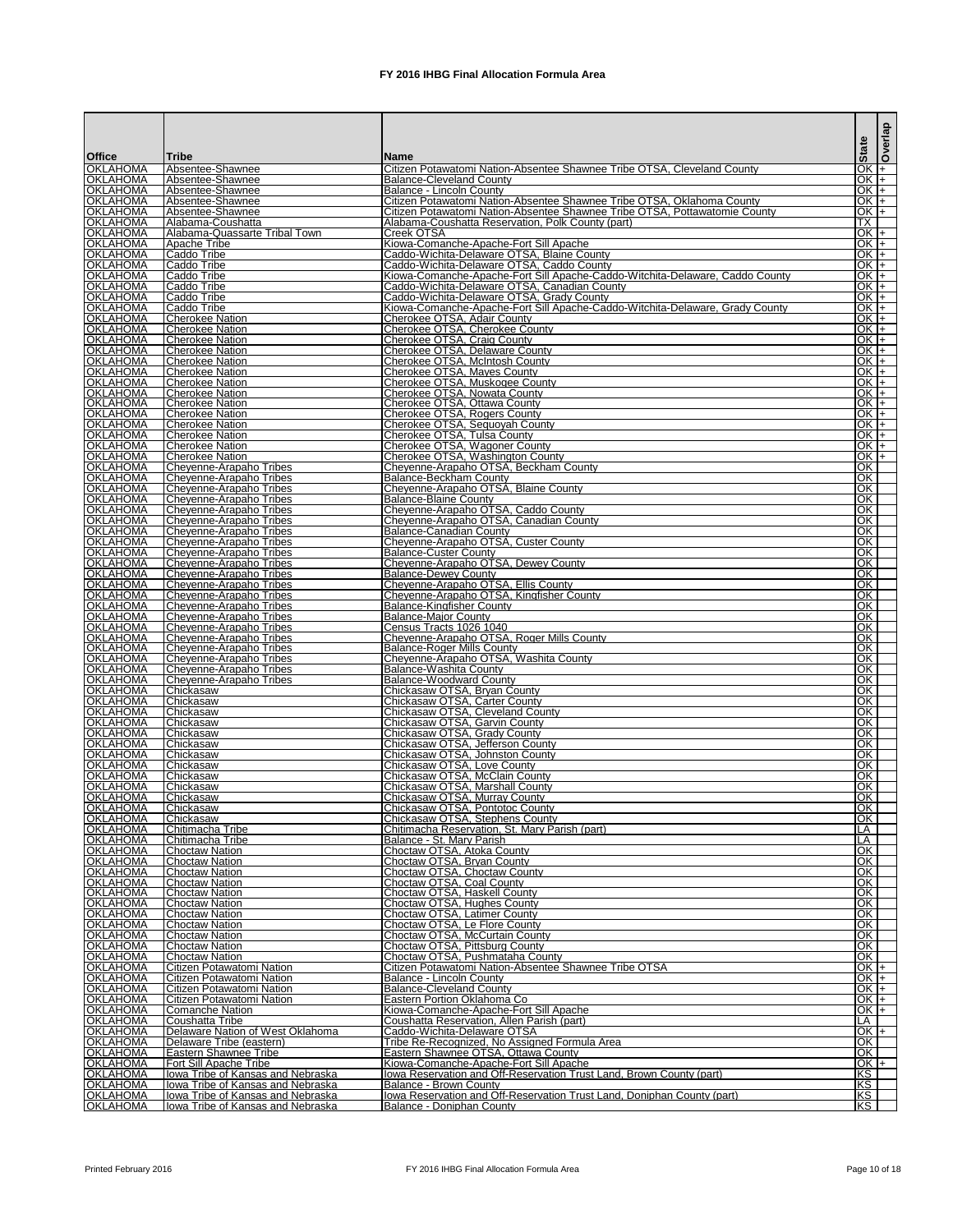|                                    |                                                                    |                                                                                                                           | <b>State</b>         | Overlap |
|------------------------------------|--------------------------------------------------------------------|---------------------------------------------------------------------------------------------------------------------------|----------------------|---------|
| <b>Office</b>                      | <b>Tribe</b>                                                       | <b>Name</b>                                                                                                               |                      |         |
| <b>OKLAHOMA</b>                    | lowa Tribe of Kansas and Nebraska                                  | lowa Reservation and Off-Reservation Trust Land, Richardson County (part)<br>Balance - Richardson County                  | <b>INE</b>           |         |
| <b>OKLAHOMA</b><br><b>OKLAHOMA</b> | lowa Tribe of Kansas and Nebraska<br><b>lowa Tribe of Oklahoma</b> | Iowa OTSA, Lincoln County                                                                                                 | INE<br>OK            |         |
| <b>OKLAHOMA</b>                    | Iowa Tribe of Oklahoma                                             | Iowa OTSA, Logan County                                                                                                   | OK                   |         |
| <b>OKLAHOMA</b>                    | lowa Tribe of Oklahoma                                             | Iowa OTSA, Oklahoma County                                                                                                | OK                   |         |
| <b>OKLAHOMA</b>                    | lowa Tribe of Oklahoma                                             | Iowa OTSA, Payne County                                                                                                   | OK                   |         |
| <b>OKLAHOMA</b><br><b>OKLAHOMA</b> | Jena Band of Choctaw<br>Jena Band of Choctaw                       | Jena Band of Choctaw, Grant Parish (part)<br>Jena Band of Choctaw, La Salle Parish (part)                                 | LA<br>LA             |         |
| <b>OKLAHOMA</b>                    | Jena Band of Choctaw                                               | Jena Band of Choctaw, Rapides Parish (part)                                                                               | LA                   |         |
| <b>OKLAHOMA</b>                    | <b>Kaw Nation</b>                                                  | Kaw OTSA, Kay County                                                                                                      | $OK +$               |         |
| <b>OKLAHOMA</b>                    | Kialegee Tribal Town                                               | Creek OTSA                                                                                                                | $OK +$               |         |
| <b>OKLAHOMA</b><br><b>OKLAHOMA</b> | Kickapoo Traditional Tribe of Texas                                | Kickapoo Reservation, Maverick County (part)                                                                              | TX                   |         |
| <b>OKLAHOMA</b>                    | Kickapoo Traditional Tribe of Texas<br>Kickapoo Tribe of Kansas    | <b>Balance - Maverick County</b><br>Kickapoo Reservation, Atchison County (part)                                          | TX<br>KS             |         |
| <b>OKLAHOMA</b>                    | Kickapoo Tribe of Kansas                                           | Kickapoo Reservation, Brown County (part)                                                                                 | KS                   |         |
| <b>OKLAHOMA</b>                    | Kickapoo Tribe of Kansas                                           | Kickapoo Reservation, Jackson County (part)                                                                               | <b>IKS</b>           |         |
| OKLAHOMA<br>OKLAHOMA               | Kickapoo Tribe of Oklahoma                                         | Kickapoo OTSA, Lincoln County                                                                                             | OK                   |         |
| <b>OKLAHOMA</b>                    | Kickapoo Tribe of Oklahoma<br>Kiowa Tribe                          | Kickapoo OTSA, Pottawatomie County<br>Kiowa-Comanche-Apache-Fort Sill Apache OTSA, Caddo County                           | <b>IOK</b><br>$OK +$ |         |
| <b>OKLAHOMA</b>                    | Kiowa Tribe                                                        | Kiowa-Comanche-Apache-Fort Sill Apache OTSA, Comanche County                                                              | $OK +$               |         |
| <b>OKLAHOMA</b>                    | Kiowa Tribe                                                        | Kiowa-Comanche-Apache-Fort Sill Apache OTSA, Cotton County                                                                | $OK +$               |         |
| <b>OKLAHOMA</b>                    | Kiowa Tribe                                                        | Kiowa-Comanche-Apache-Fort Sill Apache OTSA, Grady County                                                                 | $OK +$               |         |
| <b>OKLAHOMA</b>                    | Kiowa Tribe                                                        | Kiowa-Comanche-Apache-Fort Sill Apache OTSA, Greer County                                                                 | $OK +$               |         |
| <b>OKLAHOMA</b><br><b>OKLAHOMA</b> | Kiowa Tribe<br>Kiowa Tribe                                         | Kiowa-Comanche-Apache-Fort Sill Apache OTSA, Harmon County<br>Kiowa-Comanche-Apache-Fort Sill Apache OTSA, Jackson County | $OKI+$<br>$OKI+$     |         |
| <b>OKLAHOMA</b>                    | Kiowa Tribe                                                        | Kiowa-Comanche-Apache-Fort Sill Apache OTSA, Jefferson County                                                             | $OK +$               |         |
| <b>OKLAHOMA</b>                    | Kiowa Tribe                                                        | Kiowa-Comanche-Apache-Fort Sill Apache OTSA, Kiowa County                                                                 | $OK +$               |         |
| <b>OKLAHOMA</b>                    | Kiowa Tribe                                                        | Kiowa-Comanche-Apache-Fort Sill Apache OTSA, Stephens County                                                              | $OK +$               |         |
| <b>OKLAHOMA</b>                    | Kiowa Tribe                                                        | Kiowa-Comanche-Apache-Fort Sill Apache OTSA, Tillman County                                                               | $OK +$               |         |
| <b>OKLAHOMA</b><br><b>OKLAHOMA</b> | Miami Tribe<br>Miami Tribe                                         | Miami OTSA, Ottawa County<br>Miami-Peoria Joint use area, Ottawa County                                                   | $OK +$<br>$OK +$     |         |
| <b>OKLAHOMA</b>                    | <b>Modoc Tribe</b>                                                 | Modoc OTSA, Ottawa County                                                                                                 | lOK.                 |         |
| <b>OKLAHOMA</b>                    | Muscogee (Creek) Nation                                            | Creek OTSA, Creek County                                                                                                  | $OK +$               |         |
| <b>OKLAHOMA</b>                    | Muscogee (Creek) Nation                                            | Creek OTSA, Hughes County                                                                                                 | $OK +$               |         |
| <b>OKLAHOMA</b>                    | Muscogee (Creek) Nation                                            | Creek OTSA, McIntosh County                                                                                               | $OKI+$               |         |
| <b>OKLAHOMA</b><br><b>OKLAHOMA</b> | Muscogee (Creek) Nation<br>Muscogee (Creek) Nation                 | Creek OTSA, Mayes County<br>Creek OTSA, Muskogee County                                                                   | $OK +$<br>IOK I+     |         |
| <b>OKLAHOMA</b>                    | Muscogee (Creek) Nation                                            | Creek OTSA, Okfuskee County                                                                                               | OK +                 |         |
| <b>OKLAHOMA</b>                    | Muscogee (Creek) Nation                                            | Creek OTSA, Okmulgee County                                                                                               | $OK +$               |         |
| <b>OKLAHOMA</b>                    | Muscogee (Creek) Nation                                            | Creek OTSA, Rogers County                                                                                                 | $OK$ $+$             |         |
| <b>OKLAHOMA</b>                    | Muscogee (Creek) Nation                                            | Creek-Seminole Joint Area OTSA, Seminole County                                                                           | $OK +$               |         |
| <b>OKLAHOMA</b><br><b>OKLAHOMA</b> | Muscogee (Creek) Nation<br>Muscogee (Creek) Nation                 | Creek OTSA, Tulsa County<br>Creek OTSA, Wagoner County                                                                    | $OK +$<br>IOK I+     |         |
| <b>OKLAHOMA</b>                    | <b>Osage Nation</b>                                                | Osage Reservation, Osage County                                                                                           | Q<br>X               |         |
| <b>OKLAHOMA</b>                    | <b>Otoe-Missouria Tribe</b>                                        | Otoe-Missouria OTSA, Noble County                                                                                         | <b>IOK</b>           |         |
| <b>OKLAHOMA</b>                    | Otoe-Missouria Tribe                                               | Otoe-Missouria OTSA, Pawnee County                                                                                        | OK                   |         |
| <b>OKLAHOMA</b><br><b>OKLAHOMA</b> | <b>Ottawa Tribe</b><br><b>Pawnee Nation</b>                        | Ottawa OTSA, Ottawa County<br>Pawnee OTSA, Pawnee County                                                                  | OK<br>lOK.           |         |
| <b>OKLAHOMA</b>                    | <b>Peoria Tribe</b>                                                | Miami-Peoria Joint use area, Ottawa County                                                                                | $OK +$               |         |
| <b>OKLAHOMA</b>                    | Peoria Tribe                                                       | Peoria OTSA, Ottawa County                                                                                                | $OK +$               |         |
| <b>OKLAHOMA</b>                    | Ponca Tribe                                                        | Kaw-Ponca Joint OTSA, Kay County                                                                                          | $OK +$               |         |
| <b>OKLAHOMA</b>                    | Ponca Tribe                                                        | Ponca OTSA, Kay County                                                                                                    | OK +                 |         |
| <b>OKLAHOMA</b><br><b>OKLAHOMA</b> | Ponca Tribe<br>Prairie Band Potawatomi Nation                      | Ponca, Noble County<br>Prairie Band Potawatomi Reservation, Jackson County (part)                                         | $OK +$<br>KS         |         |
| <b>OKLAHOMA</b>                    | <b>Quapaw Tribe</b>                                                | Quapaw OTSA, Ottawa County                                                                                                | OK                   |         |
| <b>OKLAHOMA</b>                    | Sac and Fox Nation of Missouri                                     | Sac and Fox Reservation and Off-Reservation Trust Land, Brown County (part)                                               | KS                   |         |
| <b>OKLAHOMA</b>                    | Sac and Fox Nation of Missouri                                     | Sac and Fox Reservation and Off-Reservation Trust Land, Richardson County (part)                                          | NE                   |         |
| <b>OKLAHOMA</b><br><b>OKLAHOMA</b> | Sac and Fox Nation, Oklahoma<br>Sac and Fox Nation, Oklahoma       | Sac and Fox OTSA, Lincoln County<br>Sac and Fox OTSA, Payne County                                                        | OK<br><b>IOK</b>     |         |
| <b>OKLAHOMA</b>                    | Sac and Fox Nation, Oklahoma                                       | Sac and Fox OTSA, Pottawatomie County                                                                                     | OK                   |         |
| <b>OKLAHOMA</b>                    | <b>Seminole Nation</b>                                             | Seminole OTSA, Seminole County                                                                                            | OK                   |         |
| <b>OKLAHOMA</b>                    | Seneca-Cayuga                                                      | Seneca-Cayuga OTSA, Delaware County                                                                                       | OK                   |         |
| <b>OKLAHOMA</b>                    | Seneca-Cayuga                                                      | Seneca-Cayuga, Ottawa County                                                                                              | OK                   |         |
| <b>OKLAHOMA</b><br><b>OKLAHOMA</b> | Shawnee<br><b>Thiopthiocco Tribal Town</b>                         | <b>Minimum Needs</b><br>Creek OTSA                                                                                        | <b>IOK</b><br>$OK +$ |         |
| <b>OKLAHOMA</b>                    | Tonkawa Tribe                                                      | Tonkawa OTSA, Kay County                                                                                                  | OK                   |         |
| <b>OKLAHOMA</b>                    | Tunica-Biloxi Tribe                                                | Tunica-Biloxi Reservation, Avoyelles Parish (part)                                                                        | LA                   |         |
| <b>OKLAHOMA</b>                    | Tunica-Biloxi Tribe                                                | Balance - Avoyelles Parish                                                                                                | LA                   |         |
| <b>OKLAHOMA</b><br><b>OKLAHOMA</b> | Tunica-Biloxi Tribe<br><b>United Keetoowah</b>                     | <b>Balance - Rapides Parish</b><br><b>Cherokee OTSA</b>                                                                   | LA<br>$OK +$         |         |
| <b>OKLAHOMA</b>                    | <b>Wichita Tribe</b>                                               | Caddo-Wichita-Delaware OTSA                                                                                               | $OK +$               |         |
| <b>OKLAHOMA</b>                    | <b>Wyandotte Nation</b>                                            | <b>Balance - Newton County</b>                                                                                            | <b>MO</b>            |         |
| <b>OKLAHOMA</b>                    | <b>Wyandotte Nation</b>                                            | Wyandotte OTSA, Ottawa County                                                                                             | OK                   |         |

Printed February 2016 **FX** 2016 IHBG Final Allocation Formula Area Page 11 of 18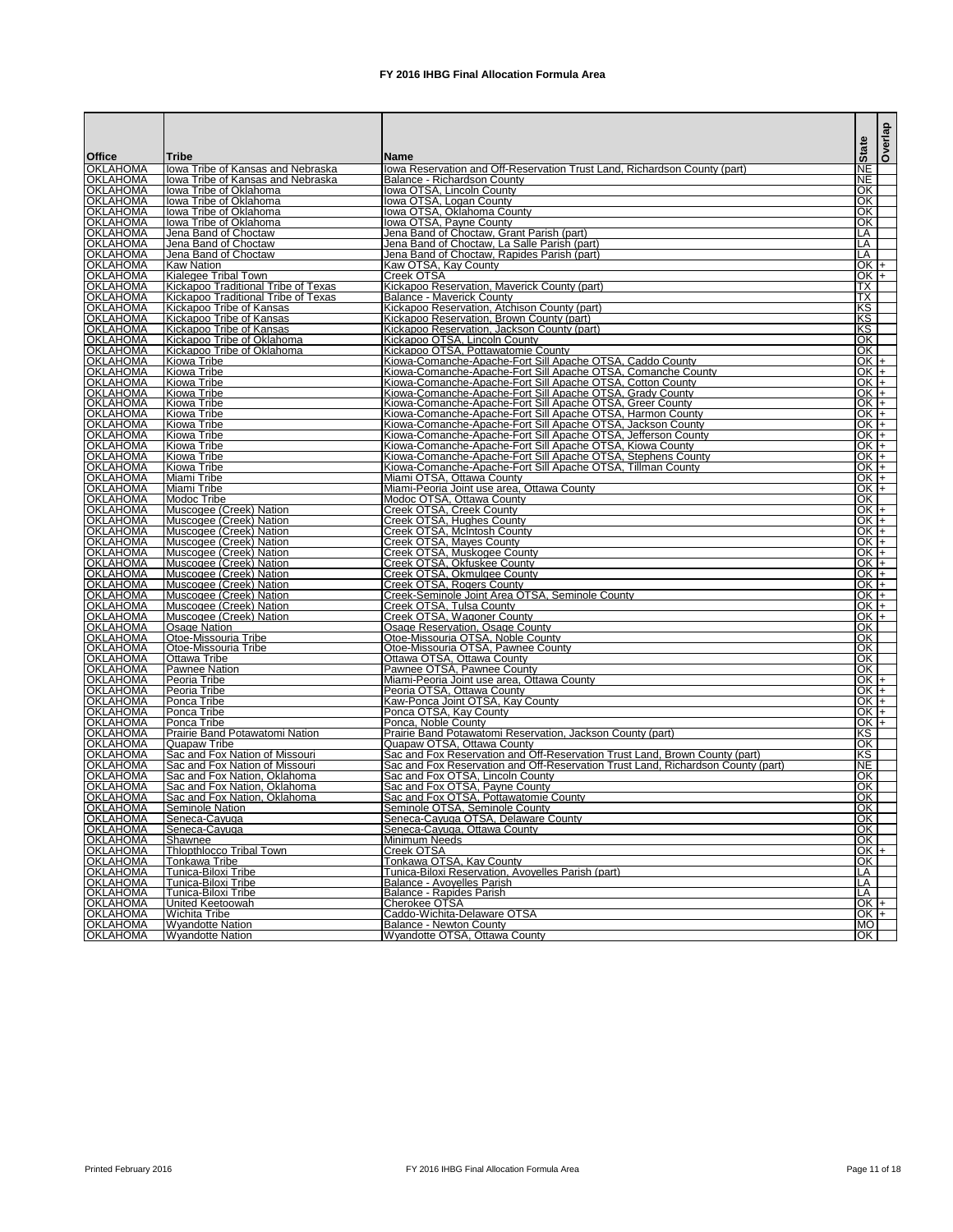| <b>Office</b><br><b>PHOENIX</b>  | <b>Tribe</b><br>Acoma Pueblo                                              | lName∶<br>Acoma Pueblo and Off-Reservation Trust Land, Catron County (part)                               | <b>State</b><br><b>NM</b>    |                            | Overlap |
|----------------------------------|---------------------------------------------------------------------------|-----------------------------------------------------------------------------------------------------------|------------------------------|----------------------------|---------|
| <b>PHOENIX</b>                   | Acoma Pueblo                                                              | Acoma Pueblo and Off-Reservation Trust Land, Cibola County (part)                                         | ΝM                           |                            |         |
| <b>PHOENIX</b>                   | Acoma Pueblo                                                              | Acoma Pueblo and Off-Reservation Trust Land, Socorro County (part)                                        | <b>NM</b><br>CA              |                            |         |
| <b>PHOENIX</b><br><b>PHOENIX</b> | Agua Caliente Band of Cahuilla<br>IAk-Chin                                | Agua Caliente Reservation, Riverside County (part)<br>Maricopa (Ak Chin) Reservation, Pinal County (part) | AΖ                           |                            |         |
| <b>PHOENIX</b>                   | Alturas Rancheria                                                         | Alturas Rancheria, Modoc County (part)                                                                    | CA                           |                            |         |
| <b>PHOENIX</b><br><b>PHOENIX</b> | <b>Augustine Band of Cahuilla</b><br>Barona Group of Capitan Grande       | Riverside County (part), Riverside County (part)<br>Barona Rancheria, San Diego County (part)             | CA<br>СA                     |                            |         |
| <b>PHOENIX</b>                   | Bear River Band Rohnerville Rancheria                                     | Rohnerville Rancheria, Humboldt County (part)                                                             | CA                           |                            |         |
| <b>PHOENIX</b>                   | Berry Creek Rancheria                                                     | Berry Creek Rancheria and Off-Reservation Trust Land, Butte County (part)                                 |                              | $CA +$                     |         |
| <b>PHOENIX</b><br><b>PHOENIX</b> | Berry Creek Rancheria<br>Big Lagoon Rancheria                             | IBalance - Butte Countv<br>Big Lagoon Rancheria, Humboldt County (part)                                   | СA                           | CA  +                      |         |
| <b>PHOENIX</b>                   | Big Pine Paiute Tribe                                                     | IBig Pine Reservation, Inyo County (part)                                                                 | СA                           |                            |         |
| <b>PHOENIX</b><br><b>PHOENIX</b> | Big Sandy Rancheria<br>Big Sandy Rancheria                                | Big Sandy Rancheria, Fresno County (part)                                                                 |                              | CA  +<br>CA +              |         |
| <b>PHOENIX</b>                   | Big Sandy Rancheria                                                       | Balance - Fresno<br>Balance - Kings County                                                                |                              | CA  +                      |         |
| <b>PHOENIX</b>                   | <b>Big Sandy Rancheria</b>                                                | <b>Balance Madera County</b>                                                                              | $CA +$                       |                            |         |
| <b>PHOENIX</b><br><b>PHOENIX</b> | Big Valley Band of Pomo Indians<br><b>Big Valley Band of Pomo Indians</b> | Big Valley Rancheria, Lake County (part)<br>Balance - Lake County                                         |                              | $CA$ $+$<br>CA +           |         |
| <b>PHOENIX</b>                   | <b>Bishop Paiute Tribe</b>                                                | Bishop Rancheria, Inyo County (part)                                                                      | СA                           |                            |         |
| <b>PHOENIX</b>                   | <b>Blue Lake Rancheria</b>                                                | Blue Lake Rancheria, Humboldt County (part)                                                               | СA                           |                            |         |
| <b>PHOENIX</b><br><b>PHOENIX</b> | Bridgeport Paiute Indian Colony<br>Buena Vista Rancheria                  | <b>Bridgeport Reservation, Mono County (part)</b><br><b>Balance - Amador County</b>                       | СA                           | $CA$ $+$                   |         |
| <b>PHOENIX</b>                   | Cabazon Band                                                              | Cabazon Reservation, Riverside County (part)                                                              | СA                           |                            |         |
| <b>PHOENIX</b>                   | Cahto Tribe (Laytonville)                                                 | Laytonville Rancheria, Mendocino County (part)                                                            |                              | $CA$ $+$                   |         |
| <b>PHOENIX</b><br><b>PHOENIX</b> | Cahto Tribe (Laytonville)<br>Cahuilla Band                                | Balance - Mendocino County<br>Cahuilla Reservation, Riverside County (part)                               | СA                           | $CA$ $+$                   |         |
| <b>PHOENIX</b>                   | California Valley Miwok Tribe                                             | <b>Calaveras County, Calaveras County</b>                                                                 | СA                           |                            |         |
| <b>PHOENIX</b><br><b>PHOENIX</b> | ICampo Band<br>Cedarville Rancheria                                       | Campo Reservation, San Diego County (part)<br>Cedarville Rancheria, Modoc County (part)                   | СA<br>CA                     |                            |         |
| <b>PHOENIX</b>                   | <b>I</b> Chemehuevi                                                       | Chemehuevi Reservation, San Bernardino County (part)                                                      | CA                           |                            |         |
| <b>PHOENIX</b>                   | Cher-ae Heights (Trinidad Rancheria)                                      | Trinidad Rancheria and Off-Reservation Trust Land, Humboldt County (part)                                 | $\overline{CA}$              |                            |         |
| PHOENIX<br><b>PHOENIX</b>        | Chicken Ranch Rancheria<br>Cloverdale Rancheria                           | Tuolumne County (part), Tuolumne County (part)<br>Balance - Sonoma County                                 | $\overline{CA}$              | CA +                       |         |
| <b>PHOENIX</b>                   | Cochiti Pueblo                                                            | Cochiti Pueblo, Sandoval County (part)                                                                    | NM.                          |                            |         |
| <b>PHOENIX</b>                   | Cochiti Pueblo                                                            | Cochiti Pueblo, Santa Fe County (part)                                                                    | <b>NM</b>                    |                            |         |
| <b>PHOENIX</b><br><b>PHOENIX</b> | Cocopah Tribe<br>Cold Springs Rancheria                                   | Cocopah Reservation, Yuma County (part)<br>Cold Springs Rancheria, Fresno County (part)                   | AZ<br>СA                     |                            |         |
| <b>PHOENIX</b>                   | Colorado River Indian Tribes                                              | Colorado River Reservation, La Paz County (part)                                                          | AZ                           |                            |         |
| <b>PHOENIX</b>                   | IColorado River Indian Tribes                                             | Colorado River Reservation, Riverside County (part)                                                       | СA                           |                            |         |
| <b>PHOENIX</b><br><b>PHOENIX</b> | Colorado River Indian Tribes<br>Colusa - Cachil DeHe Band                 | Colorado River Reservation, San Bernardino County (part)<br>Colusa Rancheria, Colusa County (part)        | CA<br>CA                     |                            |         |
| <b>PHOENIX</b>                   | Cortina Rancheria of Wintun Indians                                       | Cortina Rancheria, Colusa County (part)                                                                   |                              | CA  +                      |         |
| <b>PHOENIX</b><br><b>PHOENIX</b> | Cortina Rancheria of Wintun Indians<br>Coyote Valley Band                 | Yolo County (part)<br>Coyote Valley Reservation, Mendocino County (part)                                  |                              | $CA$ $+$<br>$CA +$         |         |
| <b>PHOENIX</b>                   | Covote Vallev Band                                                        | Balance - Mendocino County                                                                                |                              | $CA +$                     |         |
| <b>PHOENIX</b>                   | <b>Coyote Valley Band</b>                                                 | Balance - Sonoma County                                                                                   |                              | CA  +                      |         |
| <b>PHOENIX</b><br><b>PHOENIX</b> | Death Valley Timba-sha Shoshone<br>Dry Creek Rancheria                    | <b>Balance - Inyo County</b><br>Dry Creek Rancheria, Sonoma County (part)                                 | CA                           | CA +                       |         |
| <b>PHOENIX</b>                   | Dry Creek Rancheria                                                       | <b>Balance - Sonoma County</b>                                                                            | $CA +$                       |                            |         |
| <b>PHOENIX</b><br><b>PHOENIX</b> | Duck Valley Shoshone-Paiute                                               | Balance - Ada County<br><b>Balance - Canyon County</b>                                                    | ID<br>E                      | $ +$<br>$\left  + \right $ |         |
| <b>PHOENIX</b>                   | Duck Valley Shoshone-Paiute<br>Duck Valley Shoshone-Paiute                | <b>Balance - Elmore County</b>                                                                            | IID                          | $ + $                      |         |
| <b>PHOENIX</b>                   | Duck Valley Shoshone-Paiute                                               | Duck Valley Reservation, Owyhee County (part)                                                             | IID                          | $ + $                      |         |
| <b>PHOENIX</b><br><b>PHOENIX</b> | Duck Valley Shoshone-Paiute<br>Duck Valley Shoshone-Paiute                | Balance - Owyhee County<br>Duck Valley Reservation, Elko County (part)                                    | ID<br>$NVI +$                | $\left  + \right $         |         |
| <b>PHOENIX</b>                   | Duck Valley Shoshone-Paiute                                               | Balance - Elko County                                                                                     | $\overline{NV}$ +            |                            |         |
| <b>PHOENIX</b>                   | Duck Valley Shoshone-Paiute                                               | Balance - Eureka County                                                                                   | $\overline{N}V$ +            |                            |         |
| <b>PHOENIX</b><br><b>PHOENIX</b> | Duck Valley Shoshone-Paiute<br>Duck Valley Shoshone-Paiute                | Community of Winnemucca<br><b>Balance - Lander County</b>                                                 | $NVI +$<br>$\overline{NV}$ + |                            |         |
| <b>PHOENIX</b>                   | Duck Valley Shoshone-Paiute                                               | <b>Balance - Nye County</b>                                                                               |                              | $NVI +$                    |         |
| <b>PHOENIX</b><br><b>PHOENIX</b> | Duck Valley Shoshone-Paiute<br><b>Duck Valley Shoshone-Paiute</b>         | <b>Balance - White Pine County</b><br><b>Balance - Tooele County</b>                                      | $NVI +$                      | UT $ +$                    |         |
| <b>PHOENIX</b>                   | Duckwater Shoshone                                                        | Balance - Ada County                                                                                      | IID                          |                            | I+.     |
| <b>PHOENIX</b>                   | Duckwater Shoshone                                                        | Balance - Canvon Countv                                                                                   | ID                           | $ + $                      |         |
| <b>PHOENIX</b><br><b>PHOENIX</b> | <b>Duckwater Shoshone</b><br>Duckwater Shoshone                           | Balance - Elmore County<br>Balance - Owyhee County                                                        | Đ<br>ID                      | $ + $<br>$ + $             |         |
| <b>PHOENIX</b>                   | Duckwater Shoshone                                                        | Balance - Elko County                                                                                     | $NVI+$                       |                            |         |
| <b>PHOENIX</b><br><b>PHOENIX</b> | Duckwater Shoshone                                                        | Balance - Eureka County                                                                                   | $NVI +$<br>$NVI +$           |                            |         |
| <b>PHOENIX</b>                   | Duckwater Shoshone<br>Duckwater Shoshone                                  | Community of Winnemucca<br><b>Balance - Lander County</b>                                                 |                              | $NVI +$                    |         |
| <b>PHOENIX</b>                   | Duckwater Shoshone                                                        | Duckwater Reservation, Nye County (part)                                                                  | $NVI +$                      |                            |         |
| <b>PHOENIX</b><br><b>PHOENIX</b> | Duckwater Shoshone<br>Duckwater Shoshone                                  | <b>Balance - White Pine County</b><br><b>Balance - Tooele County</b>                                      | $\overline{NV}$ +            | UT I+                      |         |
| <b>PHOENIX</b>                   | Elem (Sulphur Bank Rancheria)                                             | Sulphur Bank Rancheria, Lake County (part)                                                                |                              | CA  +                      |         |
| <b>PHOENIX</b>                   | Elem (Sulphur Bank Rancheria)                                             | Balance - Lake County                                                                                     |                              | $CA$ $+$                   |         |
| <b>PHOENIX</b><br><b>PHOENIX</b> | <b>Elk Valley Rancheria</b><br><b>Ely Shoshone</b>                        | Elk Valley Rancheria, Del Norte County (part)<br>Balance - Ada County                                     | $\overline{CA}$<br>ID        | $ + $                      |         |
| <b>PHOENIX</b>                   | <b>Ely Shoshone</b>                                                       | Balance - Canyon County                                                                                   | Ш                            | $\left  + \right $         |         |
| <b>PHOENIX</b><br><b>PHOENIX</b> | <b>Ely Shoshone</b><br><b>Ely Shoshone</b>                                | Balance - Elmore County<br>Balance - Owyhee County                                                        | ID<br>Ш                      | $\frac{1}{2}$<br>$ + $     |         |
| <b>PHOENIX</b>                   | <b>Ely Shoshone</b>                                                       | Balance - Elko County                                                                                     | $NVI +$                      |                            |         |
| <b>PHOENIX</b>                   | <b>Ely Shoshone</b>                                                       | Balance - Eureka County                                                                                   |                              | $NVI +$                    |         |
| <b>PHOENIX</b><br><b>PHOENIX</b> | <b>Ely Shoshone</b><br><b>Ely Shoshone</b>                                | Community of Winnemucca<br><b>Balance - Lander County</b>                                                 | $\overline{NV}$ +<br>$NVI +$ |                            |         |
| <b>PHOENIX</b>                   | <b>Ely Shoshone</b>                                                       | Balance - Nye County                                                                                      | $NVI +$                      |                            |         |
| <b>PHOENIX</b><br><b>PHOENIX</b> | <b>Ely Shoshone</b>                                                       | Ely Reservation, White Pine County (part)                                                                 | $NVI+$                       |                            |         |
| <b>PHOENIX</b>                   | <b>Ely Shoshone</b><br><b>Ely Shoshone</b>                                | Balance - White Pine County<br><b>Balance - Tooele County</b>                                             | $\frac{NV+}{UT+}$            |                            |         |

Printed February 2016 **FX** 2016 IHBG Final Allocation Formula Area Page 12 of 18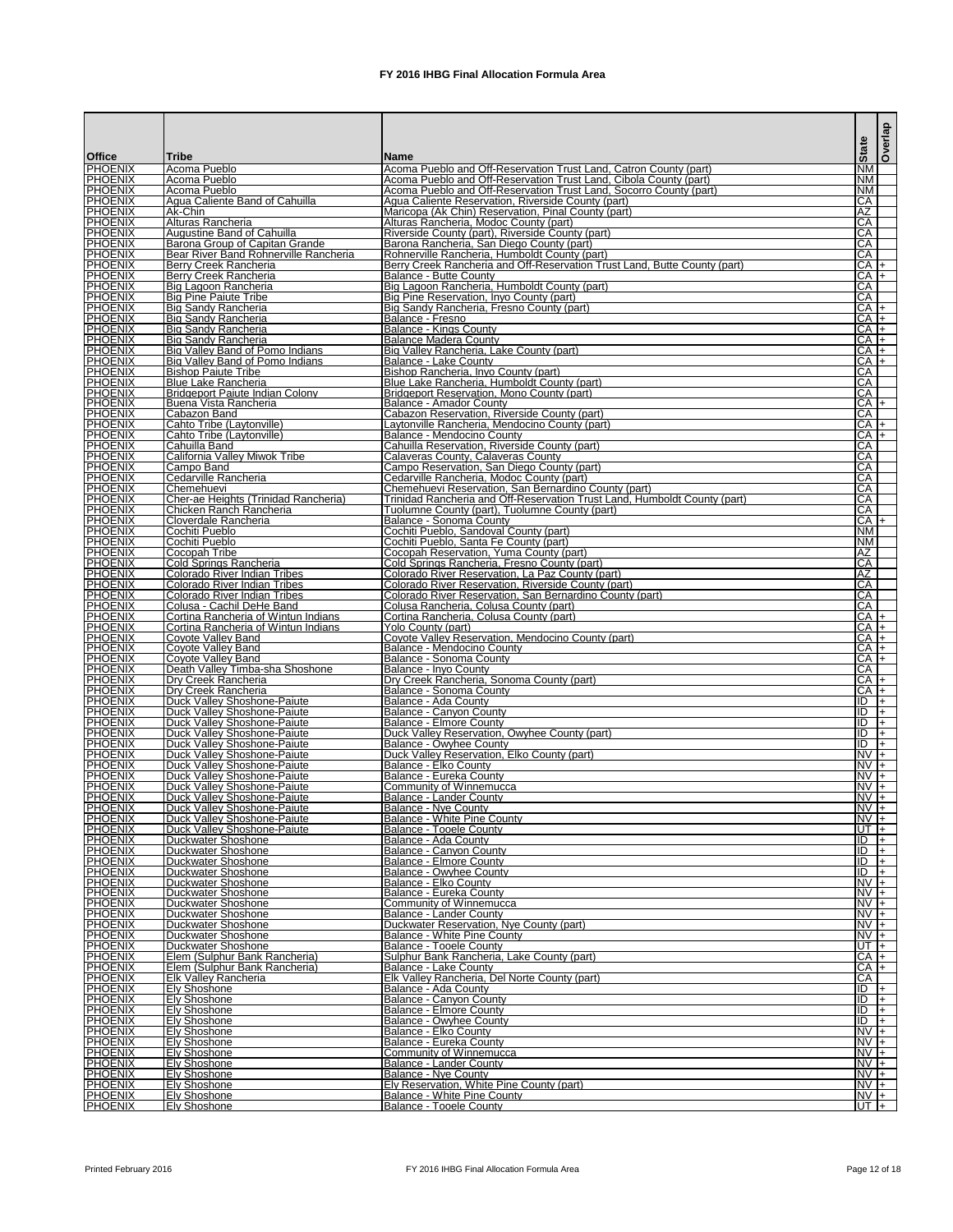|                                  |                                                                                        |                                                                                                                                                      | <b>State</b>                           | Overlap             |
|----------------------------------|----------------------------------------------------------------------------------------|------------------------------------------------------------------------------------------------------------------------------------------------------|----------------------------------------|---------------------|
| <b>Office</b><br><b>PHOENIX</b>  | Tribe<br><b>Enterprise Rancheria</b>                                                   | <b>IName</b><br>Enterprise Rancheria, Butte County (part)                                                                                            | CA                                     | I+                  |
| <b>PHOENIX</b>                   | Enterprise Rancheria                                                                   | <b>Balance - Butte County</b>                                                                                                                        | $CA$ $+$                               |                     |
| <b>PHOENIX</b>                   | Ewijaapaayp Band of Kumeyaay                                                           | San Diego County (part), San Diego County (part)                                                                                                     | $\overline{CA}$                        |                     |
| <b>PHOENIX</b><br><b>PHOENIX</b> | <b>Fallon Paiute-Shoshone</b><br><b>Fallon Paiute-Shoshone</b>                         | Fallon Paiute-Shoshone Colony, Churchill County (part)<br>Fallon Paiute-Shoshone Reservation and Off-Reservation Trust Land, Churchill County (part) | $N\overline{V}$ +<br>$NVI +$           |                     |
| <b>PHOENIX</b>                   | <b>Fallon Paiute-Shoshone</b>                                                          | Balance - Carson City                                                                                                                                | $NVI +$                                |                     |
| <b>PHOENIX</b><br><b>PHOENIX</b> | <b>Fort Bidwell</b><br><b>Fort Bidwell</b>                                             | Fort Bidwell Reservation, Modoc County (part)<br>Balance - Klamath County                                                                            | $CA +$<br>OR I+                        |                     |
| <b>PHOENIX</b>                   | <b>Fort Bidwell</b>                                                                    | Balance - Lake County                                                                                                                                | $OR$ $+$                               |                     |
| <b>PHOENIX</b>                   | Fort Independence                                                                      | Fort Independence Reservation, Inyo County (part)                                                                                                    | CA                                     |                     |
| <b>PHOENIX</b><br><b>PHOENIX</b> | Fort McDermitt Paiute and Shoshone<br>Fort McDermitt Paiute and Shoshone               | <b>Balance - Churchill County</b><br><b>Balance - Clark County</b>                                                                                   | $N\overline{V}$ +<br>$NVI +$           |                     |
| <b>PHOENIX</b>                   | Fort McDermitt Paiute and Shoshone                                                     | Balance - Douglas County                                                                                                                             | $NVI +$                                |                     |
| <b>PHOENIX</b><br><b>PHOENIX</b> | Fort McDermitt Paiute and Shoshone                                                     | Balance - Esmeralda County<br>Fort McDermitt Reservation, Humboldt County (part)                                                                     | $\overline{N}V$ +<br>$\overline{N}V$ + |                     |
| <b>PHOENIX</b>                   | Fort McDermitt Paiute and Shoshone<br>Fort McDermitt Paiute and Shoshone               | Balance - Humboldt County                                                                                                                            | $NVI +$                                |                     |
| <b>PHOENIX</b>                   | <b>Fort McDermitt Paiute and Shoshone</b>                                              | Balance - Lvon County                                                                                                                                | $NVI +$                                |                     |
| <b>PHOENIX</b><br><b>PHOENIX</b> | <b>Fort McDermitt Paiute and Shoshone</b><br><b>Fort McDermitt Paiute and Shoshone</b> | <b>Balance - Mineral County</b><br>Balance - Nye County                                                                                              | $NVI +$<br>$N\overline{V}$ +           |                     |
| <b>PHOENIX</b>                   | Fort McDermitt Paiute and Shoshone                                                     | <b>Balance - Pershing County</b>                                                                                                                     | $NV +$                                 |                     |
| <b>PHOENIX</b>                   | <b>Fort McDermitt Paiute and Shoshone</b>                                              | Balance - Storey County                                                                                                                              | $NVI +$                                |                     |
| <b>PHOENIX</b><br><b>PHOENIX</b> | <b>Fort McDermitt Paiute and Shoshone</b><br>Fort McDermitt Paiute and Shoshone        | Balance - Washoe County<br>Balance - Carson City                                                                                                     | $N\overline{V}$ +<br>$N\sqrt{+}$       |                     |
| <b>PHOENIX</b>                   | Fort McDermitt Paiute and Shoshone                                                     | Fort McDermitt Reservation, Malheur County (part)                                                                                                    | OR I+                                  |                     |
| <b>PHOENIX</b><br><b>PHOENIX</b> | Fort McDowell Yavapai Nation                                                           | Fort McDowell Reservation, Maricopa County (part)<br>Fort Mojave Reservation and Off-Reservation Trust Land, Mohave County (part)                    | AΖ<br>AZ                               |                     |
| <b>PHOENIX</b>                   | <b>Fort Mojave Tribe</b><br>Fort Mojave Tribe                                          | Fort Mojave Reservation and Off-Reservation Trust Land, San Bernardino County (part)                                                                 | CA                                     |                     |
| <b>PHOENIX</b>                   | <b>Fort Mojave Tribe</b>                                                               | Fort Mojave Reservation and Off-Reservation Trust Land, Clark County (part)                                                                          | <b>NV</b>                              |                     |
| <b>PHOENIX</b><br><b>PHOENIX</b> | <b>Gila River</b><br>Gila River                                                        | Gila River Reservation, Maricopa County (part)<br>Gila River Reservation, Pinal County (part)                                                        | ΑZ<br>AZ                               |                     |
| <b>PHOENIX</b>                   | Graton Rancheria                                                                       | Balance - Marin County                                                                                                                               | CA                                     |                     |
| <b>PHOENIX</b>                   | Greenville Rancheria                                                                   | Balance - Yuba County                                                                                                                                | CA                                     |                     |
| <b>PHOENIX</b><br><b>PHOENIX</b> | Grindstone Rancheria<br>Grindstone Rancheria                                           | Grindstone Rancheria, Glenn County (part)<br>Balance - Glenn County                                                                                  | $\overline{CA}$<br>CA                  |                     |
| <b>PHOENIX</b>                   | Guidiville Rancheria                                                                   | Guidiville Rancheria & Balance-Mendocino, Mendocino County (part)                                                                                    | CA                                     |                     |
| <b>PHOENIX</b><br><b>PHOENIX</b> | Habematolel Pomo Upper Lake Rancheria<br>Habematolel Pomo Upper Lake Rancheria         | Upper Lake Rancheria, Lake County (part)<br>Balance - Lake County                                                                                    | CA I+<br>$CA +$                        |                     |
| <b>PHOENIX</b>                   | Havasupai                                                                              | Havasupai Reservation, Coconino County (part)                                                                                                        | AΖ                                     |                     |
| <b>PHOENIX</b>                   | Hoopa Valley                                                                           | Hoopa Valley Reservation, Humboldt County (part)                                                                                                     | CA                                     |                     |
| <b>PHOENIX</b><br><b>PHOENIX</b> | Hopi<br><b>I</b> Hopi                                                                  | Hopi Reservation and Off-Reservation Trust Land, Coconino County (part)<br>Communities of Flagstaff, Grand Canyon and Page                           | $AZ$ $+$<br>$AZ +$                     |                     |
| <b>PHOENIX</b>                   | <b>Hopi</b>                                                                            | Hopi Reservation and Off-Reservation Trust Land, Navajo County (part)                                                                                | $AZ$  +                                |                     |
| <b>PHOENIX</b>                   | Hopi                                                                                   | Communities of Winslow and Holbrook                                                                                                                  | $AZ +$                                 |                     |
| <b>PHOENIX</b><br><b>PHOENIX</b> | Hopland Band of Pomo Indians<br><b>Hopland Band of Pomo Indians</b>                    | Hopland Rancheria & Bal-Mendocino, Mendocino County (part)<br>Balance - Sonoma Co                                                                    | $CA +$<br>$CA +$                       |                     |
| <b>PHOENIX</b>                   | Hualapai                                                                               | Hualapai Reservation and Trust Lands, Coconino County (part)                                                                                         | $\overline{AZ}$                        |                     |
| <b>PHOENIX</b><br><b>PHOENIX</b> | Hualapai<br>Hualapai                                                                   | Hualapai Reservation and Trust Lands, Mohave County (part)<br>Hualapai Reservation and Trust Lands, Yavapai County (part)                            | AZ<br><b>AZ</b>                        |                     |
| <b>PHOENIX</b>                   | lipay Nation of Santa Ysabel                                                           | Santa Ysabel Reservation, San Diego County (part)                                                                                                    | CA                                     |                     |
| <b>PHOENIX</b>                   | Inaja Band                                                                             | San Diego County (part), San Diego County (part)                                                                                                     | CA                                     |                     |
| <b>PHOENIX</b><br><b>PHOENIX</b> | Ione Band of Miwok Indians<br><b>Isleta Pueblo</b>                                     | Balance - Amador County<br>Isleta Pueblo, Bernalillo County (part)                                                                                   | $CA +$<br><b>NM</b>                    |                     |
| <b>PHOENIX</b>                   | <b>Isleta Pueblo</b>                                                                   | Isleta Pueblo, Torrance County (part)                                                                                                                | NΜ                                     |                     |
| <b>PHOENIX</b><br><b>PHOENIX</b> | <b>Isleta Pueblo</b>                                                                   | Isleta Pueblo, Valencia County (part)                                                                                                                | <b>NM</b><br>CA                        |                     |
| <b>PHOENIX</b>                   | Jackson Rancheria<br>Jamul Indian Village                                              | Amador County (part), Amador County (part)<br>Jamul Indian Village, San Diego County (part)                                                          | CA                                     |                     |
| <b>PHOENIX</b>                   | Jemez Pueblo                                                                           | Jemez Pueblo, Sandoval County (part)                                                                                                                 | <b>NM</b>                              |                     |
| <b>PHOENIX</b><br><b>PHOENIX</b> | Jicarilla Apache Nation<br>Jicarilla Apache Nation                                     | Jicarilla Apache Reservation, Rio Arriba County (part)<br>Jicarilla Apache Reservation, Sandoval County (part)                                       | <b>NM</b><br><b>NM</b>                 |                     |
| <b>PHOENIX</b>                   | Kaibab Band of Paiute                                                                  | Kaibab Reservation, Coconino County (part)                                                                                                           | $AZ +$                                 |                     |
| <b>PHOENIX</b>                   | Kaibab Band of Paiute                                                                  | Fredonia                                                                                                                                             | $AZ$ +                                 |                     |
| <b>PHOENIX</b><br><b>PHOENIX</b> | Kaibab Band of Paiute<br>Kaibab Band of Paiute                                         | Kaibab Reservation, Mohave County (part)<br><b>Cedar City</b>                                                                                        | $AZ$ +<br>$UT$ $+$                     |                     |
| <b>PHOENIX</b>                   | Kaibab Band of Paiute                                                                  | Kanab                                                                                                                                                | UT I+                                  |                     |
| <b>PHOENIX</b>                   | Kaibab Band of Paiute                                                                  | St. George                                                                                                                                           | UT I+<br>$CA +$                        |                     |
| <b>PHOENIX</b><br><b>PHOENIX</b> | <b>Karuk</b><br>Karuk                                                                  | Karuk Reservation and Off-Reservation Trust Land, Humboldt County (part)<br>Karuk Reservation and Off-Reservation Trust Land, Siskiyou County (part) | CA  +                                  |                     |
| <b>PHOENIX</b>                   | Karuk                                                                                  | Balance - Humbolt County                                                                                                                             | $CA +$                                 |                     |
| <b>PHOENIX</b><br><b>PHOENIX</b> | <b>Karuk</b><br>La Jolla Band                                                          | Balance - Siskiyou County<br>La Jolla Reservation, San Diego County (part)                                                                           | $CA +$<br>CA                           |                     |
| <b>PHOENIX</b>                   | La Posta Band                                                                          | La Posta Reservation, San Diego County (part)                                                                                                        | CA                                     |                     |
| <b>PHOENIX</b>                   | Laguna Pueblo                                                                          | Laguna Pueblo and Off-Reservation Trust Land, Bernalillo County (part)                                                                               | <b>NM</b>                              |                     |
| <b>PHOENIX</b><br><b>PHOENIX</b> | Laguna Pueblo<br>Laguna Pueblo                                                         | Laguna Pueblo and Off-Reservation Trust Land, Cibola County (part)<br>Laguna Pueblo and Off-Reservation Trust Land, Sandoval County (part)           | <b>NM</b><br><b>NM</b>                 |                     |
| <b>PHOENIX</b>                   | Laguna Pueblo                                                                          | Laguna Pueblo and Off-Reservation Trust Land, Valencia County (part)                                                                                 | <b>NM</b>                              |                     |
| <b>PHOENIX</b><br><b>PHOENIX</b> | Las Vegas Tribe of Paiute Indians<br>Lone Pine Paiute-Shoshone                         | Las Vegas Colony, Clark County (part)<br>Lone Pine Reservation, Inyo County (part)                                                                   | NV<br>CA                               |                     |
| <b>PHOENIX</b>                   | Lone Pine Paiute-Shoshone                                                              | Balance - Mono County                                                                                                                                | CA                                     |                     |
| <b>PHOENIX</b>                   | <b>Los Coyotes Band of Cahuilla</b>                                                    | Los Coyotes Reservation, San Diego County (part)                                                                                                     | CA                                     |                     |
| <b>PHOENIX</b><br><b>PHOENIX</b> | <b>Lovelock Paiute Tribe</b><br>Lovelock Paiute Tribe                                  | <b>Balance - Churchill County</b><br><b>Balance - Clark County</b>                                                                                   | $NVI +$<br>$NV +$                      |                     |
| <b>PHOENIX</b>                   | <b>Lovelock Paiute Tribe</b>                                                           | <b>Balance - Douglas County</b>                                                                                                                      | $NV +$                                 |                     |
| <b>PHOENIX</b><br><b>PHOENIX</b> | Lovelock Paiute Tribe                                                                  | Balance - Esmeralda County                                                                                                                           | $NV +$<br>$NVI+$                       |                     |
| <b>PHOENIX</b>                   | <b>Lovelock Paiute Tribe</b><br>Lovelock Paiute Tribe                                  | Balance - Humboldt County<br>Balance - Lyon County                                                                                                   | $NVI +$                                |                     |
| <b>PHOENIX</b>                   | <b>Lovelock Paiute Tribe</b>                                                           | <b>Balance - Mineral County</b>                                                                                                                      | $NVI +$                                |                     |
| <b>PHOENIX</b><br><b>PHOENIX</b> | Lovelock Paiute Tribe<br>Lovelock Paiute Tribe                                         | <b>Balance - Nye County</b><br>Lovelock Colony, Pershing County (part)                                                                               | $NV +$                                 |                     |
| <b>PHOENIX</b>                   | <b>Lovelock Paiute Tribe</b>                                                           | <b>Balance - Pershing County</b>                                                                                                                     |                                        | $\frac{NV +}{NV +}$ |

Printed February 2016 **FX** 2016 IHBG Final Allocation Formula Area Page 13 of 18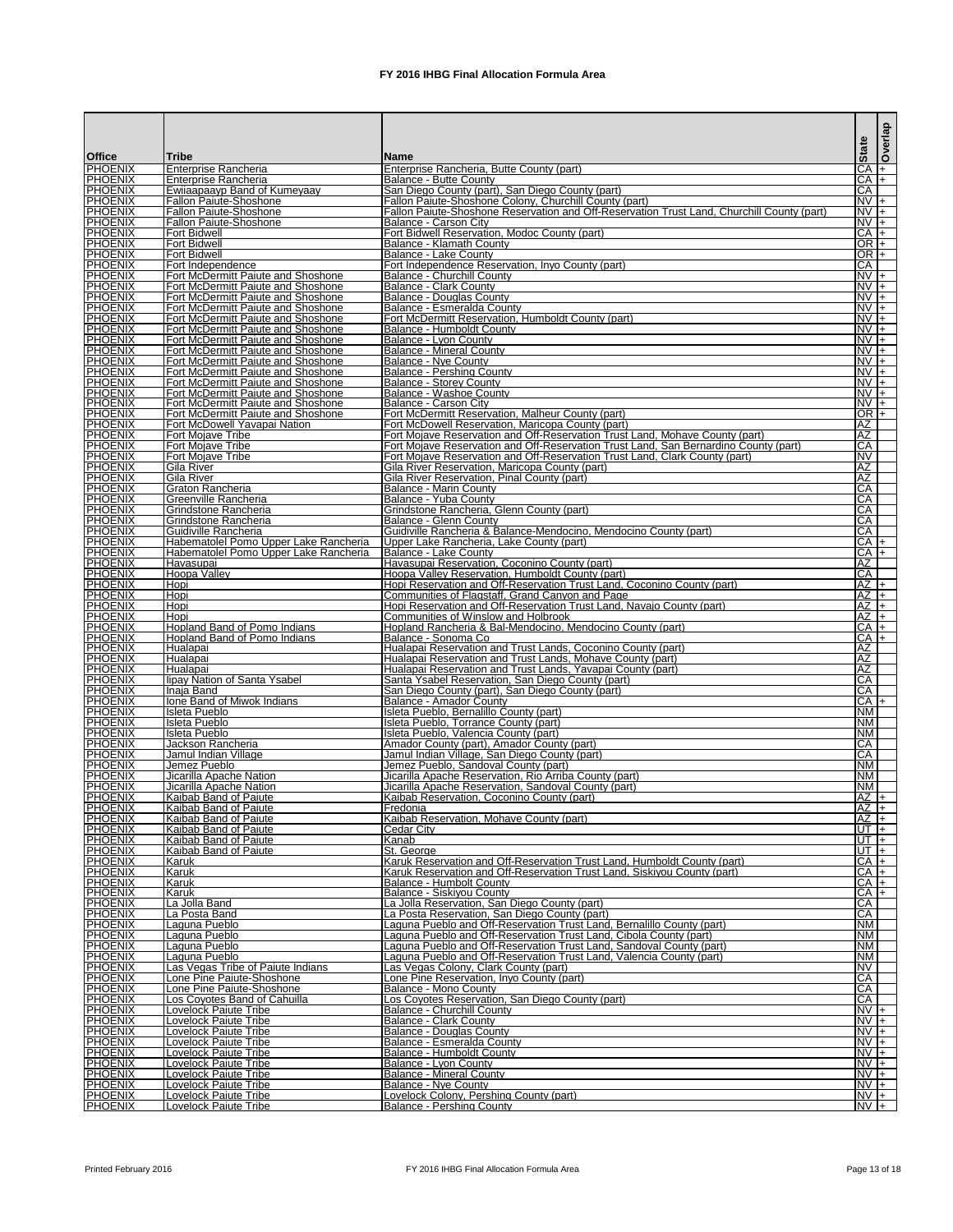| <b>Office</b>                    | Tribe                                                              | <b>IName</b>                                                                                                    | <b>State</b>                 | Overlap  |
|----------------------------------|--------------------------------------------------------------------|-----------------------------------------------------------------------------------------------------------------|------------------------------|----------|
| <b>PHOENIX</b>                   | Lovelock Paiute Tribe                                              | <b>Balance - Storey County</b>                                                                                  | $N\sqrt{+}$                  |          |
| <b>PHOENIX</b><br><b>PHOENIX</b> | Lovelock Paiute Tribe<br>Lovelock Paiute Tribe                     | <b>Balance - Washoe County</b><br>Balance - Carson City                                                         | $NVI +$<br>$NVI+$            |          |
| <b>PHOENIX</b>                   | Lower Lake Rancheria                                               | Balance - Sonoma County                                                                                         | $CA +$                       |          |
| <b>PHOENIX</b><br><b>PHOENIX</b> | Lytton Rancheria of California<br>Manchester Point Arena Rancheria | Balance - Sonoma County<br>Manchester Point Rancheria, Mendocino County (part)                                  | $CA$ $+$<br>ICA I+           |          |
| <b>PHOENIX</b>                   | Manchester Point Arena Rancheria                                   | Balance - Mendocino County                                                                                      | $CA$ $+$                     |          |
| <b>PHOENIX</b><br><b>PHOENIX</b> | IManzanita Band<br>Mechoopda Tribe of Chico Rancheria              | Manzanita Reservation, San Diego County (part)                                                                  | СA<br>$CA +$                 |          |
| <b>PHOENIX</b>                   | Mechoopda Tribe of Chico Rancheria                                 | Mechoopda, Butte County (part)<br>Balance - Butte County                                                        | CA <sub>+</sub>              |          |
| <b>PHOENIX</b><br><b>PHOENIX</b> | Mesa Grande Band<br>Mescalero Apache Tribe                         | Mesa Grande Reservation, San Diego County (part)                                                                | СA<br>NM                     |          |
| <b>PHOENIX</b>                   | Mescalero Apache Tribe                                             | Mescalero Reservation, Lincoln County (part)<br>Mescalero Reservation, Otero County (part)                      | <b>NM</b>                    |          |
| <b>PHOENIX</b>                   | IMiddletown Rancheria                                              | Middletown Rancheria, Lake County (part)                                                                        | $CA$ $+$                     |          |
| <b>PHOENIX</b><br><b>PHOENIX</b> | Middletown Rancheria<br>Moapa Band of Paiute                       | <b>Balance - Lake County</b><br>Moapa River Reservation, Clark County (part)                                    | CA +<br><b>NV</b>            |          |
| <b>PHOENIX</b>                   | Mooretown Rancheria                                                | Mooretown Rancheria, Butte County (part)                                                                        | ICA I+                       |          |
| <b>PHOENIX</b><br><b>PHOENIX</b> | Mooretown Rancheria<br>Morongo Band of Mission Indians             | IBalance - Butte Countv<br>Morongo Reservation, Riverside County (part)                                         | $CA +$<br>CA                 |          |
| <b>PHOENIX</b>                   | Nambe Pueblo                                                       | Nambe Pueblo and Off-Reservation Trust Land, Santa Fe County (part)                                             | <b>NM</b>                    |          |
| <b>PHOENIX</b><br><b>PHOENIX</b> | North Fork Rancheria<br>North Fork Rancheria                       | Balance Fresno<br>North Fork Rancheria, Madera County (part)                                                    | $CA$ $+$<br>$CA$ $+$         |          |
| <b>PHOENIX</b>                   | North Fork Rancheria                                               | <b>Balance Madera County</b>                                                                                    | CA +                         |          |
| <b>PHOENIX</b><br><b>PHOENIX</b> | North Fork Rancheria<br>Ohkay Owingeh (was San Juan Pueblo)        | Balance Mariposa<br>San Juan Pueblo, Rio Arriba County (part)                                                   | CA +<br><b>NM</b>            |          |
| <b>PHOENIX</b>                   | Ohkay Owingeh (was San Juan Pueblo)                                | Balance - Rio Arriba County                                                                                     | <b>NM</b>                    |          |
| <b>PHOENIX</b><br><b>PHOENIX</b> | Pala Band<br>Pascua Yaqui Tribe                                    | Pala Reservation, San Diego County (part)                                                                       | CA<br>AZ                     |          |
| <b>PHOENIX</b>                   | Pascua Yaqui Tribe                                                 | Guadalupe Town, Maricopa County (part)<br>Pascua Yaqui Reservation, Pima County (part)                          | AZ                           |          |
| <b>PHOENIX</b>                   | Pascua Yaqui Tribe                                                 | So. Tuscon, Old Pascua Village and Yoem Pueblo                                                                  | ΑZ                           |          |
| <b>PHOENIX</b><br><b>PHOENIX</b> | Paskenta Band of Nomlaki Indian<br>Pauma Band                      | Balance - Tehama County<br>Pauma and Yuima Reservation, San Diego County (part)                                 | CA<br>CA                     |          |
| <b>PHOENIX</b>                   | Pechanga Band                                                      | Pechanga Reservation, Riverside County (part)                                                                   | CA                           |          |
| <b>PHOENIX</b><br><b>PHOENIX</b> | Picayune Rancheria<br>Picayune Rancheria                           | <b>Balance - Fresno County</b><br>Picayune Rancheria, Madera County (part)                                      | $CA$ $+$<br>$CA$ $+$         |          |
| <b>PHOENIX</b>                   | lPicavune Rancheria                                                | Balance - Madera County                                                                                         | $CA$ +                       |          |
| <b>PHOENIX</b><br><b>PHOENIX</b> | Picayune Rancheria<br>Picuris Pueblo                               | Balance - Mariposa County<br>Picuris Pueblo, Taos County (part)                                                 | $CA$ $+$<br><b>NM</b>        |          |
| <b>PHOENIX</b>                   | Pinoleville Rancheria                                              | Pinoleville Rancheria, Mendocino County (part)                                                                  |                              | $CA$ $+$ |
| <b>PHOENIX</b>                   | Pinoleville Rancheria                                              | Balance - Mendocino County<br>Likely Rancheria, Modoc County (part)                                             | $CA$ $+$<br>$CA +$           |          |
| <b>PHOENIX</b><br><b>PHOENIX</b> | <b>Pit River Tribe</b><br><b>Pit River Tribe</b>                   | Lookout Rancheria, Modoc County (part)                                                                          | $CA +$                       |          |
| <b>PHOENIX</b>                   | <b>Pit River Tribe</b>                                             | XL Ranch, Modoc County (part)                                                                                   | $CA +$                       |          |
| <b>PHOENIX</b><br><b>PHOENIX</b> | <b>Pit River Tribe</b><br><b>Pit River Tribe</b>                   | Balance - Modoc County<br>Big Bend Rancheria, Shasta County (part)                                              | CA  +<br>CA +                |          |
| <b>PHOENIX</b>                   | <b>Pit River Tribe</b>                                             | Montgomery Creek Rancheria, Shasta County (part)                                                                | $CA +$                       |          |
| <b>PHOENIX</b><br><b>PHOENIX</b> | <b>Pit River Tribe</b><br><b>Pit River Tribe</b>                   | Pit River Trust Lands, Shasta County (part)<br>Roaring Creek Rancheria, Shasta County (part)                    | $CA +$<br>$CA +$             |          |
| <b>PHOENIX</b>                   | <b>Pit River Tribe</b>                                             | <b>Balance - Shasta County</b>                                                                                  | CA +                         |          |
| <b>PHOENIX</b><br><b>PHOENIX</b> | Pojoaque Pueblo<br>Potter Valley Rancheria                         | Pojoaque Pueblo, Santa Fe County (part)<br>Balance - Mendocino County                                           | NM<br>CA +                   |          |
| <b>PHOENIX</b>                   | Pyramid Lake Paiute                                                | <b>Balance - Churchill County</b>                                                                               | $NV +$                       |          |
| <b>PHOENIX</b><br><b>PHOENIX</b> | <b>Pyramid Lake Paiute</b><br><b>Pyramid Lake Paiute</b>           | <b>Balance - Clark County</b><br>Balance - Douglas County                                                       | $NVI +$<br>$NVI +$           |          |
| <b>PHOENIX</b>                   | <b>Pyramid Lake Paiute</b>                                         | Balance - Esmeralda County                                                                                      | $N\overline{V}$ +            |          |
| <b>PHOENIX</b><br><b>PHOENIX</b> | Pyramid Lake Paiute<br><b>Pyramid Lake Paiute</b>                  | Balance - Humboldt County<br>Pyramid Lake Reservation, Lyon County (part)                                       | $NVI +$<br>$NV +$            |          |
| <b>PHOENIX</b>                   | <b>Pyramid Lake Paiute</b>                                         | <b>Balance - Lyon County</b>                                                                                    | $NV +$                       |          |
| <b>PHOENIX</b><br><b>PHOENIX</b> | Pyramid Lake Paiute                                                | Balance - Mineral County                                                                                        | $NVI +$<br>$NVI +$           |          |
| <b>PHOENIX</b>                   | Pyramid Lake Paiute<br>Pyramid Lake Paiute                         | <b>Balance - Nye County</b><br><b>Balance - Pershing County</b>                                                 | $NV +$                       |          |
| <b>PHOENIX</b>                   | Pyramid Lake Paiute                                                | Pyramid Lake Reservation, Storey County (part)                                                                  | $N\overline{V}$ +            |          |
| <b>PHOENIX</b><br><b>PHOENIX</b> | <b>Pyramid Lake Paiute</b><br><b>Pyramid Lake Paiute</b>           | <b>Balance - Storey County</b><br>Pyramid Lake Reservation, Washoe County (part)                                | $NV +$<br>$NVI +$            |          |
| <b>PHOENIX</b>                   | <b>Pyramid Lake Paiute</b>                                         | <b>Balance - Washoe County</b>                                                                                  | $N\overline{V}$ +            |          |
| <b>PHOENIX</b><br><b>PHOENIX</b> | <b>Pyramid Lake Paiute</b><br><b>Quartz Valley Reservation</b>     | <b>Balance - Carson City</b><br>Quartz Valley Reservation, Siskiyou County (part)                               | $N\sqrt{+}$<br>$CA$ $+$      |          |
| <b>PHOENIX</b>                   | <b>Quartz Valley Reservation</b>                                   | Balance - Siskiyou County                                                                                       | $CA$ $+$                     |          |
| <b>PHOENIX</b><br><b>PHOENIX</b> | Quechan Tribe<br>Quechan Tribe                                     | Fort Yuma Reservation, Yuma County (part)<br>Cities of Gadsen, Roll, San Luis, Somerton, Tacna, Yuma and Welton | AZ<br>ΑZ                     |          |
| <b>PHOENIX</b>                   | Quechan Tribe                                                      | Fort Yuma Reservation, Imperial County (part)                                                                   | CA                           |          |
| <b>PHOENIX</b><br><b>PHOENIX</b> | Ramona Band<br>Redding Rancheria                                   | Riverside County (part), Riverside County (part)<br>Redding Rancheria, Shasta County (part)                     | CA<br>$CA +$                 |          |
| <b>PHOENIX</b>                   | Redding Rancheria                                                  | Balance - Shasta County                                                                                         | $CA +$                       |          |
| <b>PHOENIX</b><br><b>PHOENIX</b> | Redwood Valley Rancheria<br>Redwood Valley Rancheria               | Redwood Valley Rancheria, Mendocino County (part)<br>Balance - Mendocino County                                 | $CA +$<br>$CA +$             |          |
| <b>PHOENIX</b>                   | Redwood Valley Rancheria                                           | Balance - Sonoma Co                                                                                             | $CA +$                       |          |
| <b>PHOENIX</b>                   | <b>Reno-Sparks Colony</b>                                          | <b>Balance - Churchill County</b>                                                                               | $NVI +$<br>$NV +$            |          |
| <b>PHOENIX</b><br><b>PHOENIX</b> | <b>Reno-Sparks Colony</b><br><b>Reno-Sparks Colony</b>             | Balance - Clark County<br><b>Balance - Douglas County</b>                                                       | $NV +$                       |          |
| <b>PHOENIX</b>                   | Reno-Sparks Colony                                                 | Balance - Esmeralda County                                                                                      | $NVI +$                      |          |
| <b>PHOENIX</b><br><b>PHOENIX</b> | <b>Reno-Sparks Colony</b><br><b>Reno-Sparks Colony</b>             | Balance - Humboldt County<br>Balance - Lyon County                                                              | $NVI +$<br>$NV +$            |          |
| <b>PHOENIX</b>                   | <b>Reno-Sparks Colony</b>                                          | <b>Balance - Mineral County</b>                                                                                 | $NV +$                       |          |
| <b>PHOENIX</b><br><b>PHOENIX</b> | <b>Reno-Sparks Colony</b><br>Reno-Sparks Colony                    | <b>Balance - Nye County</b><br>Balance - Pershing County                                                        | $NVI +$<br>$\overline{NV}$ + |          |
| <b>PHOENIX</b>                   | <b>Reno-Sparks Colony</b>                                          | <b>Balance - Storey County</b>                                                                                  | $NV +$                       |          |
| <b>PHOENIX</b><br><b>PHOENIX</b> | Reno-Sparks Colony<br><b>Reno-Sparks Colony</b>                    | Reno-Sparks Colony, Washoe County (part)<br><b>Balance - Washoe County</b>                                      | $NV +$<br>$\overline{NV}$ +  |          |

Printed February 2016 **FX** 2016 IHBG Final Allocation Formula Area Page 14 of 18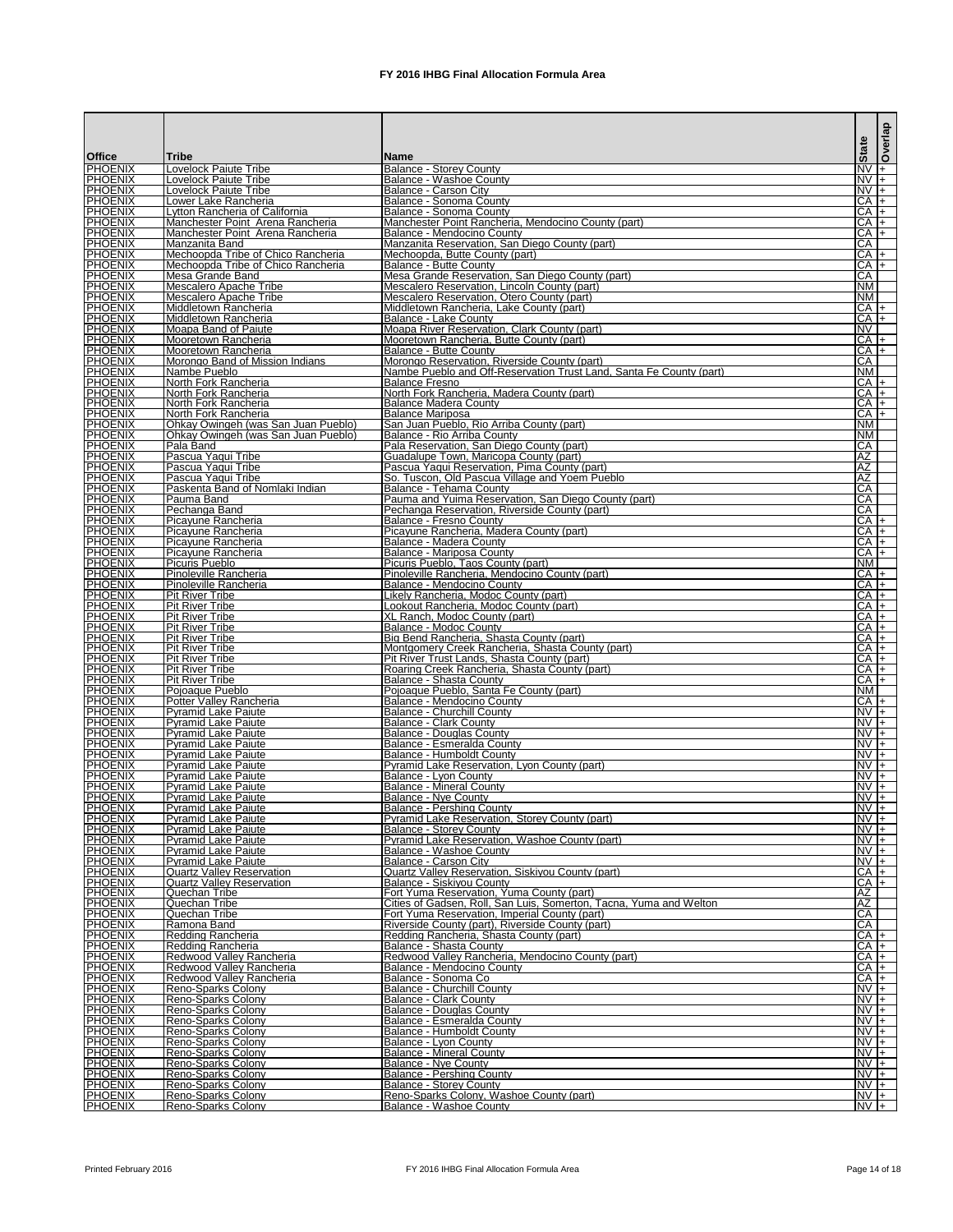| <b>Office</b>                    | <b>Tribe</b>                                                         | <b>Name</b>                                                                                                                                                | <b>State</b>           | Overlap                     |
|----------------------------------|----------------------------------------------------------------------|------------------------------------------------------------------------------------------------------------------------------------------------------------|------------------------|-----------------------------|
| <b>PHOENIX</b><br><b>PHOENIX</b> | Reno-Sparks Colony                                                   | Balance - Carson City                                                                                                                                      |                        | $NV +$                      |
| PHOENIX                          | Resighini Rancheria<br>IRincon Band                                  | Resighini Rancheria, Del Norte County (part)<br>Rincon Reservation, San Diego County (part)                                                                | ICA.<br>ICA            |                             |
| <b>PHOENIX</b><br><b>PHOENIX</b> | Robinson Rancheria<br>Robinson Rancheria                             | Robinson Rancheria and Off-Reservation Trust Land, Lake County (part)<br>IBalance - Lake County                                                            | $CA$ $+$               | $CA +$                      |
| <b>PHOENIX</b>                   | Round Valley Indian Tribe                                            | Round Valley Reservation and Off-Reservation Trust Land, Mendocino County (part)                                                                           |                        | $CA$ $+$                    |
| <b>PHOENIX</b><br><b>PHOENIX</b> | Round Valley Indian Tribe<br>Round Valley Indian Tribe               | Balance - Mendocino County<br>Balance - Sonoma County                                                                                                      |                        | $CA +$<br>$CA +$            |
| <b>PHOENIX</b>                   | Round Valley Indian Tribe                                            | Round Valley Reservation and Off-Reservation Trust Land, Trinity County (part)                                                                             | $CAI+$                 |                             |
| <b>PHOENIX</b><br><b>PHOENIX</b> | Salt River Plma-Maricopa<br>San Carlos Apache                        | Salt River Reservation, Maricopa County (part)<br>San Carlos Reservation, Gila County (part)                                                               | IAZ<br>ΑZ              |                             |
| <b>PHOENIX</b>                   | San Carlos Apache                                                    | Cities of Hayden, Winkleman, Globe and Miami                                                                                                               | ΑZ                     |                             |
| <b>PHOENIX</b><br><b>PHOENIX</b> | San Carlos Apache<br>San Carlos Apache                               | San Carlos Reservation, Graham County (part)<br>Cities of Eden, Thatcher, Pima, Safford and Fort Thomas                                                    | <b>IAZ</b><br>AZ       |                             |
| <b>PHOENIX</b><br><b>PHOENIX</b> | San Carlos Apache<br>San Carlos Apache                               | City of Showlow<br>San Carlos Reservation, Pinal County (part)                                                                                             | ΑZ<br><b>IAZ</b>       |                             |
| <b>PHOENIX</b>                   | San Carlos Apache                                                    | <b>City of Superior</b>                                                                                                                                    | <b>AZ</b>              |                             |
| <b>PHOENIX</b><br><b>PHOENIX</b> | San Felipe Pueblo<br>San Ildefonso Pueblo                            | San Felipe Pueblo, Sandoval County (part)<br>San Ildefonso Pueblo, Sandoval County (part)                                                                  | <b>NM</b><br><b>NM</b> |                             |
| <b>PHOENIX</b>                   | San Ildefonso Pueblo                                                 | San Ildefonso Pueblo, Santa Fe County (part)                                                                                                               | <b>NM</b>              |                             |
| <b>PHOENIX</b><br><b>PHOENIX</b> | San Juan Southern Paiute Tribe<br>San Manuel Band                    | <b>Balance - Coconino County</b><br>San Manuel Reservation, San Bernardino County (part)                                                                   | ICA.                   | $AZ +$                      |
| <b>PHOENIX</b>                   | San Pasqual Band                                                     | San Pasqual Reservation, San Diego County (part)                                                                                                           | CA                     |                             |
| <b>PHOENIX</b><br><b>PHOENIX</b> | Sandia Pueblo<br>Sandia Pueblo                                       | Sandia Pueblo, Bernalillo County (part)<br>Sandia Pueblo, Sandoval County (part)                                                                           | <b>NM</b><br><b>NM</b> |                             |
| <b>PHOENIX</b>                   | Santa Ana Pueblo                                                     | Santa Ana Pueblo, Sandoval County (part)                                                                                                                   | <b>NM</b>              |                             |
| <b>PHOENIX</b><br><b>PHOENIX</b> | Santa Clara Pueblo<br>Santa Clara Pueblo                             | Santa Clara Pueblo, Rio Arriba County (part)<br>Santa Clara Pueblo, Sandoval County (part)                                                                 | INM.<br><b>NM</b>      |                             |
| <b>PHOENIX</b>                   | Santa Clara Pueblo                                                   | Santa Clara Pueblo, Santa Fe County (part)                                                                                                                 | <b>NM</b>              |                             |
| <b>PHOENIX</b><br><b>PHOENIX</b> | Santa Rosa Band of Cahuilla<br>Santa Rosa Rancheria                  | Santa Rosa Reservation, Riverside County (part)<br>Santa Rosa Rancheria, Kings County (part)                                                               | ICA<br>CA              |                             |
| <b>PHOENIX</b>                   | Santa Ynez Band of Chumash                                           | Santa Ynez Reservation, Santa Barbara County (part)                                                                                                        | CA                     |                             |
| <b>PHOENIX</b><br><b>PHOENIX</b> | Santo Domingo Pueblo<br>Santo Domingo Pueblo                         | Santo Domingo Pueblo, Sandoval County (part)<br>Santo Domingo Pueblo, Santa Fe County (part)                                                               | INM.<br><b>NM</b>      |                             |
| <b>PHOENIX</b>                   | Scotts Valley (Pomo)                                                 | Balance - Contra Costa County                                                                                                                              |                        | $CA$ $+$                    |
| <b>PHOENIX</b><br><b>PHOENIX</b> | Scotts Valley (Pomo)<br>Scotts Valley (Pomo)                         | Balance - Lake County<br>Balance - Mendocino County                                                                                                        | $CAI+$                 | $CA +$                      |
| <b>PHOENIX</b>                   | Scotts Valley (Pomo)                                                 | Balance - Sonoma County                                                                                                                                    |                        | $CA +$                      |
| <b>PHOENIX</b><br><b>PHOENIX</b> | Sherwood Valley Rancheria<br>Sherwood Valley Rancheria               | Balance - Lake County<br>Sherwood Valley Rancheria, Mendocino County (part)                                                                                | $CA +$                 | CA  +                       |
| PHOENIX                          | Sherwood Valley Rancheria                                            | Balance - Mendocino County                                                                                                                                 | $CA$ +                 |                             |
| <b>PHOENIX</b><br><b>PHOENIX</b> | Sherwood Valley Rancheria<br>Shingle Springs Band of Miwok Indians   | Balance - Sonoma County<br>Shingle Springs Rancheria, El Dorado County (part)                                                                              | ICA.                   | CA +                        |
| <b>PHOENIX</b>                   | <b>Shingle Springs Band of Miwok Indians</b>                         | Balance - El Dorado County                                                                                                                                 | <b>CA</b>              |                             |
| <b>PHOENIX</b><br><b>PHOENIX</b> | Smith River Rancheria<br><b>Smith River Rancheria</b>                | Smith River Rancheria, Del Norte County (part)<br>IBalance - Del Norte Countv                                                                              |                        | $CA +$<br>$CA +$            |
| <b>PHOENIX</b>                   | <b>Smith River Rancheria</b>                                         | Balance - Humboldt County                                                                                                                                  |                        | $CA +$                      |
| <b>PHOENIX</b><br><b>PHOENIX</b> | <b>Smith River Rancheria</b><br><b>Smith River Rancheria</b>         | Balance - Coos County<br><b>Balance - Curry County</b>                                                                                                     |                        | OR +<br>$CA +$              |
| <b>PHOENIX</b>                   | <b>Smith River Rancheria</b>                                         | Balance - Josephine County                                                                                                                                 |                        | OR I+                       |
| <b>PHOENIX</b><br><b>PHOENIX</b> | Soboba Band<br><b>Stewarts Point Rancheria</b>                       | Soboba Reservation, Riverside County (part)<br>Stewarts Point Rancheria, Sonoma County (part)                                                              | ICA.                   | ICA I+                      |
| <b>PHOENIX</b><br><b>PHOENIX</b> | Stewarts Point Rancheria                                             | Balance - Sonoma County<br>Summit Lake Reservation, Humboldt County (part)                                                                                 | <b>INV</b>             | $CA +$                      |
| <b>PHOENIX</b>                   | Summit Lake Paiute Tribe<br>Susanville Rancheria                     | Susanville Rancheria, Lassen County (part)                                                                                                                 | CA                     |                             |
| <b>PHOENIX</b><br><b>PHOENIX</b> | Susanville Rancheria<br>Sycuan Band of Kumeyaay Nation               | Balance - Lassen County<br>Sycuan Reservation, San Diego County (part)                                                                                     | CA<br>ICA.             |                             |
| <b>PHOENIX</b>                   | Table Mountain Rancheria                                             | Table Mountain Rancheria, Fresno County (part)                                                                                                             | CA                     |                             |
| <b>PHOENIX</b><br><b>PHOENIX</b> | Taos Pueblo<br>Te-Moak                                               | Taos Pueblo and Off-Reservation Trust Land, Taos County (part)<br>Elko Colony, Elko County (part)                                                          | <b>NM</b><br><b>NV</b> |                             |
| <b>PHOENIX</b>                   | Te-Moak                                                              | South Fork Reservation and Off-Reservation Trust Land, Elko County (part)                                                                                  | <b>NV</b>              |                             |
| <b>PHOENIX</b><br><b>PHOENIX</b> | Te-Moak<br>lTe-Moak                                                  | Wells Colony, Elko County (part)<br>Battle Mountain Reservation, Lander County (part)                                                                      | <b>NV</b><br><b>NV</b> |                             |
| <b>PHOENIX</b>                   | <b>Tejon Indian Tribe</b>                                            | lNewlv Recoanized Tribe                                                                                                                                    | CA                     |                             |
| <b>PHOENIX</b><br><b>PHOENIX</b> | Tesuque Pueblo<br>Tohono O'Odham Nation                              | Tesuque Pueblo and Off-Reservation Trust Land, Santa Fe County (part)<br>Tohono O'odham Reservation and Off-Reservation Trust Land, Maricopa County (part) | <b>INM</b><br>ΆZ       |                             |
| <b>PHOENIX</b>                   | Tohono O'Odham Nation                                                | Tohono O'odham Reservation and Off-Reservation Trust Land, Pima County (part)                                                                              | ΙAΖ                    |                             |
| <b>PHOENIX</b><br><b>PHOENIX</b> | Tohono O'Odham Nation<br>Tonto Apache of Arizona                     | Tohono O'odham Reservation and Off-Reservation Trust Land, Pinal County (part)<br>Payson (Yavapai-Apache) Community, Gila County (part)                    | ΑZ<br>ΑZ               |                             |
| <b>PHOENIX</b>                   | Torres-Martinez Band of Cahuilla                                     | Torres-Martinez Reservation, Imperial County (part)                                                                                                        | <b>CA</b>              |                             |
| <b>PHOENIX</b><br><b>PHOENIX</b> | Torres-Martinez Band of Cahuilla<br>Tule River Indian Tribe          | Torres-Martinez Reservation, Riverside County (part)<br>Tule River Reservation, Tulare County (part)                                                       | CA<br>CA               |                             |
| <b>PHOENIX</b>                   | Tule River Indian Tribe                                              | IBalance - Tulare County                                                                                                                                   | CA                     |                             |
| <b>PHOENIX</b><br><b>PHOENIX</b> | Tuolumne Band of Me-Wuk Indians<br>Tuolumne Band of Me-Wuk Indians   | Tuolumne Rancheria and Off-Reservation Trust Land, Tuolumne County (part)<br>Balance - Tuolumne County                                                     | <b>CA</b><br><b>CA</b> |                             |
| <b>PHOENIX</b>                   | <b>Twenty Nine Palms Band</b>                                        | Riverside County (part), Riverside County (part)                                                                                                           | CA                     |                             |
| <b>PHOENIX</b><br><b>PHOENIX</b> | <b>Twenty Nine Palms Band</b><br>United Auburn Indian Community      | San Bernardino County (part), San Bernardino County (part)<br>Balance - Placer County                                                                      | CA<br>CA               |                             |
| <b>PHOENIX</b>                   | Utu Utu Gwaiti Paiute                                                | Benton Paiute Reservation, Mono County (part)                                                                                                              | ICA.                   |                             |
| <b>PHOENIX</b><br><b>PHOENIX</b> | Viejas Group of Capitan Grande<br><b>Walker River Paiute Tribe</b>   | Viejas Rancheria, San Diego County (part)<br>Walker River Reservation, Churchill County (part)                                                             | ICA.                   | $\overline{NV}$ +           |
| <b>PHOENIX</b>                   | <b>Walker River Paiute Tribe</b>                                     | Balance - Churchill County                                                                                                                                 |                        | $NVI +$                     |
| <b>PHOENIX</b><br><b>PHOENIX</b> | <b>Walker River Paiute Tribe</b><br><b>Walker River Paiute Tribe</b> | Balance - Clark County<br>Balance - Douglas County                                                                                                         |                        | $NV +$<br>$\overline{NV}$ + |
| <b>PHOENIX</b>                   | <b>Walker River Paiute Tribe</b>                                     | Balance - Esmeralda County                                                                                                                                 |                        | $N\overline{V}$ +           |
| <b>PHOENIX</b><br><b>PHOENIX</b> | Walker River Paiute Tribe<br><b>Walker River Paiute Tribe</b>        | Balance - Humboldt County<br>Walker River Reservation, Lyon County (part)                                                                                  | $NVI +$                | $NVI +$                     |
| <b>PHOENIX</b>                   | <b>Walker River Paiute Tribe</b>                                     | Balance - Lyon County                                                                                                                                      | $NV +$<br>$NV +$       |                             |
| <b>PHOENIX</b>                   | <b>Walker River Paiute Tribe</b>                                     | Walker River Reservation, Mineral County (part)                                                                                                            |                        |                             |

Printed February 2016 **FX** 2016 IHBG Final Allocation Formula Area Page 15 of 18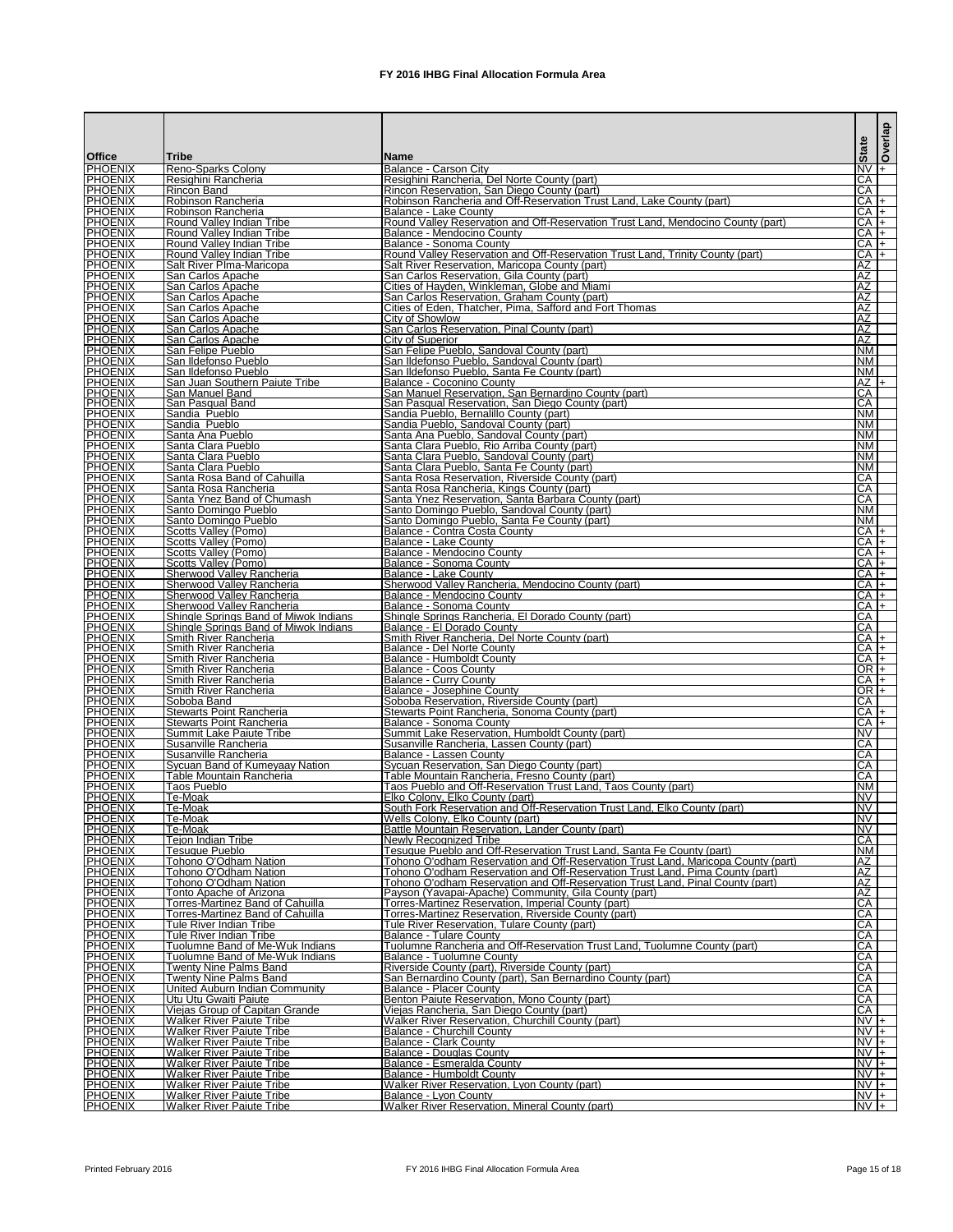|                                  |                                                               |                                                                                                |                              | Overlap |
|----------------------------------|---------------------------------------------------------------|------------------------------------------------------------------------------------------------|------------------------------|---------|
| <b>Office</b>                    | lTribe                                                        | <b>IName</b>                                                                                   | <b>State</b>                 |         |
| PHOENIX                          | <b>Walker River Paiute Tribe</b>                              | <b>Balance - Mineral County</b>                                                                | $NVI+$                       |         |
| <b>PHOENIX</b>                   | Walker River Paiute Tribe<br><b>Walker River Paiute Tribe</b> | <b>Balance - Nye County</b><br><b>Balance - Pershing County</b>                                | $\overline{NV}$ +<br>$NVI +$ |         |
| <b>PHOENIX</b><br><b>PHOENIX</b> | <b>Walker River Paiute Tribe</b>                              | <b>Balance - Storey County</b>                                                                 | $NV +$                       |         |
| <b>PHOENIX</b>                   | <b>Walker River Paiute Tribe</b>                              | <b>Balance - Washoe County</b>                                                                 | $NV +$                       |         |
| <b>PHOENIX</b>                   | <b>Walker River Paiute Tribe</b>                              | Balance - Carson City                                                                          | $NVI +$                      |         |
| <b>PHOENIX</b><br><b>PHOENIX</b> | <b>Washoe Tribe</b><br><b>Washoe Tribe</b>                    | Woodfords Community, Alpine County (part)<br>Balance - Churchill County                        | $CA +$<br>$NV +$             |         |
| <b>PHOENIX</b>                   | <b>Washoe Tribe</b>                                           | Balance - Clark County                                                                         | $NV +$                       |         |
| <b>PHOENIX</b>                   | Washoe Tribe                                                  | Dresslerville Colony, Douglas County (part)                                                    | $NVI+$                       |         |
| <b>PHOENIX</b><br><b>PHOENIX</b> | <b>Washoe Tribe</b>                                           | Stewart Community, Douglas County (part)<br><b>Balance - Douglas County</b>                    | $NVI +$<br>$NV +$            |         |
| <b>PHOENIX</b>                   | Washoe Tribe<br><b>Washoe Tribe</b>                           | Balance - Esmeralda County                                                                     | $NV +$                       |         |
| <b>PHOENIX</b>                   | Washoe Tribe                                                  | <b>Balance - Humboldt County</b>                                                               | $NVI +$                      |         |
| <b>PHOENIX</b>                   | Washoe Tribe                                                  | Balance - Lvon County                                                                          | $NV +$                       |         |
| <b>PHOENIX</b><br><b>PHOENIX</b> | Washoe Tribe<br><b>Washoe Tribe</b>                           | <b>Balance - Mineral County</b><br><b>Balance - Nye County</b>                                 | $NVI+$<br>$NV +$             |         |
| <b>PHOENIX</b>                   | <b>Washoe Tribe</b>                                           | Balance - Pershing County                                                                      | $NV +$                       |         |
| <b>PHOENIX</b>                   | <b>Washoe Tribe</b>                                           | <b>Balance - Storey County</b>                                                                 | $NVI +$                      |         |
| <b>PHOENIX</b>                   | <b>Washoe Tribe</b>                                           | <b>Balance - Washoe County</b>                                                                 | $NVI +$                      |         |
| <b>PHOENIX</b>                   | <b>Washoe Tribe</b><br><b>Washoe Tribe</b>                    | Carson Colony, Carson City (part)<br>Stewart Community, Carson City (part)                     | $NVI+$<br>$NVI +$            |         |
| <b>PHOENIX</b><br><b>PHOENIX</b> | <b>Washoe Tribe</b>                                           | Balance - Carson City                                                                          | $NV +$                       |         |
| <b>PHOENIX</b>                   | White Mountain Apache (Fort Apache)                           | Fort Apache Reservation, Apache County (part)                                                  | IAZ                          |         |
| <b>PHOENIX</b>                   | White Mountain Apache (Fort Apache)                           | Fort Apache Reservation, Gila County (part)                                                    | AZ                           |         |
| <b>PHOENIX</b>                   | White Mountain Apache (Fort Apache)                           | Fort Apache Reservation, Navajo County (part)                                                  | <b>IAZ</b>                   |         |
| <b>PHOENIX</b><br><b>PHOENIX</b> | Wilton Rancheria<br>Winnemucca Colony                         | Balance - Sacramento County<br>Winnemucca Colony, Humboldt County (part)                       | CA<br><b>NV</b>              |         |
| <b>PHOENIX</b>                   | IWivot Tribe (Table Bluff)                                    | Table Bluff Reservation and Off-Reservation Trust Land, Humboldt County (part)                 | <b>CA</b>                    |         |
| <b>PHOENIX</b>                   | Yavapai-Apache (Camp Verde)                                   | Camp Verde Reservation, Yavapai County (part)                                                  | ΙAΖ                          |         |
| <b>PHOENIX</b>                   | Yavapai-Prescott                                              | Yavapai Reservation, Yavapai County (part)                                                     | AZ                           |         |
| <b>PHOENIX</b><br><b>PHOENIX</b> | Yerington Paiute Tribe<br>Yerington Paiute Tribe              | <b>Balance - Churchill County</b><br><b>Balance - Clark County</b>                             | $NV +$<br>$NV +$             |         |
| <b>PHOENIX</b>                   | <b>Yerington Paiute Tribe</b>                                 | <b>Balance - Douglas County</b>                                                                | $NV +$                       |         |
| <b>PHOENIX</b>                   | Yerington Paiute Tribe                                        | Balance - Esmeralda County                                                                     | $NV +$                       |         |
| <b>PHOENIX</b>                   | <b>Yerington Paiute Tribe</b>                                 | Balance - Humboldt County                                                                      | $NV +$                       |         |
| <b>PHOENIX</b><br><b>PHOENIX</b> | <b>Yerington Paiute Tribe</b><br>Yerington Paiute Tribe       | Campbell Ranch, Lyon County (part)<br>Yerington Colony, Lyon County (part)                     | $\overline{N}V$ +<br>$NVI +$ |         |
| <b>PHOENIX</b>                   | Yerington Paiute Tribe                                        | Balance - Lvon County                                                                          | INV I+                       |         |
| <b>PHOENIX</b>                   | <b>Yerington Paiute Tribe</b>                                 | <b>Balance - Mineral County</b>                                                                | $NVI +$                      |         |
| <b>PHOENIX</b>                   | Yerington Paiute Tribe                                        | <b>Balance - Nye County</b>                                                                    | $NVI +$                      |         |
| <b>PHOENIX</b><br><b>PHOENIX</b> | <b>Yerington Paiute Tribe</b><br>Yerington Paiute Tribe       | <b>Balance - Pershing County</b><br><b>Balance - Storey County</b>                             | $\overline{NV}$ +<br>$NV +$  |         |
| <b>PHOENIX</b>                   | Yerington Paiute Tribe                                        | Balance - Washoe County                                                                        |                              | $NVI +$ |
| <b>PHOENIX</b>                   | <b>Yerington Paiute Tribe</b>                                 | Balance - Carson City                                                                          | INV I+                       |         |
| <b>PHOENIX</b>                   | Yocha Dehe Wintun (Rumsey Rancheria)                          | Rumsey Rancheria, Yolo County (part)                                                           | $CA +$                       |         |
| <b>PHOENIX</b><br><b>PHOENIX</b> | Yocha Dehe Wintun (Rumsey Rancheria)<br>Yomba Shoshone Tribe  | <b>Balance - Yolo County</b><br>Balance - Churchill County                                     | $CA$ +<br>$NVI +$            |         |
| <b>PHOENIX</b>                   | Yomba Shoshone Tribe                                          | <b>Balance - Clark County</b>                                                                  | $NV +$                       |         |
| <b>PHOENIX</b>                   | Yomba Shoshone Tribe                                          | <b>Balance - Douglas County</b>                                                                | $NV +$                       |         |
| <b>PHOENIX</b>                   | Yomba Shoshone Tribe                                          | Balance - Esmeralda County                                                                     | $NVI +$                      |         |
| <b>PHOENIX</b><br><b>PHOENIX</b> | Yomba Shoshone Tribe<br>Yomba Shoshone Tribe                  | <b>Balance - Humboldt County</b><br>Balance - Lyon County                                      | $NV +$<br>$NV +$             |         |
| <b>PHOENIX</b>                   | Yomba Shoshone Tribe                                          | <b>Balance - Mineral County</b>                                                                | $NVI+$                       |         |
| <b>PHOENIX</b>                   | Yomba Shoshone Tribe                                          | Yomba Reservation, Nye County (part)                                                           | $NV +$                       |         |
| <b>PHOENIX</b>                   | <b>Yomba Shoshone Tribe</b>                                   | Balance - Nye County                                                                           | $NV +$                       |         |
| <b>PHOENIX</b><br><b>PHOENIX</b> | Yomba Shoshone Tribe<br>Yomba Shoshone Tribe                  | <b>Balance - Pershing County</b><br><b>Balance - Storey County</b>                             | $NV +$<br>$NV +$             |         |
| <b>PHOENIX</b>                   | Yomba Shoshone Tribe                                          | <b>Balance - Washoe County</b>                                                                 | $NV +$                       |         |
| <b>PHOENIX</b>                   | Yomba Shoshone Tribe                                          | Balance - Carson City                                                                          |                              | $NV +$  |
| <b>PHOENIX</b>                   | <b>Ysleta Del Sur</b>                                         | Ysleta Del Sur Pueblo and Off-Reservation Trust Land, El Paso County (part)                    | <b>ITX</b>                   |         |
| <b>PHOENIX</b><br><b>PHOENIX</b> | Ysleta Del Sur<br><b>Ysleta Del Sur</b>                       | Balance - El Paso County<br>Balance - Hudspeth County                                          | $\overline{TX}$<br>TX        |         |
| <b>PHOENIX</b>                   | <b>Yurok Tribe</b>                                            | Yurok Reservation, Del Norte County (part)                                                     | $CA +$                       |         |
| <b>PHOENIX</b>                   | <b>Yurok Tribe</b>                                            | <b>Balance - Del Norte County</b>                                                              | $CA$ $+$                     |         |
| <b>PHOENIX</b>                   | <b>Yurok Tribe</b>                                            | Yurok Reservation, Humboldt County (part)                                                      | $CA +$                       |         |
| <b>PHOENIX</b><br><b>PHOENIX</b> | <b>Yurok Tribe</b><br>Zia Pueblo                              | Balance - Humboldt County<br>Zia Pueblo and Off-Reservation Trust Land, Sandoval County (part) | $CA +$<br><b>NM</b>          |         |
| <b>PHOENIX</b>                   | Zuni Tribe                                                    | Zuni Reservation and Off-Reservation Trust Land, Apache County (part)                          | ΙAΖ                          |         |
| <b>PHOENIX</b>                   | Zuni Tribe                                                    | Zuni Reservation and Off-Reservation Trust Land, Catron County (part)                          | <b>NM</b>                    |         |
| <b>PHOENIX</b>                   | Zuni Tribe                                                    | Zuni Reservation and Off-Reservation Trust Land, Cibola County (part)                          | <b>NM</b>                    |         |
| <b>PHOENIX</b>                   | Zuni Tribe                                                    | Zuni Reservation and Off-Reservation Trust Land, McKinley County (part)                        | <b>NM</b>                    |         |

Printed February 2016 **FX** 2016 IHBG Final Allocation Formula Area **Page 16** of 18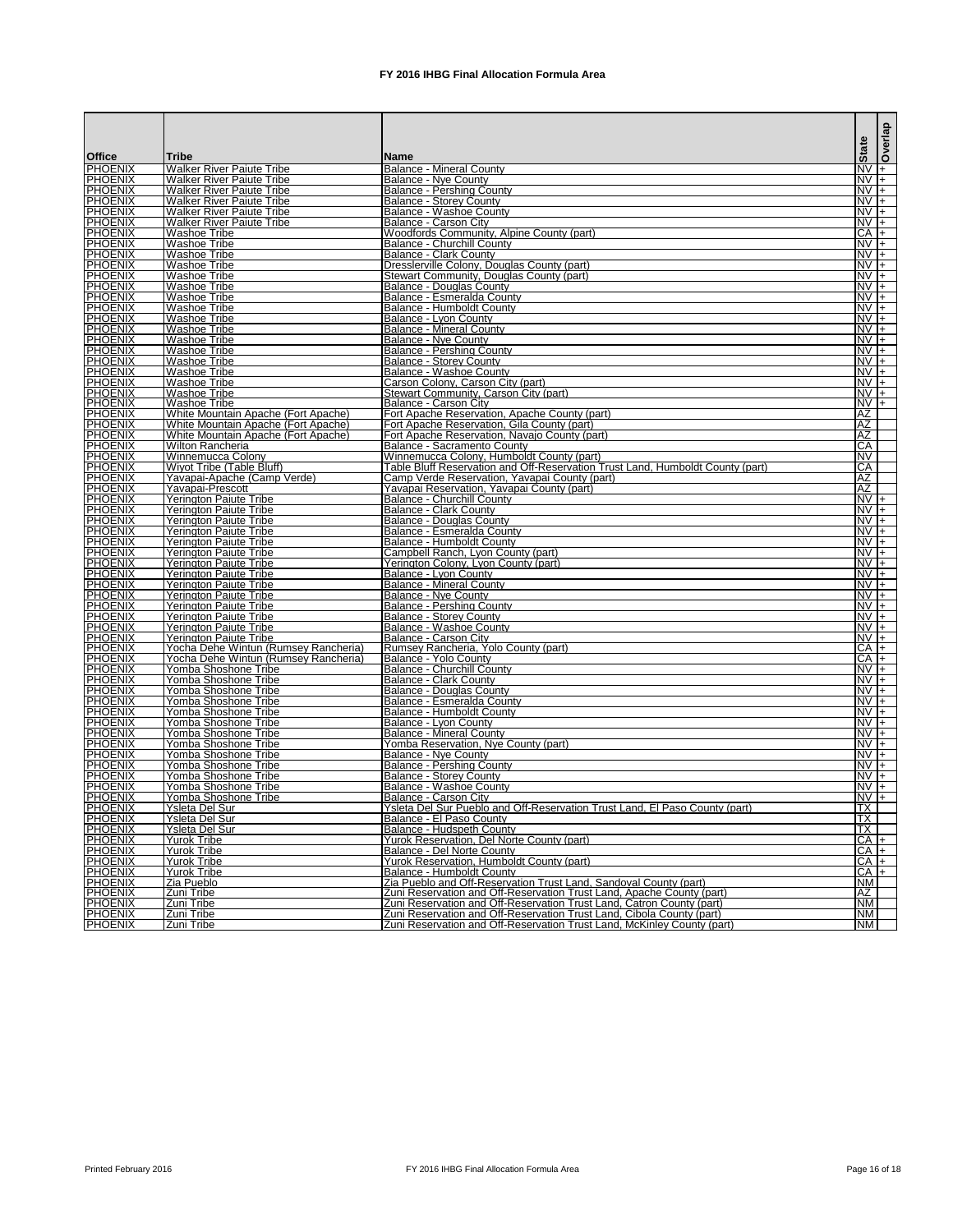|                                  |                                                                                  |                                                                                                                                                            | <b>State</b>              | Overlap          |
|----------------------------------|----------------------------------------------------------------------------------|------------------------------------------------------------------------------------------------------------------------------------------------------------|---------------------------|------------------|
| <b>Office</b>                    | Tribe                                                                            | <b>Name</b>                                                                                                                                                |                           |                  |
| <b>SEATTLE</b><br><b>SEATTLE</b> | Burns-Paiute Tribe<br>Burns-Paiute Tribe                                         | Burns Paiute Colony and Off-Reservation Trust Land, Harney County (part)<br>Balance - Harney County                                                        | OR<br><b>OR</b>           |                  |
| <b>SEATTLE</b>                   | Chehalis Confederated Tribes                                                     | Chehalis Reservation, Grays Harbor County (part)                                                                                                           | $WA$ +                    |                  |
| <b>SEATTLE</b><br><b>SEATTLE</b> | <b>Chehalis Confederated Tribes</b><br><b>Chehalis Confederated Tribes</b>       | <b>Balance - Grays Harbor County</b><br>Balance - Mason County                                                                                             | $W_A +$<br>$WA$ +         |                  |
| <b>SEATTLE</b>                   | <b>Chehalis Confederated Tribes</b>                                              | Chehalis Reservation, Thurston County (part)                                                                                                               | WAI+                      |                  |
| <b>SEATTLE</b><br><b>SEATTLE</b> | Chehalis Confederated Tribes<br>Coeur D'Alene Tribe                              | <b>Balance - Thurston County</b><br>Coeur d'Alene Reservation, Benewah County (part)                                                                       | WAI+<br>IID               |                  |
| <b>SEATTLE</b>                   | Coeur D'Alene Tribe                                                              | Coeur d'Alene Reservation, Kootenai County (part)                                                                                                          | IID                       |                  |
| <b>SEATTLE</b><br><b>SEATTLE</b> | Colville Confederated Tribes<br>Colville Confederated Tribes                     | Colville Reservation and Off-Reservation Trust Land, Chelan County (part)<br>Balance - Douglas County                                                      | WA<br><b>WA</b>           |                  |
| <b>SEATTLE</b>                   | <b>Colville Confederated Tribes</b>                                              | Colville Reservation and Off-Reservation Trust Land, Ferry County (part)                                                                                   | WA                        |                  |
| <b>SEATTLE</b><br><b>SEATTLE</b> | Colville Confederated Tribes<br><b>Colville Confederated Tribes</b>              | Balance - Ferry County<br>Colville Reservation and Off-Reservation Trust Land, Okanogan County (part)                                                      | WA<br><b>WA</b>           |                  |
| <b>SEATTLE</b>                   | Colville Confederated Tribes                                                     | IBalance - Okanogan County                                                                                                                                 | <b>WA</b>                 |                  |
| <b>SEATTLE</b><br><b>SEATTLE</b> | Colville Confederated Tribes<br>Coos, Lower Umpqua and Siuslaw Tribes            | Balance - Stevens County<br>Coos, Lower Umpgua, and Siuslaw Reservation and Off-Reservation Trust Land, Coos County (p                                     | WA<br>$OR +$              |                  |
| <b>SEATTLE</b>                   | Coos, Lower Umpqua and Siuslaw Tribes                                            | <b>IBalance - Coos Countv</b>                                                                                                                              | $OR +$                    |                  |
| <b>SEATTLE</b>                   | Coos, Lower Umpqua and Siuslaw Tribes                                            | Coos, Lower Umpgua, and Siuslaw Reservation and Off-Reservation Trust Land, Curry County                                                                   | $OR +$                    |                  |
| <b>SEATTLE</b><br><b>SEATTLE</b> | Coos, Lower Umpqua and Siuslaw Tribes<br>Coos, Lower Umpqua and Siuslaw Tribes   | <b>Balance - Curry County</b><br>Balance - Douglas County                                                                                                  | CA +<br>$OR +$            |                  |
| <b>SEATTLE</b>                   | Coos, Lower Umpqua and Siuslaw Tribes                                            | Coos, Lower Umpqua, and Siuslaw Reservation and Off-Reservation Trust Land, Lane County (p                                                                 | $OR +$                    |                  |
| <b>SEATTLE</b><br><b>SEATTLE</b> | Coos, Lower Umpqua and Siuslaw Tribes<br>Coos, Lower Umpqua and Siuslaw Tribes   | <b>Balance - Lane County</b><br>Balance - Lincoln County                                                                                                   | $OR$ +<br>$OR$ $+$        |                  |
| <b>SEATTLE</b>                   | Coquille Indian Tribe                                                            | Coquille Reservation and Off-Reservation Trust Land, Coos County (part)                                                                                    | $OR$ $+$                  |                  |
| <b>SEATTLE</b><br><b>SEATTLE</b> | Coquille Indian Tribe<br><b>ICoquille Indian Tribe</b>                           | Balance - Coos County<br>Coquille Reservation and Off-Reservation Trust Land                                                                               | $OR +$<br>$OR +$          |                  |
| <b>SEATTLE</b>                   | Coquille Indian Tribe                                                            | <b>Balance - Curry County</b>                                                                                                                              | $OR +$                    |                  |
| <b>SEATTLE</b><br><b>SEATTLE</b> | Coquille Indian Tribe<br>Coquille Indian Tribe                                   | Balance - Douglas County<br>Balance - Jackson County                                                                                                       | OR $ +$<br>$OR +$         |                  |
| <b>SEATTLE</b>                   | Coquille Indian Tribe                                                            | <b>Balance - Lane County</b>                                                                                                                               |                           | $OR +$           |
| <b>SEATTLE</b><br><b>SEATTLE</b> | Cow Creek Band of Umpqua Indians<br>Cow Creek Band of Umpqua Indians             | IBalance - Coos Countv<br>Balance - Deschutes County                                                                                                       | $OR +$<br>$OR +$          |                  |
| <b>SEATTLE</b>                   | Cow Creek Band of Umpqua Indians                                                 | Cow Creek Reservation, Douglas County (part)                                                                                                               | OR +                      |                  |
| <b>SEATTLE</b>                   | Cow Creek Band of Umpqua Indians                                                 | <b>Balance - Douglas County</b>                                                                                                                            | $OR$ $+$                  |                  |
| <b>SEATTLE</b><br><b>SEATTLE</b> | Cow Creek Band of Umpqua Indians<br>Cow Creek Band of Umpqua Indians             | Balance - Jackson County<br><b>IBalance - Josephine County</b>                                                                                             | $OR$ $+$<br>$OR +$        |                  |
| <b>SEATTLE</b>                   | Cow Creek Band of Umpqua Indians                                                 | IBalance - Klamath Countv                                                                                                                                  | $OR +$                    |                  |
| <b>SEATTLE</b><br><b>SEATTLE</b> | Cow Creek Band of Umpqua Indians<br><b>Cowlitz Tribe</b>                         | <b>Balance - Lane County</b><br>Balance - Clark County                                                                                                     | <b>WA</b>                 | $OR$ $+$         |
| <b>SEATTLE</b>                   | <b>Cowlitz Tribe</b>                                                             | <b>Balance - Cowlitz County</b>                                                                                                                            | <b>WA</b>                 |                  |
| <b>SEATTLE</b><br><b>SEATTLE</b> | Cowlitz Tribe<br>Grand Ronde Confederated Tribes                                 | Balance - Lewis County<br>IBalance - Marion Countv                                                                                                         | <b>WA</b>                 | $OR +$           |
| <b>SEATTLE</b>                   | <b>Grand Ronde Confederated Tribes</b>                                           | Balance - Multnomah County                                                                                                                                 | $OR$ $+$                  |                  |
| <b>SEATTLE</b><br><b>SEATTLE</b> | <b>Grand Ronde Confederated Tribes</b><br><b>Grand Ronde Confederated Tribes</b> | <b>Grand Ronde Reservation, Polk County (part)</b><br><b>Balance - Polk County</b>                                                                         |                           | $OR +$<br>$OR +$ |
| <b>SEATTLE</b>                   | <b>Grand Ronde Confederated Tribes</b>                                           | <b>Balance - Tillamook County</b>                                                                                                                          |                           | $OR$ $+$         |
| <b>SEATTLE</b><br><b>SEATTLE</b> | <b>Grand Ronde Confederated Tribes</b><br><b>Grand Ronde Confederated Tribes</b> | <b>Balance - Washington County</b><br>Grand Ronde Reservation, Yamhill County (part)                                                                       | $OR$ $+$<br>$OR$ $+$      |                  |
| <b>SEATTLE</b>                   | <b>Grand Ronde Confederated Tribes</b>                                           | Balance - Yamhill Countv                                                                                                                                   |                           | $OR +$           |
| <b>SEATTLE</b><br><b>SEATTLE</b> | IHoh Indian Tribe<br><b>I</b> Hoh Indian Tribe                                   | Balance - Clallam County<br><b>Balance - Grays Harbor County</b>                                                                                           | WAI+<br>$WA +$            |                  |
| <b>SEATTLE</b>                   | IHoh Indian Tribe                                                                | Hoh Reservation, Jefferson County (part)                                                                                                                   | WA+                       |                  |
| <b>SEATTLE</b>                   | Jamestown S'Klallam Tribe                                                        | Jamestown S'Klallam Reservation and Off-Reservation Trust Land, Clallam County (part)                                                                      | WA <sub>+</sub>           |                  |
| <b>SEATTLE</b><br><b>SEATTLE</b> | Jamestown S'Klallam Tribe<br>Jamestown S'Klallam Tribe                           | <b>Balance - Clallam County</b><br>Balance - Jefferson County                                                                                              | WA <sub>+</sub><br>$WA +$ |                  |
| <b>SEATTLE</b>                   | Kalispel Indian Community                                                        | Kalispel Reservation, Pend Oreille County (part)                                                                                                           | <b>WA</b>                 |                  |
| <b>SEATTLE</b><br><b>SEATTLE</b> | Kalispel Indian Community<br>Klamath Tribes                                      | Kalispel Reservation, Spokane County (part)<br>Klamath Reservation, Klamath County (part)                                                                  | <b>WA</b>                 | $OR +$           |
| <b>SEATTLE</b>                   | Klamath Tribes                                                                   | Balance - Klamath County                                                                                                                                   | OR $ +$                   |                  |
| <b>SEATTLE</b><br><b>SEATTLE</b> | Kootenai Tribe<br><b>Lower Elwha Tribal Community</b>                            | Kootenai Reservation, Boundary County (part)<br>Lower Elwha Reservation and Off-Reservation Trust Land, Clallam County (part)                              | ID<br>$W_A +$             |                  |
| <b>SEATTLE</b>                   | <b>Lower Elwha Tribal Community</b>                                              | <b>Balance - Clallam County</b>                                                                                                                            | WA +                      |                  |
| <b>SEATTLE</b><br><b>SEATTLE</b> | Lummi Tribe<br>Lummi Tribe                                                       | Lummi Reservation, Whatcom County (part)<br>Whatcom County (part)                                                                                          | WA <sub>+</sub><br>$WA +$ |                  |
| <b>SEATTLE</b>                   | IMakah Indian Tribe                                                              | Makah Reservation, Clallam County (part)                                                                                                                   | WA                        |                  |
| <b>SEATTLE</b><br><b>SEATTLE</b> | Muckleshoot Indian Tribe<br>Muckleshoot Indian Tribe                             | Muckleshoot Reservation and Off-Reservation Trust Land, King County (part)<br>Muckleshoot Reservation and Off-Reservation Trust Land, Pierce County (part) | <b>WA</b><br><b>WA</b>    |                  |
| <b>SEATTLE</b>                   | Nez Perce Tribe                                                                  | Nez Perce Reservation, Clearwater County (part)                                                                                                            | ID                        |                  |
| <b>SEATTLE</b><br><b>SEATTLE</b> | Nez Perce Tribe<br>Nez Perce Tribe                                               | Nez Perce Reservation, Idaho County (part)<br>Nez Perce Reservation, Lewis County (part)                                                                   | ID<br>IID                 |                  |
| <b>SEATTLE</b>                   | Nez Perce Tribe                                                                  | Nez Perce Reservation, Nez Perce County (part)                                                                                                             | E                         |                  |
| <b>SEATTLE</b><br><b>SEATTLE</b> | Nisqually Indian Community<br><b>Nisqually Indian Community</b>                  | Nisqually Reservation, Pierce County (part)<br>Pierce County (part)                                                                                        | WA <sub>+</sub>           | $WA +$           |
| <b>SEATTLE</b>                   | Nisqually Indian Community                                                       | Nisqually Reservation, Thurston County (part)                                                                                                              | $WA +$                    |                  |
| <b>SEATTLE</b><br><b>SEATTLE</b> | <b>Nisqually Indian Community</b>                                                | Balance - Thurston County<br>Nooksack Reservation and Off-Reservation Trust Land, Whatcom County (part)                                                    | $W_{A +}$                 | $WA +$           |
| <b>SEATTLE</b>                   | Nooksack Tribe<br>Nooksack Tribe                                                 | Balance - Whatcom County                                                                                                                                   |                           | WAI+             |
| <b>SEATTLE</b>                   | Port Gamble Indian Community                                                     | Port Gamble Reservation, Kitsap County (part)                                                                                                              | WA+                       |                  |
| <b>SEATTLE</b><br><b>SEATTLE</b> | <b>Port Gamble Indian Community</b><br><b>Puvallup Tribe</b>                     | <b>Balance - Kitsap County</b><br>Puyallup Reservation and Off-Reservation Trust Land, King County (part)                                                  | WA+<br>$WA +$             |                  |
| <b>SEATTLE</b>                   | <b>Puvallup Tribe</b>                                                            | Puyallup Reservation and Off-Reservation Trust Land, Pierce County (part)                                                                                  | WA <sub>+</sub>           |                  |
| <b>SEATTLE</b><br><b>SEATTLE</b> | <b>Puyallup Tribe</b><br>Quileute Tribe                                          | <b>IBalance - Pierce Countv</b><br>Quileute Reservation, Clallam County (part)                                                                             | $WA +$<br><b>WA</b>       |                  |
| <b>SEATTLE</b>                   | Quinault Tribe                                                                   | Quinault Reservation, Grays Harbor County (part)                                                                                                           |                           | WA+              |
| <b>SEATTLE</b><br><b>SEATTLE</b> | IQuinault Tribe<br><b>Quinault Tribe</b>                                         | Balance - Grays Harbor County<br>Quinault Reservation, Jefferson County (part)                                                                             | WA <sub>+</sub><br>$WA$ + |                  |
| <b>SEATTLE</b>                   | <b>Quinault Tribe</b>                                                            | Balance - Jefferson County                                                                                                                                 | WA+                       |                  |
| <b>SEATTLE</b>                   | <b>Samish Nation</b>                                                             | <b>Balance - Island County</b>                                                                                                                             | $WA +$                    |                  |

Printed February 2016 **FX** 2016 IHBG Final Allocation Formula Area Page 17 of 18